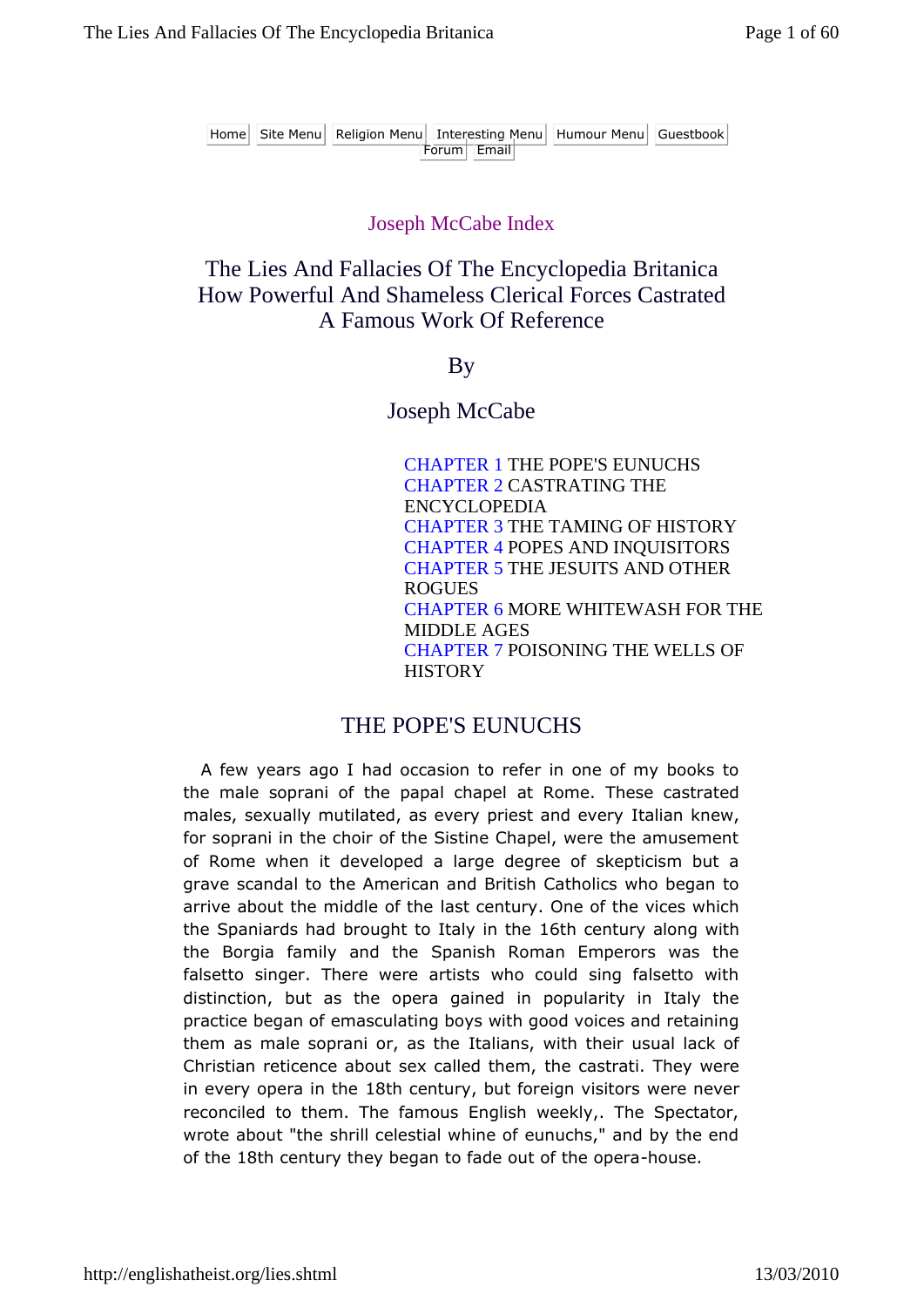[But, as the wo](http://englishatheist.org/lies.shtmlBut)edestial" indicates, they were found also in th choir of all churchwerth potroud of their music, particularly in the chapel of the Vatican Palatime to hapel, one of the greatest shrines of art as well as pote twiritrue Roamond. And the church, clung to their eunuchs when public opinion all drove them out of opera. The plea seems to have been that t was somedelicacy, or risk of it, in having females in the chu choir, so the pcheosste to ignore the rather indelicate nature of the operation of emascTuHatifoant was as well known as the celibacy of the clergy. Grove **'Distandary** of Music and  $M$ usicia'n $$927$ says in a section diatstendati":

"Eunuchs were in voque acsomiphagreartsivuently ilrecent times; they were employed in the combe of rs of

So Macmillan's and all other leading rolingsting, naamides of English and American visitors to R & m @ who fow pote booksarely failed to mention, with smirks of humor or frowns piety, how beautiful music of the papal choir was due in larg part to manufactum erdani. In the later years of the last century I talked with elderly mead whoout of curiosity, dined or lunched with these quaint seowdants of

An American reader wrote me that a Catholic friend, who doubtless, as is usual, consulted his pastor, indignantly deni statement. was one of the usual "lies of Freethinkers." For easily accessibthe crity, reliable on such a point, I referred hir to the EncyclopBerdtiannida all editionts 9 2 of the article "Eunuchs," after discustsantgathoe African custom of making eunuchs for the hsaaredm,

"Even more vile, as being practEcuer**ol** pheyana noaitviidinze onlas the Italian practice of castrating nady satod prevent the of the voice, in order to train th**e**m massersa, d**su**lt c**is** oapsramming ht formerly be found in the Sistine Chaptelation in ighasuch crime punishable with severity, the suippleyd offssboom on i never as these musical powers were in demand long ago quarters. D from the Italian stage by public opinion they borye mained the and the moral shame of the papal choir till X hle accession o one of whose first acts was to get rid of them."

My correspondent replied, to my astonishment, that there w no such passage Bmittamenica, and I began the investigation of which I give the resultpsresethtelittle book. I found at once that in theth edition hich was blished 19r29 the passage had been scandalously mutilated, the chiuncals albooiuts suppressed, and the reader given an entirely false impressi the work of Leo XII. In this new edition the whole of the a passage is ocuttand this replaces it:

"The Italian practice  $\phi$  foy  $\cos$  sin radingler to train them as adult soprano singers ended withft Plepæctess Xd hl."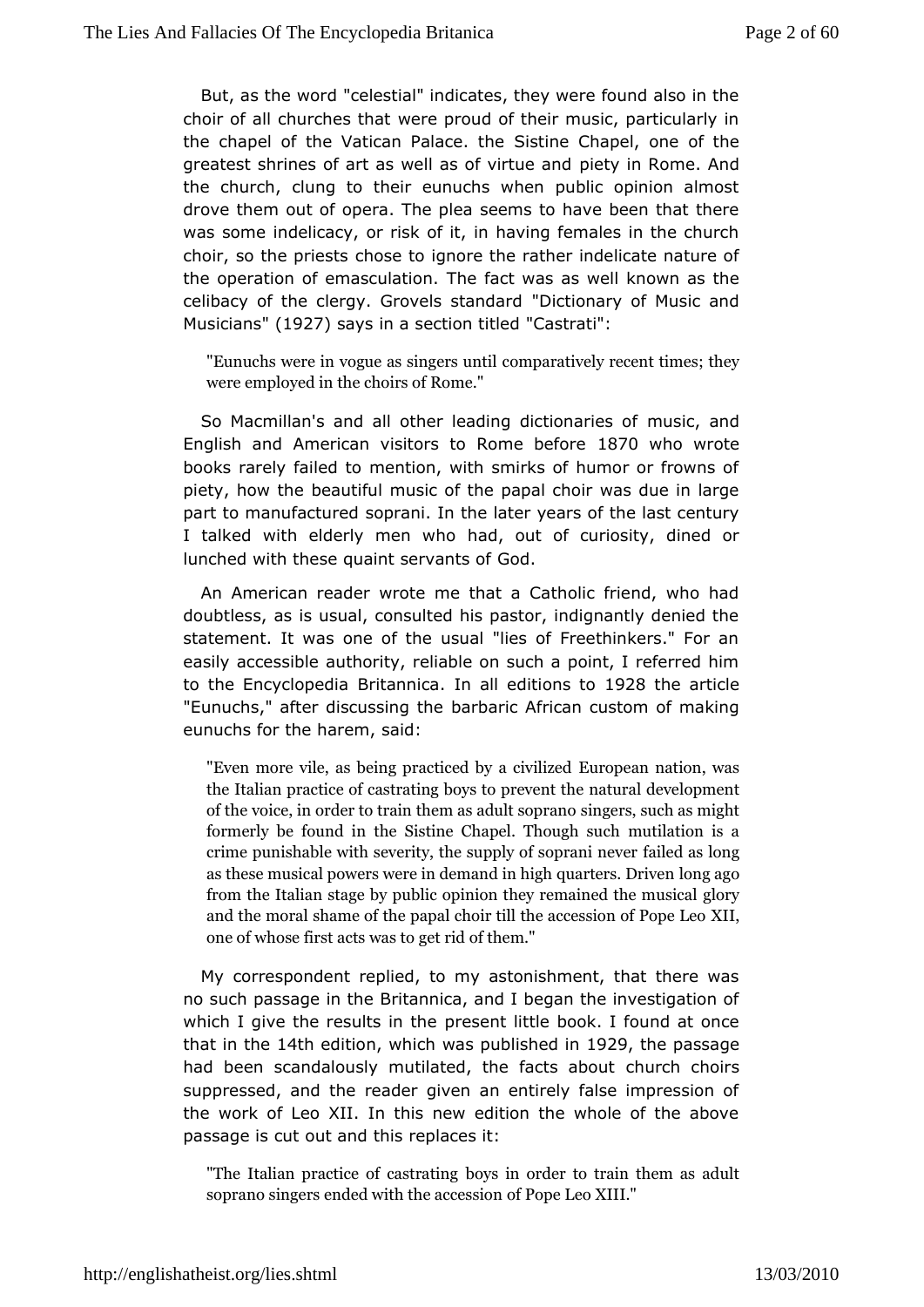[The reader is](http://englishatheist.org/lies.shtmlThe) thus given to undetheet azoedaltohuast Pope found the shameless practice lingering iouses and era forbade it. The fact, in particular, that the Church of Rome until the y  $\theta$   $\theta$   $\theta$   $\theta$  and  $\theta$  only permitted this gross mutilation but required it for the pumps smeont sacred chapped Pope Pius  $IX$ , the first Pope to bienfoldeld beloged by the Church, the only modern Pope for whom the first ooff ciation is at gion was demanded, sat solemnly on his throne in those Sistine Chapel 20 years listeninton et oshrill celestial whine "of-wermenchs" deliberately suppressed. Those facts are so glaringly inconsi with the daims of Catholic writers in America that the suppress was clearly duetocal influence, and I looked for the method in which it had  $\mathbf{a} \cdot \mathbf{b}$  applied.

The Encyclopedia is, as its name implies, an ancient Br institution inspired by the great French Encly& thopedia of the century. the American reading public increased it served bo countries and by 920 thespecial needs of American readers and the great development of scienche cash omade it necessary to prepare an entirely recast edition. Atmeoincalmadasan well as a British staff and publishing house. and it was dedic King George and President Hoover. The last trace of the ideal itsearlier publishers disappeared. What bargains were secr made to secularge circulation we do not know but when the work was complet bed 2 8th e Westminster Catholic Federation which corresponds to the Catholrigra Meritation in America, made this boast in its eapromtal

"The revision of the Encyclopeduimad Brritakaten iowaithwaas view to eliminate matter which was obGethicolnable infrom aiew and to insert what was accurate and ontital and the whole volumes were examined, objectionable parts omoted, and th their deletion or amendment given. There is every reason to new edition of the Britannica will he found very much more impartial than its predecessors."

This blazing Indiscretiono sheew mes struck sparks in the publishing offices in London and INet extrements of this emasculated edition have the imprint of "The University Chicago," which seems to have taken over the orresponsibility on Augu9t 1929 a singular public notice appeared in what is called the Agony Coltuhren London Times. I should explain to American readers that the firtshtis pagme ooufs paper is given up to advertisements and public and pandattehenotwices central columns are so much used by separated and brok heartel bvers ("Ethel. Where are you? I suffer agony for you. Y adoring Georgtes,.") and ladies who have lost their pets or are i need of money etcmatrhyatfrivolous folk take the paper for the humor of those two columnsheOhoen opest notices that ever appeared in it was that of, August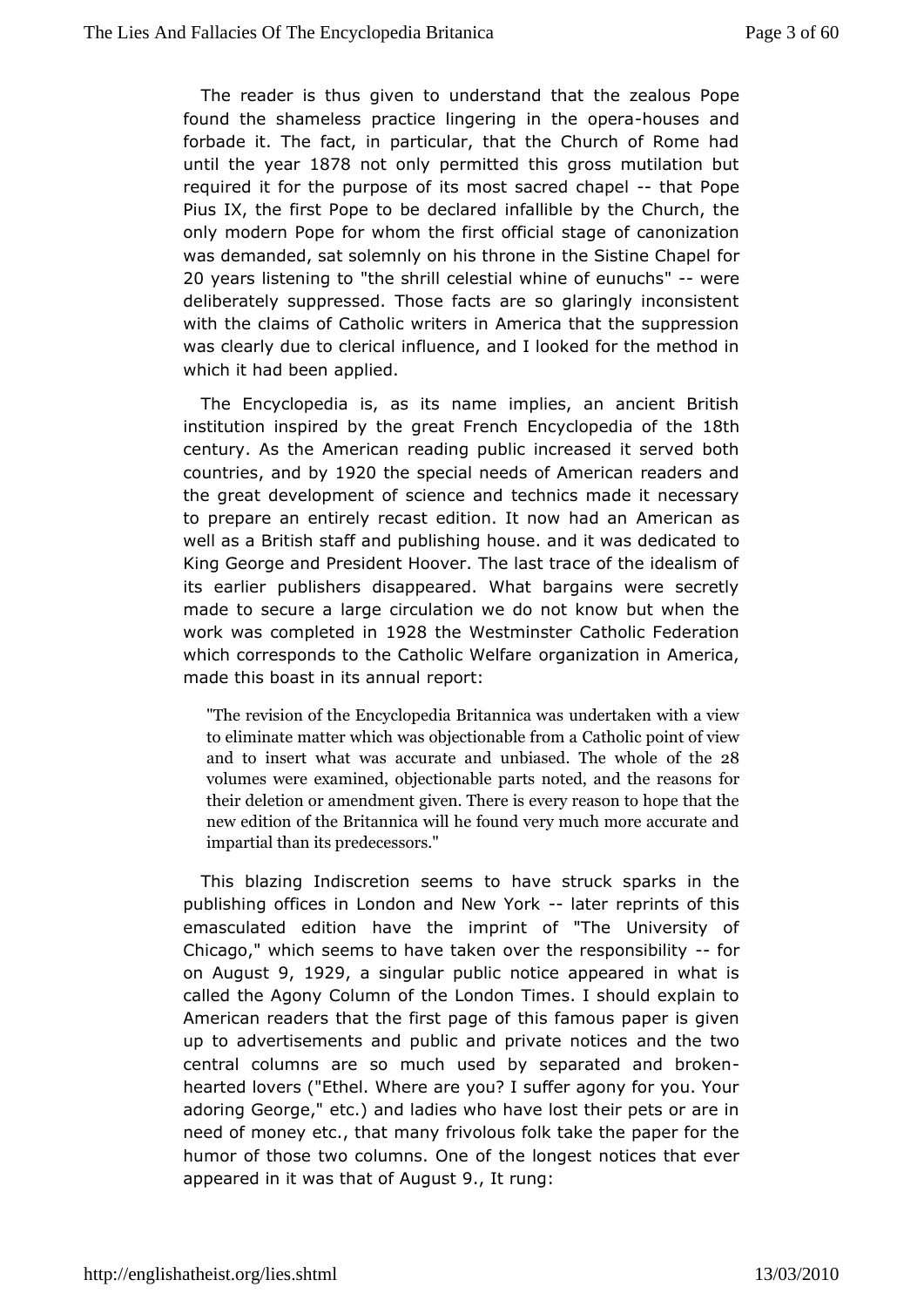["Westminst](http://englishatheist.org/lies.shtml)er Catholic Federation (ibnehalf geofty thee). On Westminster Catholic Federation we desirbeed astate that brought to our attention that the wording of the second par report of the Vigi-Caomoren iStue-be of the Fepda-ogneta-Btoiof nthe Federation of Federation of the Encyclopedia Britannica has apparently given rise  $m$  is understand it therefore wish to make it clear that it was far our intention ian botwheen entioned report to suggest that the Federation has exeimatil sues only whatever upon the editing of the state  $\mathbf r$  $Encyclopedia.$  Such a wssuud debeiodevoid of any vestige of foundation. The facts Feerdee that it on heffered to the Editor of the Encyclopedia its as shist cakring is not a tements of fact appearing articles in the prevideasliend with the Catholic Church in it historical, doctrinal, or spheet of solutions offer was accepted, an the Federation was thus enad beleadiotho to braowertain errors of date and other facts regarding ditshoeipthe interpreting atholic Church. Beyond this the Federation what has vheard in otheand preparation or editing of articles for  $Em$ e yrce apediation of the Britannica on whatever subject, and amontsagy destiass to the we have said, without the slightest foundation.  $A.$  J L.o n d oW.C.2."

I have stressed the essential part under the essage so that the reader will bear in mind that Catholic the thorities public their solemn assurance that they had requested demanded might a better word nly alterations of wrong dates and statements abteeuatchtheeq and discipline of the Church.

Penitence is a famibieau at hfoll practice in the Catholic world but we common folk like to haw entrath penitence. The example I have already given of the smuppermeisastion and the and a natural comment on them in regard to eunuch singers theentirely false impression conveyed by the sentences wh Catholics supplived the lie at once to this apology. Undispute facts which are stellet want to an examination of Catholic claims have been suppressed.nDhbeiyn on at we do with dates or the teaching and discipline of the Clautiom. of is an Catholic moral theology that suppression of the truth is suggestion untruth," and the substituted passage goes beyon this. I propose to the show this introduction of a, painfully familiar Catholic policy has beemicchatribedough the Encyclopedia. Naturally the immense majority of dots matrimules by way relate to the church, and I do not claim that I have compa every short notice or every sentence in ihoniquent harticles and14th editions of the Britannica. Even these short unsign notices, referring to a stuecr's as popes and saints, have often been falsified, and I givex am peews. But I am mainly concerned with important alterations. Pheseges istill the Encyclopedia which the Catholic clergy do not like. Write are still alive may have objected to the adulteration of their or thefacts may be too notorious for the editors to perm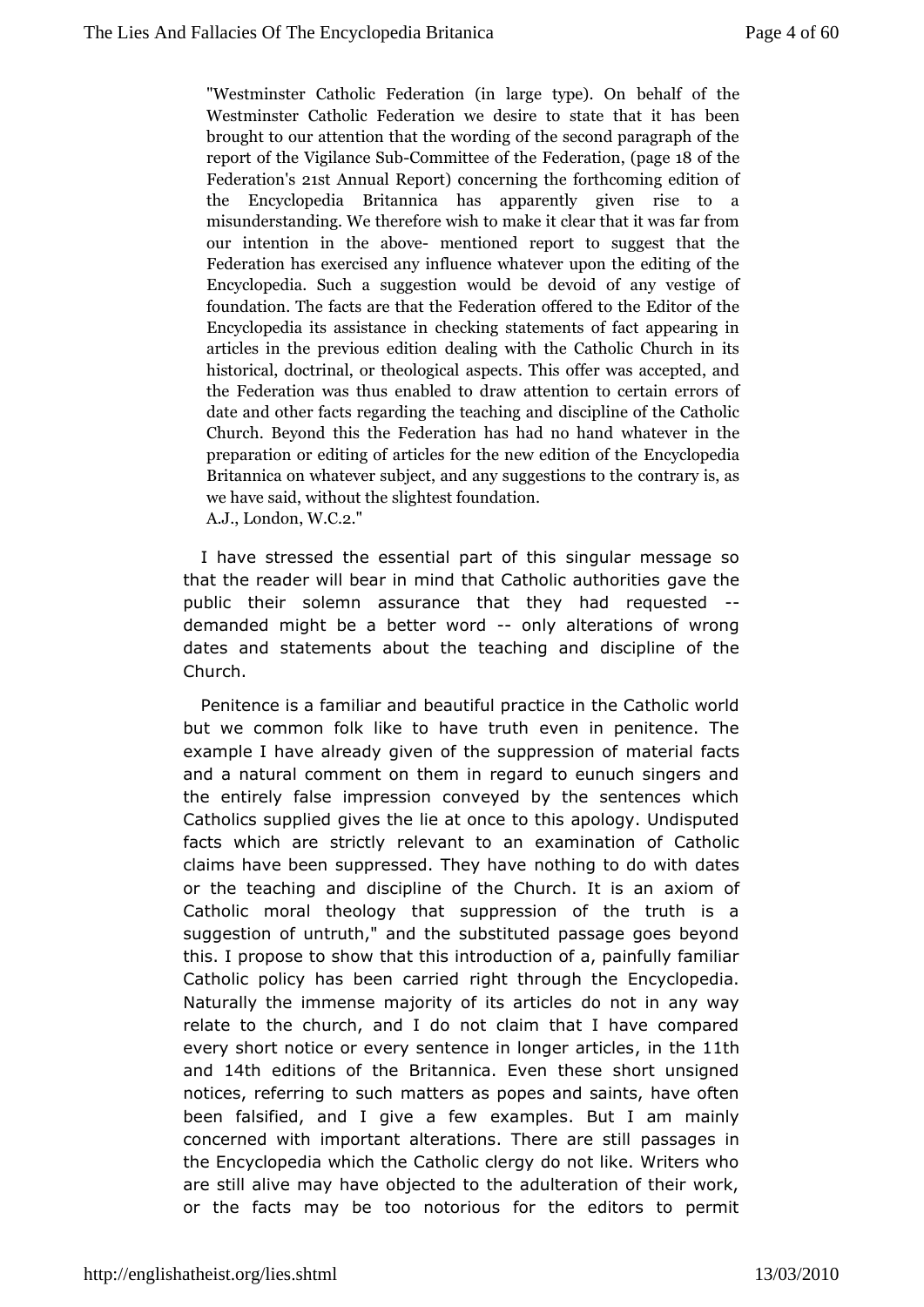interference. But heaeve mass of evidence of the corrupt use of the great power which the holatholic w has: a warning of what the public may expect now thahtatsh, ath Cohunghh its wealth and numbers, secured this pernicious influence publications, the press, the radio, and to an increasing exte education **and** n the cinema.

### CASTRATING THEENCYCLOPEDIA

It will be useful to give first the sounthelown the attack and solid survey, page by page, of the first few  $\not\!\texttt{E}$  polymoleospeodiahe More important their bearing on the - Cantuind bslanter volumes commonly have the initial X at the close, which seen be theloak of the Catholic adulterator. This will enable any  $r\epsilon$ to compare himself passages in the theord the the ditions but the conspirator hsishohwashd even in large numbers of short unsigned, especially biogmapticies. It is, of course, understood that the work had to be achobinse of leartaebolly to accommodate new developments of sciencthe4th life edition, but when you find that the curtailing consists suppressinguapleasant judgment or a fact about a Pope while unimportant statements a betward buched, and when you find the life of a saintly man or thæpplrætdearting on of his work little affected while the life or work socfical fineereltion olus have a just suspicion.

An example is encountered heafrilly stinvolume in the short notices of the Popes Adrian I an Addramin awna slithe Pope of Charlemagne's time, and every historian *kempwe sothat the* came, as he shows in his letters, to despise the Pope and to him on point of doctrine; 'for at that time the use and venera of statues inchueches was made a doctrinal issue between East and West. The notice ofinAdhimenolder edition of the Encyclopedia was one of those inexpert sparagraphs by who knew nothing about the importance of the quarrel, bu priesthy and has untruthfully inserted in the new edition:

"Theriendly relations between Pope and Emperor were not d thedifference which arose between them on the question veneration ades."

Here, instead of abbreviating, the editions egent ast uniet wusly matter, and it is untruthful. The Pope, whose safety deper uponthe favor of Charlemagne, said little, it is true, but at a when "the neration of imagess "historians persist in calling statues. was thegreatest issue in the Church, Charlemagne put his own name to a book Rromwan hich ractice and theory were denounced as sinful, the whole GalwiacsiagnotChourscuhp port him, and the timid protests of the Pope were contemptuou ignored.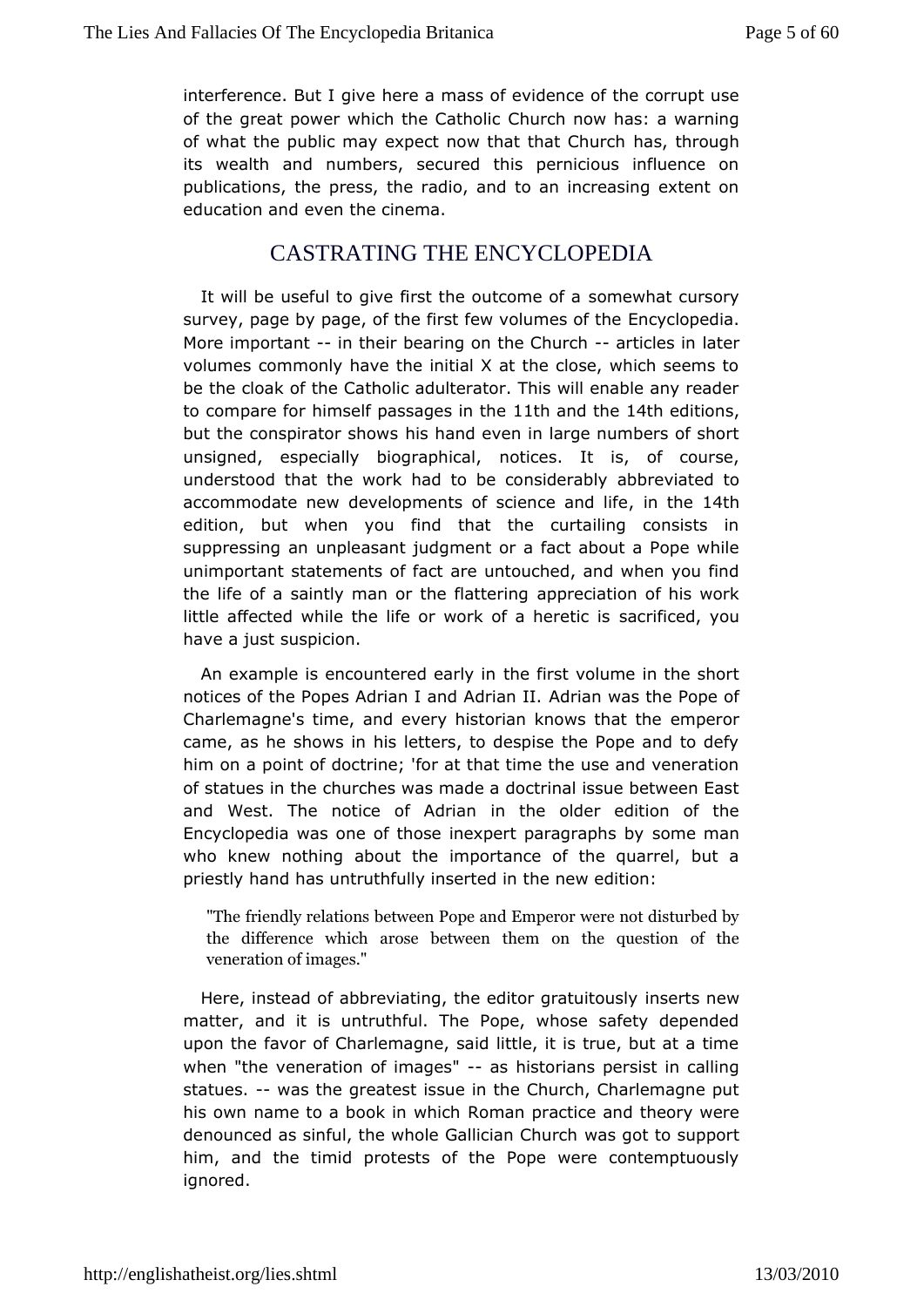[The touch in t](http://englishatheist.org/lies.shtmlThe)he notice of Pope Adrian II hadsolust as little with dates and discipline and is just the suppression of a fact the Church does not like. The real interest of the Pope is that  $p$  resided over C thue chin the latter pa $\emptyset$ th of ethnteurth e time when it was sinkings idecepest degradation. The appalling coarseness of life is seethain the Flape's daughter was abducted by the son of a bishop and brother leading cardinal, and when the Pope got the Emperor to s troops, he murdtehreend The notice of the Pope iith the edition adds that "his (tabed notole) reputation suffered but a momentary eclipse," which is pefrofectthe tartue ucting family were high both in church and nobility and the Roman large part supported them. But the sentence has been cut o the new editLottle touches of that sort, not always condensin the text but alw-aaynsdgenerally untruth-funlly he interest of the Church oepeatedly.

Such articles as "Agnosticism" and "Atheism". did not con the Catholic Church in particular and were left to more hone hardly lebsisgoted clerical writers. I need say of them only the they reflect the cdeasy of some theologian and tell the reader no more about the situal ides im atters today than if they had been written by a Hindu swamipreceldfute eeinst found when we come to "Alban." The old notice.ussaiadlity hat he is styled "the pmoatrotyr of Britain," and added "but it is impossibl todetermine with certainty whether he ever existed, as no mer of him occuits the middle of hthcentury which is correct But these zealots of reactness of dates and discipline have, in the new edition, turned himindritopuatably real saint and martyr. He is now "the first martyr of a Brittanins" and dispute about his historicity are cut out.

We pass "to bertos Magnush" y an Encyclopedia in English should not say AlbeGrethte is not explained; possibly the epithet is less offensive to Ltheiney and nthis article is condensed (as the whole new editions anapole or bling the pyin clerical manner. The original writer had never properly info the reader that Albert was so much indebted to Aristotle fo "science" thatwas known to Catholic contemporaries as "the Ape of Aristotle" and watata the to be so inaccurate that he described Plato (Who lived a century Stome of school was founded) as a Stoic. These things are sacrieficed uisnethe of abbreviation but new compliments, such as that Bacon  $c<sub>a</sub>$ Albert "the most noted of Christian philosophers" are inserted thegaps.

The article "Albigensians" is one in which a modern stud wouldmost surely expect a modern encyclopedia to replace t conventional old abryticbene in line with our historical knowledge. Instead of this we agreticale praecodeuced to half a pageand this is done chiefly by  $2.5$  litting gisnow thich the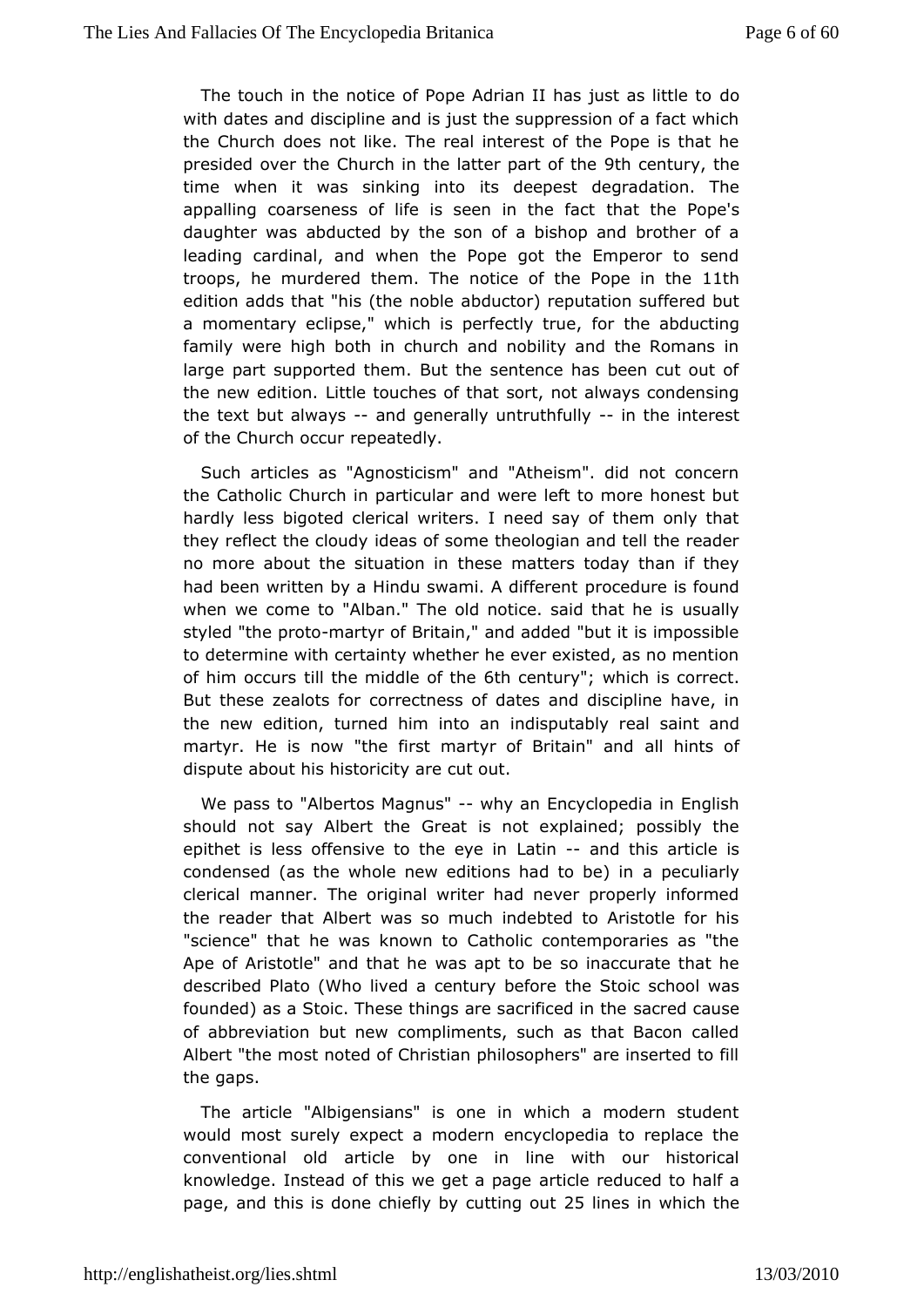[older writer had](http://englishatheist.org/lies.shtmlolder) honestly explained that the Pope turned the Knights of France upon the Albigensian  $2\$  weakys when preaching failmed the least impression on to theme sand showing what "vast inqutcheets" not usition were still needed after years of slaughter by the Po"pcelussasdaevras.q"e We therefore recognize the anointed hand of the aisbreviator. An clear that the editor-editus ubcheated the public of a most importantuth by entrusting this article to Catholic "correctors dates and discipline." We now fully realize the importance from angle of the hissit ocriwilization of this brilli-@mhtilstuitaanti little civilization Sionutthe eof France (close to Arab Spain) and what Europe lost. Of the brueahitays so fore and the Pope's dishonesty in engineering it the croeuarcheer, igsive fi no idea, though these are found in the P bepte es sextant

Even such articles as that on  $-$  A heem to een to French skeptic and scientist D'-A beeme breat have been handed over to thelerical shearer, for the proper appreciation of his char and ability mainsd work against the Jesuits are the chief material that has been abbrebuid tewde, turn with more interest to the "Alexander" Popes. I need notansyabyo, dyhawtho expects an up-to-date account of the great Alexandrisacriesnacheo and of of the splendor of life under the early Ptolemies will be d disappointed, but it is chiefly the name of Pope Alexander VI here catches  $eye$ ,

Catholics long ago abandoned their attempts to whitewash historical figure of that amazingly erotic and unscrupulous Sp andespecially after the work of the Catholic historian Dr. L. F it ismpossible to suggest outside the Sunday School that th has been any elling of this Pope. What the clerical retouche have mainly doneremove sentences in which the older writer correctly, though only casumatide and ally, let the reader know that such a Pope was possible on Cyh ubreccha uwsaes the then extraordinarily corrupt. He admitted, for instance, Alexander bad been notoriously corrupt for years, as a card when he wealsected Pope:

"Although ecclesiastical corruipssion meigy hats himse migattous mode of life called down upon himeparimeanydsfervoem ePope Pius II."

This is cut out, of courswee that oily have the letter in which the Pope-himself a rake in his earbyy yteharsway describes the cardinal's scandalous life. Cut out also abbreviation) is this passage:

"A characteristic ithestance requestion of the papal court is the f that Borgia's daughtbein du with his mistress Giulia, who bor him a daughat erani492 heyear of his consecration as Pope)."

In short, while it would idial order the scorn of historians to attempt to suppress all meAnteixonandoner's mistresses and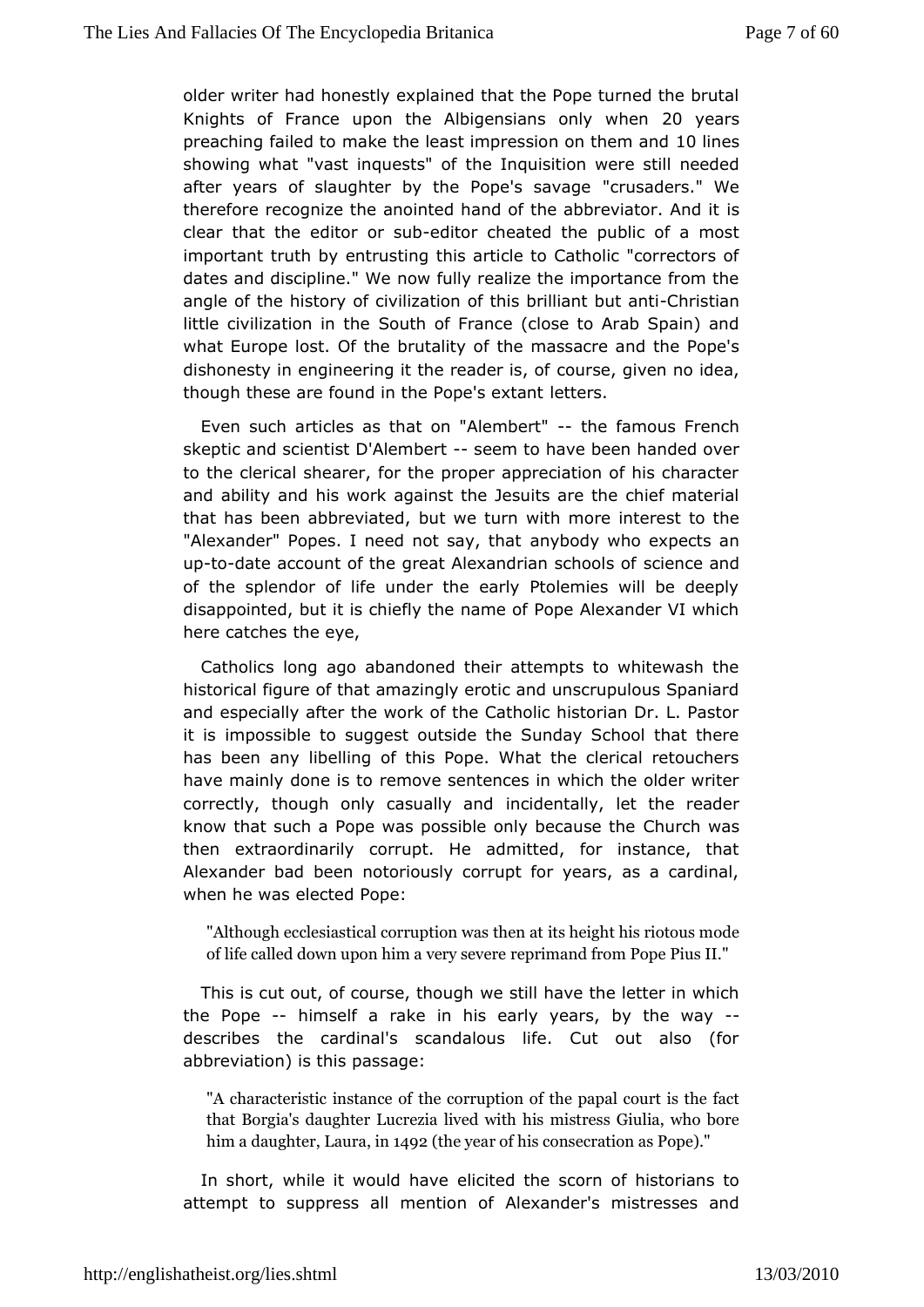children the article toth tehdeition which was prect as far as it went, is so manipulated that the reader htahse no idea that Cardinal was brazen in his conduct at the actual time of his e andentertained his mistress, who was painted on one of the w of the VatiPanhace as the Virgin Mary, and his children in th "sacred Palace"; anthitshawtas due to the general sordid corruption of the Church. Sexuawla book eness t pernicious of Borgia's vices, but where the old tahrat tchesn foot rie each policy was inspired only by concern to enrich fais children ar this object he was ready to commit any crime and to plunge Italy inwear," this Catholic stickler for accuracy has cut it out.

Soon aft $\triangle$ hexander we come to Antonelli. This man was Cardinal Secretary of Stat@regor proproviduand Pope Pius IX, who is counted a saint by American wCaasthtohleicsson Heef a poor wo-conditter and he died a millieo heafting .000,000 leaving a bastard daughter, a countess to fight greedy relativ it. Hehad refused to take priestly orders because he wante freedom. His greesleness and complete indifference to the vile condition of the Papa weSinteat kenown to everybody. In the 11th edition we rehaid n:of

"At Antonelli's death the Vatican fin $\tan \theta$  designed  $\theta$  ound to with a deficit 5,000,000 eHis personal fortume ulated during office, was considerable and was bequeisthed almost family.  $\ldots$  . His activity was directed abmrousoing beex clusively to between the Papacy and the Italian Risorgimishto, the histo comprehensible only when the influence exercised by his grasping and sinister personalitacios funitly taken into

The last part of this now reads "Is compwebensible only unscrupulous influence is fully taken into account." Apart fro oneword "unscrupulous" the reader is totally misled as to character.

Thearticle on Aquinas was already written favorably to t Church and only bigfretw touches were needed.. But the eagle eye caught. a sentence,  $\sqrt{a}$  extercatily but offensive to Catholics, in the short notice of the onfold heets  $2t$  hfigure century, Arnold of Biresoi. It said:

"At the quest of the Pope he was seized by order of the  $Em<sub>1</sub>$ hanged."

Out goes the reference to the Pope, who has the died for catch Arnold before he acted on a perjured passport from Emperon;nd no idea is given of the remarkable position of t premature democrathiinsttchrey of European thought.

More amusing is the manipulatrionticoef othe Arthur" of Britain the 1th edition he is frankly presenteed deor as a myth, as the popular conception of him certainly is. All th can say with any confidence is that there seems to have be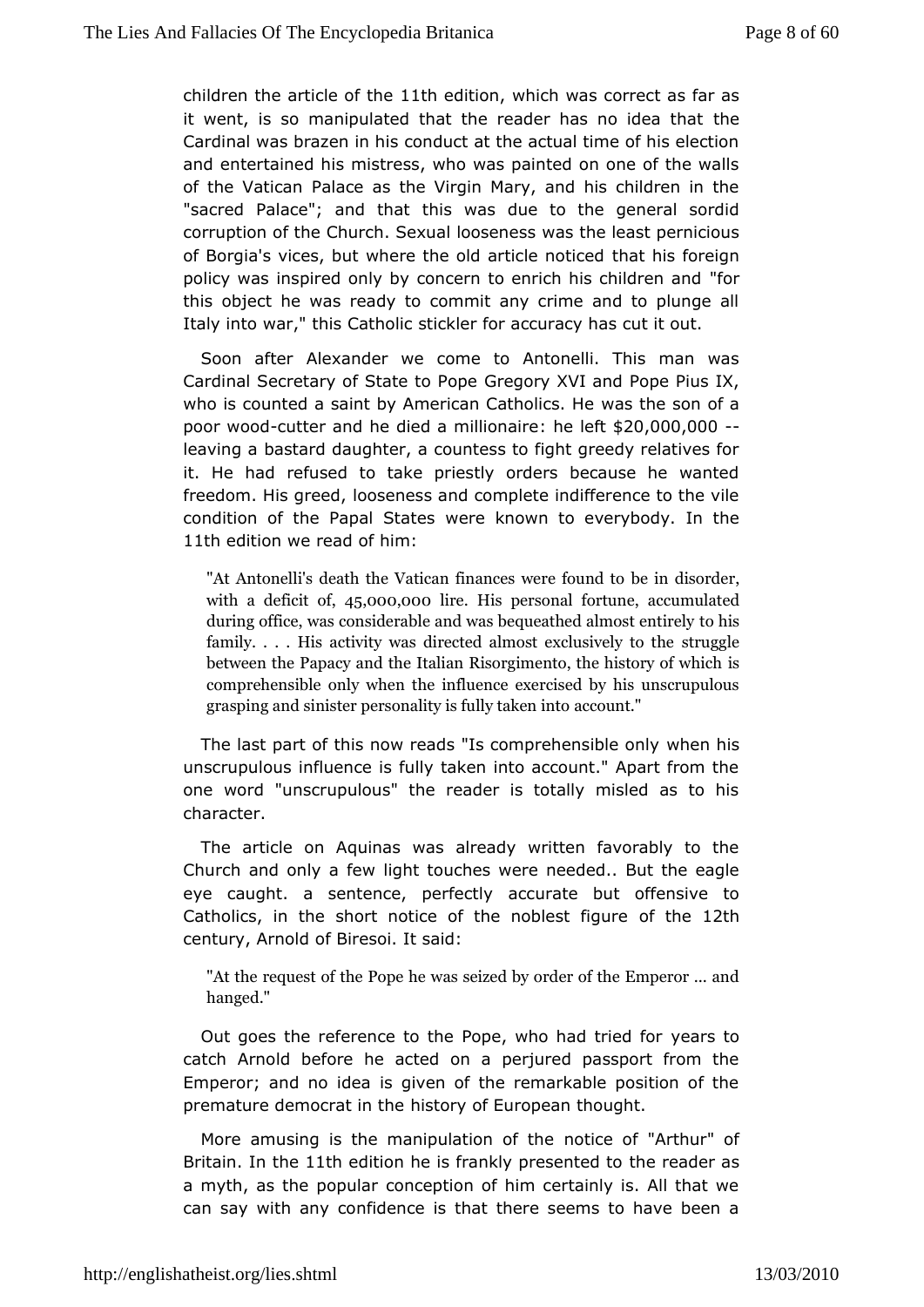sort of cappained Arthur in the ragged military service of one of the  $h$ alf ilized and rolly brutal British "kings" after the departure of the Romans. In ctohmispemedwium of modern scholarship (now sponsored by the Univers ith of Chicago) has been converted into an undisputed and highly respect reality;" King of Britain" who led his Christian armies against pagan Angolaxons And this is done on the authority of a monk who wrote two and a half cætretrulries here is no proof that this fine achievement is due to Febele Cattihoon, i cbut just as detectives look for the atkade a partibulatar when a bank has been robbed....

"Athanasius, Bishop of Alebeacnodmetas", by the same process "Athanasius the Great, saint, Aalneckabnichtiniap" of and so important to us moderns that, in spite of the needs of for new thought, the long article (by a cleric), is lengthened newedition. The short article on Atheism, which follows clo upon it, is, seasidl, quite worthless. A British royal chaplain writ on it as if it wee reain dispute in some Pacific Island, instead of a burning question time out the seems to have been totally unaware of, or indifferent to, the few cyethest earlier the majority of American scientists had (in the embabil deslared Atheists, and that in the seven years before he wrote his a tens of millions of folk, from Annam across Europe to Chile abandoned the rches to embrace Atheism. Naturally a learned staff which announcespriefabe to the Encyclopedia that it considers that the wicked mapthilalistich, of 1the century has been slain by the new sciendbintomsinks such beneath its notice.

Early in the B's we get the same  $\log h$ the occleane sal brush. The long and appreciative article on the great jurist Atheist Jeremy Ben-tthant he was an outspoken Atheist is, of course, nsotated-one of the most powerful idealists of the post Napoleonic perimde, roslessly cut, while the old notices of the insignificant Pope Beemedicts At least, I notice only one cut. It is said in the old artBelnethat IX, perhaps the vilest man who ever wore the--thasaalmoismtmediate successor spoke of his "rapes, murders, and other unspearable satus" have died impenitent." That is cut out. It paves so much

A long article is inserted in the new edition on "Birth Contr subject that had no article in the old edition. This consists findings af series of conferences on the subject mostly overshadowed by church infines and inference and pages while the elementary grounds for seeing to the ithe bessatpyid multiplication of population in  $m$ - $\sigma$  dae enbtained  $\sigma$  ticed. A section on the religious attitude is written by the Rev. Sir Marchant, a parson of the Church of England who is fanati Catholic senxmatters. It begins with the plump untruth that "it's now recognized that the identions on religious grounds to birth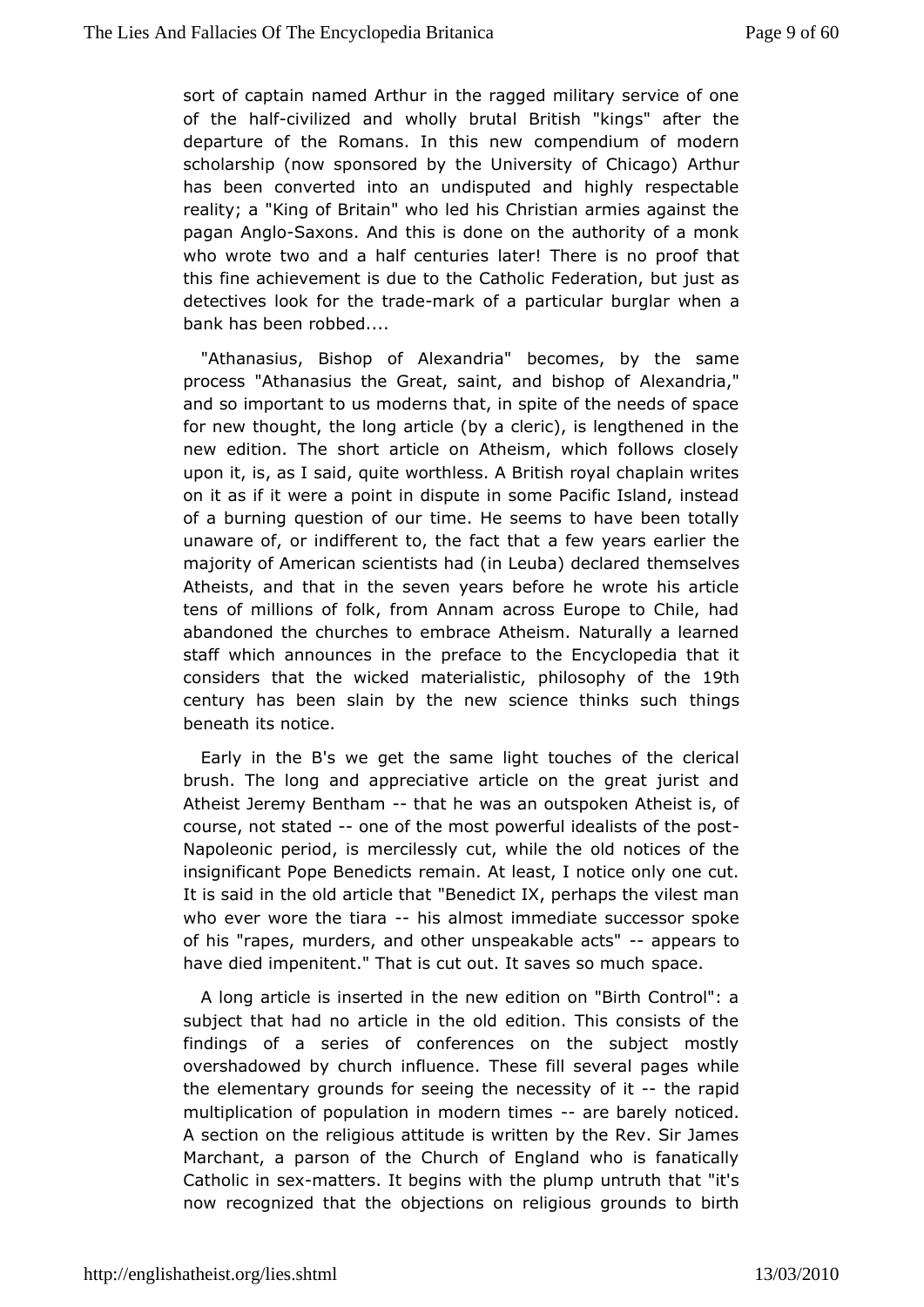[control must be f](http://englishatheist.org/lies.shtmlcontrol)ully heard d'on airsd sitmainly of a sort of sermon by the Cardinal Archbishop of wWestem vines west. are "shared by many other religious communities." We should tohear of one which as a body has condemned birth control. the mysterious and post at last with a tendentious summary of the whole articlægainst birtohntrol. Strange stuff for a modern encyclopedia.

Even the artic Beisomarck is retouched, mainly in the section which describes his greatwisttrutghgele Catholics of Germany, and the article "Body and Mind" is abem & the arma sisan Creed. No evidence appears that this new article, so profo important in view of the advanced condition of Americ psychology fourmanuals out of five refuse to admit "mind" was written by a Cathowidl be content to say that it is an affront to American science. Laternotahoepre. article "Bolshevism." But there was, naturally, no tat the ie with that the11th edition so that the Catholic censor knew nothing about until it appeared in print. Its accuracy and coldness must pained himis Iwritten by Professor Laski.

I say the Catholic censor butobly eders was examinik on both sides of the Atlantic, though Gildessopisistthe only mentioned on the American side. And the next item to catch clericale and raise the cleripad stal oned was the fair article on "GiordaBnroun, ö in the 1th editioYnou can almost see the fury with which the colluemens are reduced to less than a column in the 14th edition and this is doom cutting out about 100 lines of sober appreciation of-mhoenigræms the oxlar's ability and character. Cutting out flowers is not enough. A paragraph informs the innocent reader:

"Apart from dhsidainful, boasting nature and his attack contemporary Christochief y catuleses of Bruina bl's we low his rejection of the Aarsistontomy for the Copernican ... and h pantheiseindencies."

The undisputed truth is that he was burnee eaplings, by which came to a corrupt agreement with the Venetians in ord gethold of him and satisfy its bitter hatred of the critic.

"Buddha a Budddhism"' are mangled In the new edition in the most extraordinary fast wheild we pages of sound, useful matter are cut down to three; as if Budhdehaisminheadlied in the East and ceased to be of any interest Betweshethers. publication of the two editions of the Encyclopedia a good de been written on the creed of Buddha, and it is quite gene agreed by expents the religion or on India that he was an Atheist. Not a single word biosuts a hobe question, and the reader is left at the mercy of every pamph who talks about who the "religious genius" of the man.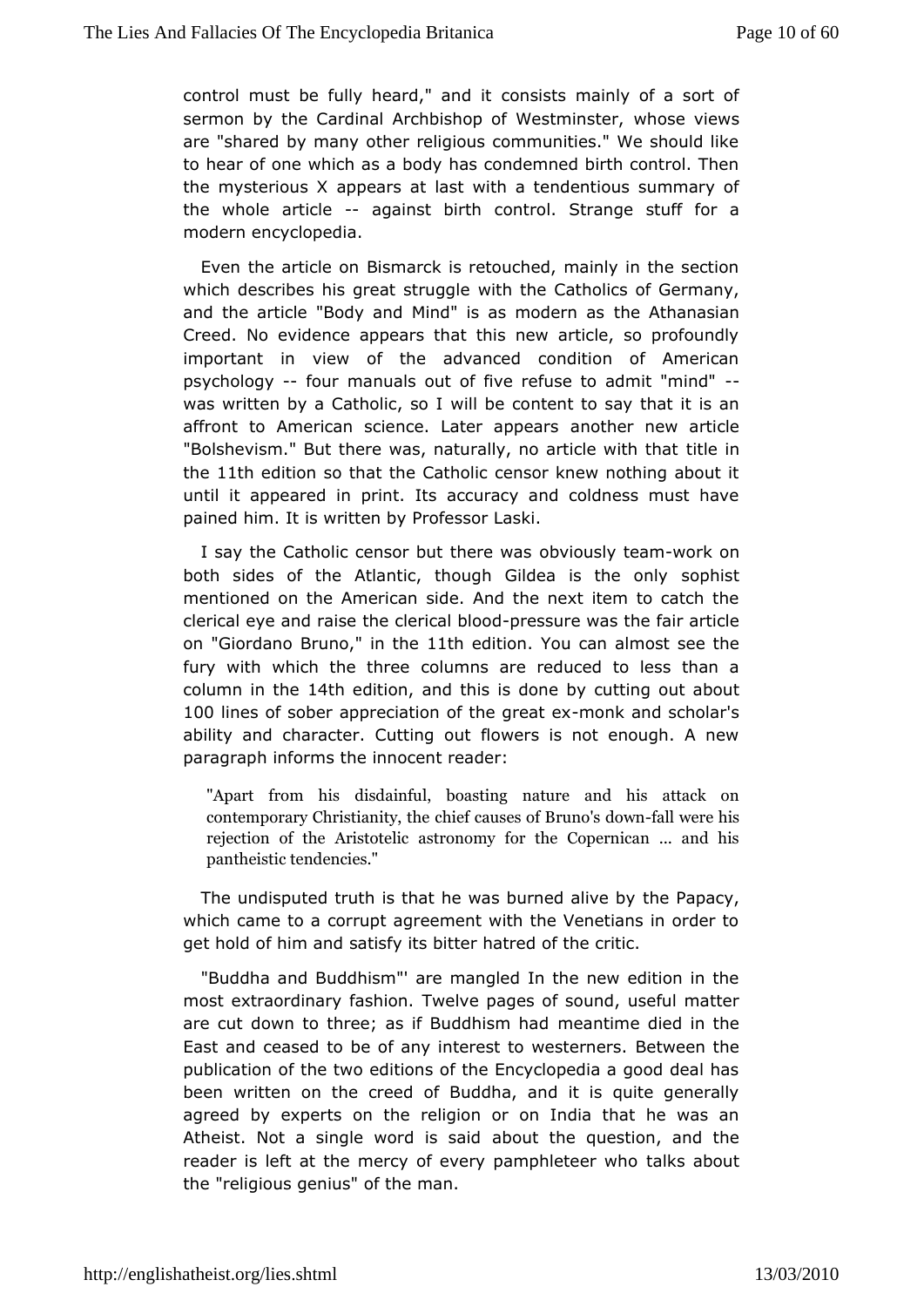[More definitely](http://englishatheist.org/lies.shtmlMore) exerodanizably Catholic is the tampering with the notice of St. Catherinage Theoresaints of that name, Catherine of Alexandria and Catherine bife Sitchna, and edition rightly said:

"Of the former histoothyin hgas tell ... that St. Catherine actu existed there is nto edwischer nove, and it is possible that some of elements in her legento apenfusion with the story of Hypatia.'

This was modeerabeugh. We do not have to "disprove" the existence of martyrs, and thee suppencesseed n favor of her historicity is now rejected even by sompeerCsatbolic martyrs, while the details are often comical and the general i certainly based upon Hypatia. Yet inextainsins end earned yup -to-datecompendium of knowledge we find the first sentence the above changed So: ©atherine of Alexandria history has little to tell." The rest  $a\,s\,d\,c\,u\,w\,\cdot\omega\,d\,u\,r$  and  $\alpha\,u\,v\,d\,d\,r$  to  $d\,d\,t$  that "her actual existence is generally adamitticede. "on InCeatherine of Siena was already inaccurately favorablaims Cratthoelic 11th editiosmo it is allowed to Tshteamdasterful Siemunnese had nothing like the political influence ascribed to her, and not sheut the threats of the Romans that brought the Popes back from AvignoRdme.

In the article "Church history," to which in the new edition ominous  $X$  is appended, there are just slight changes here there in tomenerally orthodox article. The treatment is as fa removed from modern tahsouAd abka is from Florida. It is much the same with the string of Poptehse what on ha Collement, The reader is still not told that many historiæd msitrefuse to "Clement I" as the first of -t-he Plopes mpletely ignored in theLetter of the Romans to the Corinthian9s6 AD. the year and many of toltheer Clements, who were notoriously of disreputable character, are rediscreedy though the earlier notices let them off lightly. Clemenatd We natuFreen, cunho sold himself to the French King on vile condited bns in order the Papacy, has the words "in pursuance of the King's wis summoned the uncil of Vienna" (to hold a trial of the monstrous vices of his predecereds stome still more scandalous vices of the Knights Templer, as we schaaln see to: "Fearing that the state would proceed independentlyaldegends hethesies he summoned the Council of Vienna"; which is one sort abbreviation and leaves the reader entirely ignorant of character of Ptomee. Clement VI, a notoriously sensuous and dissipated man, is left aitholis robes. Of Clement VII the earlier edition said: "Though fregerofsrsoem whices of his predecessors he was a man of narrow outlook haend interests.' whole of this is cut out, suppressing both his vices and those predecessors. Clement XIV is said to have suppressed the J only because hhought it necessary for the peace of the Church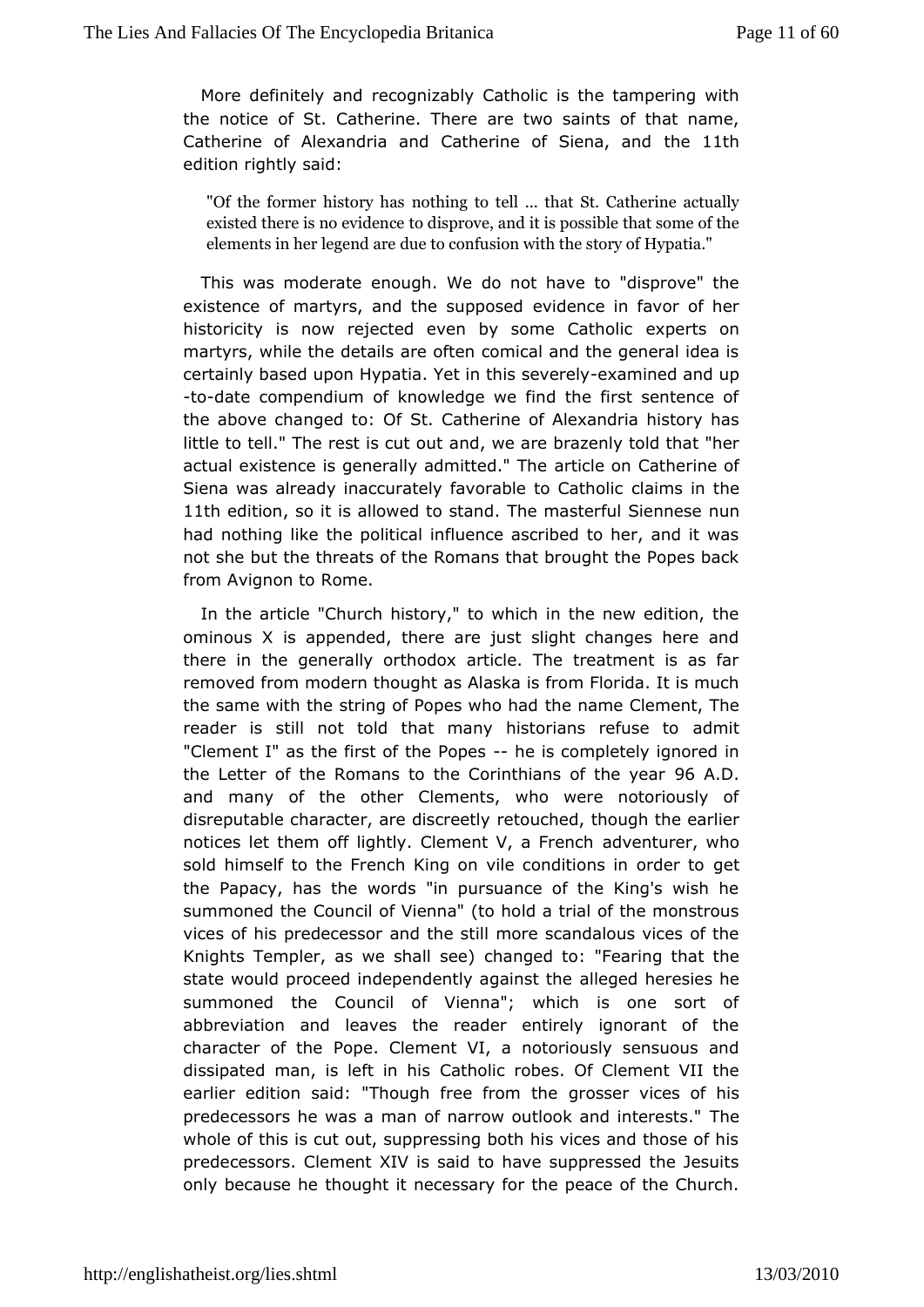[This is a familia](http://englishatheist.org/lies.shtmlThis)r cleaismuit and an audacious lie. In the bull of condemnation Clement endorsharaldsthagainst the Jesuits

The article "Conclave" sounds likweasomepetheatr the shearebut even in 1the edition it was writpeneby and it had a Jesuit touch that the censor is careful not to corre the leading authority it names a Catholic work which, in any few have achyance to consult, while it does not mention the standard history of Paplalves, that of Petrucelli della Gattina (four volumes of and aximasures), of which there is now an English version (V. PetrieCso WThrip985. But of little tricks of this kind, especially in preasustimagrit Seasunuption the reader and concealing from him that there are good cri works that he ought to read, there is so much that it would tiresome to tirtaall. We will consider larger matters.

### THE TAMING OF HISTORY

The short and worthless note under "Chivalry" in the Encyclopedia would in any new edition that frankly aimed to give the reordseurm maries of modern knowledge have been replaced by some account of the goernees rear it agreement of historians that the alleged Age  $of$  ( $C/h$  $0$   $400$  $AD$ .) is sheer myth. No leading historical expert on France, Germanyor England, Ital Spain during that period recognizes it. They all describe s generalbordid character in the class of knights and noble particularly in whead nasidered by romantic writers the specific virtues of chiva thy a stity at the zeal for Justice the student of general history feelsconstundend in hat, on our modern idea of chivalry, this was precusselhy vtahle omsst section of civilized history. Of this truth gnot na not another is even a hint that the myth is questioned.

So editors, mexargedyists and preachers, who take their history from the Encyclopedia, to onsthiame our age with reminders of the glorious virtues of the lages, MHodule ver, we will return to this when we come to "Knid'Fitrhooudoda" doaunds" where we shall find a little more satisfaction.

The articolne "Confucius the 1th edition was written by a Protestant missionarlyegor, and he was not only a fine scholar of Chinese but a singutapley onformeisstionary. In the 14th edition his excellent five pages hrasene. Cunteto recognizes the need for abbreviation, though when one finds - page article on Falconinchy is really rather ranos today pages ofrootball, etc., one feels that the work of condensir might have been diofmeerently. However in the case of a great Atheist like Confueinusy almopedia that would please the clergy must not pay too many complimentents  $C$  and the  $C$ , who probably knows as little about Chinese as about biochemi valiantly cuts the work of the expert to three pages, adding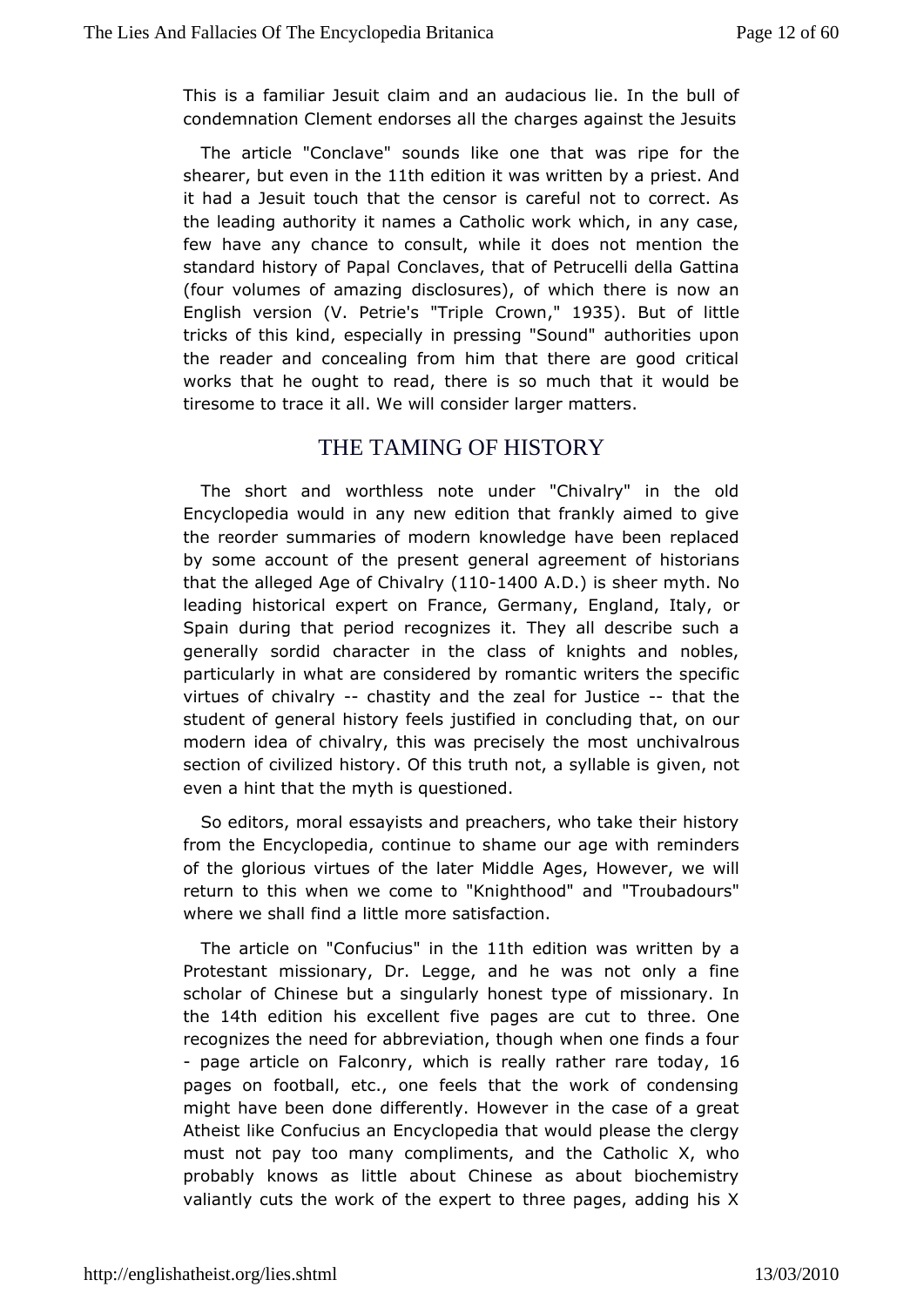to Leggehstials at the foot. One illustration of the way in which is done waulfice. Confucius so notoriously rejected belief in g and spirits the ange's statement of this has to remain. But there is one point on @hrcshtians hold out desperately. Legge told the truth about it, and oluteuts it

It is whether Confucius anticipated Christ by many centuries formulating the Golden Rule, or, to meientformeedbetter apologists, whet the rius recommended it only in a negative form. As nothing is more comprobabaly dhas been since the Stone Age, than to hear folk say, "D teasd oynceu would by," or some such phrase, which is the Golden rule in fire Englishhe fuss about it is amusing. However, the champions Christ's unique greanials will have it that Confucius gave it only in the negative form. "Whoat a woulke when done to yourself do not do to others." As the deConarlios giuaen consists almost entirely of negations, that is not bath Beudtition the egge goes on to explain that when a disciple askted otuhled master if be expressed in a word he used a compound Chinese word w means "Absteart" (or Reciprocity), and Legge says that he conceived the, rule in ptossimionst and most comprehensive form. The Rev. Mr. X suppressess phaisset ansdave serts this pointless sentence:

"It has beet that inde only gave the rule in a negative form to  $q$ to a possitiantement."

So the preacher end pamphleteer contifination inform authority of J. Logge in the Encyclopedia Britannica that Cor knew the Golden Rule only in the inferior negative form.

There was no needdt X loose with his little hatchet upon the article "Constantine." lilktew"aCsharlemagne," "Justinian," and most such articles already subpsiety i and tan outrage on historical truth. Constantine's charadotyer suppofreed ssifined facts. For instance, in profane (and ancient Rwomhlan) history you read that Constantine was driven from Rome by the scorn of Romansbecause he had had his wife and his son murdered probably in a fit of jeheelnoeushyis quitting Rome and founding Constantinople is represented ashiag im astituent econty and a core for the interests of religion. Not a eximate una boonu"t the of his wife, bastard son, and nephew. The Romans compared toNero.

In20 pages öCrim" ewe do not get any statistical information whatever about the relation of crime to religious education, after allofssome interest to our age, so, skipping a few mine matters, we come Ctosades." Again the article in the old  $Encyclopedia was so devmuits) can be used to be a new direction.$ improve upon it. It admits that Europerah had becommen owing to the barbaric invasions but claims that it did provid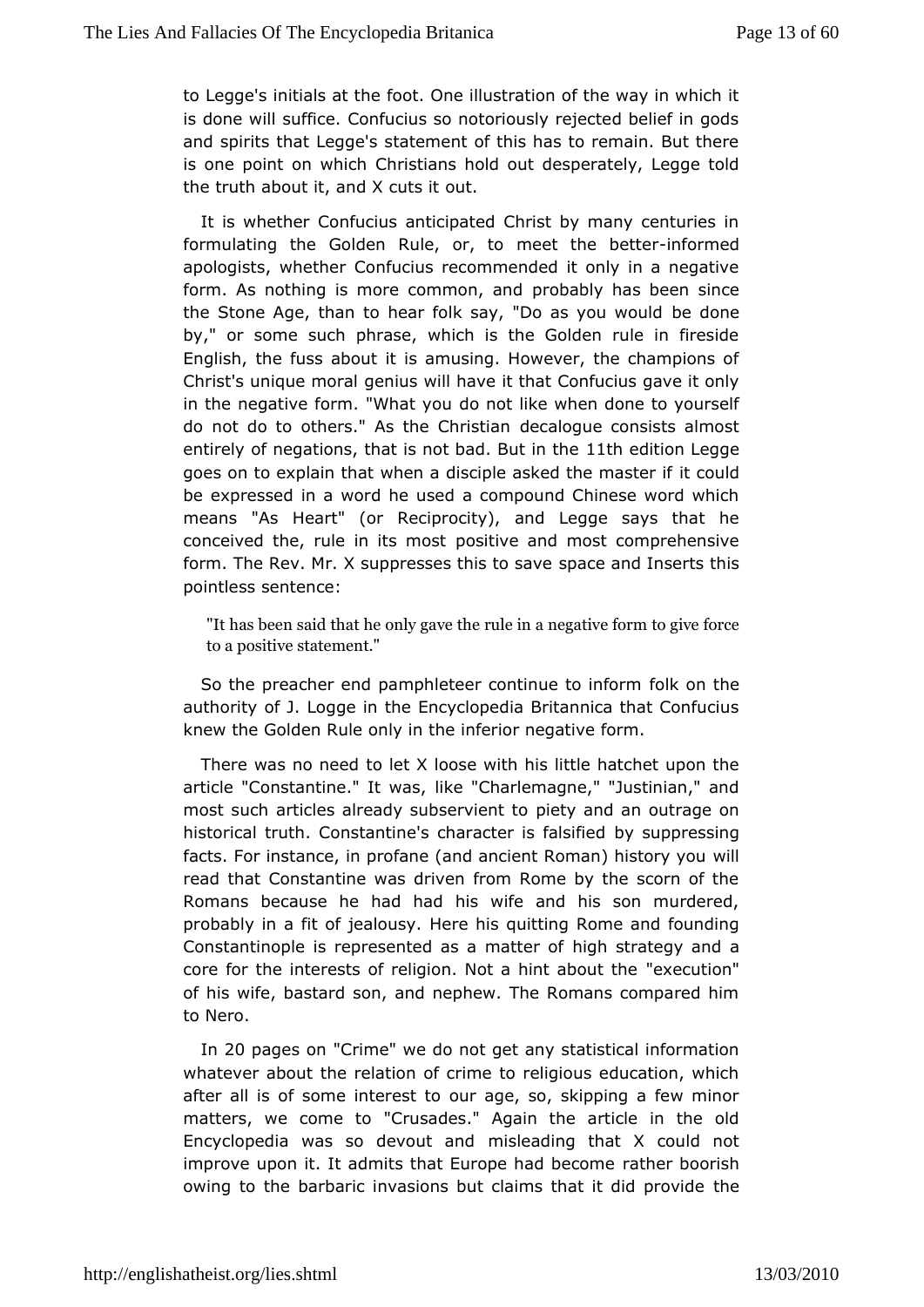[Church with the g](http://englishatheist.org/lies.shtmlChurch)rand force-hoof okntion huise against the wickedMoslem:

"The institution of chivalry represent the securation clear call  $\alpha$ ideal ends and noble purposes, of the thin art Cuallurion houlses whi had endeavored to cheek...."

And so on. A lie inselvent weble. The knights of Europe were, with rare exceptions, eroti-cthberiut dadies as - baad all authoritative historians describe the mhis TheorPdospare preserved dangled the loot of the highly cive for ed East their eyes in summoning the first Crusade; and the story, al frombeginning to end, is a mixture of superstition, greed,  $\epsilon$ savagery. The fainty reference to the modern debunking of the traditional fairis tale

"When all is said the Crusades remapmerpetwoon bleeful and astonishing act in the great ldfreath a of human

Even a cleric muts 50 by ears old and igno has not to write honestly like this article.

Pope "Saint" Damarseut saints his nimbus in the new great Encyclopedia though he is now knowbeet to anave unscrupulous Spanish adventurer and, as contemporary pri said"tickler of matrons' ears." A few remarks that were made the short artid hee lifth edition about the incredible massacres at his election and pthe achiment of him later (for adultery) in the civil court are cutwohuile BD tamasus" is abbreviated thus by cutting out references to hisheniadteiebes, "Darwin," is shortened by suppressing whole paragrap Phouton's Professor fine appreciation of his character and work condsthe world he received. "David" is in this modern encyclopedia treated much more importthannt Darwin, and, while even theologians now often reject him as a mythshoampealedsism figure, almost the whole biblical account of him is sogyven as

But I have overlooked the short article on the "Dark Age," v is nauseousbere was no article 1th tendeition ossoitan obscurperofessor at a-rtahtierd British University has been commissioned to writehonehrase was, he says, "formerly used to cover the whole period beentow ecefin the eclassical civilization and the revival of lea $\delta$ thicenturyhe Bunk. No historian extended it beyond the 1tehnocenftutthyme short, he copies certain American professors of history who to Catholaged who give no evidence that they can even read medieval literature. Theispecrimolyd dark "owing to the insufficiency of the historical evidemet et ligenturand revent k was done in unfavorable conditions." No on tooxdcaeypt an expert reads any book written betweened 100 AD.; and if that doesn't mean Dark Age we wonder what the word means. The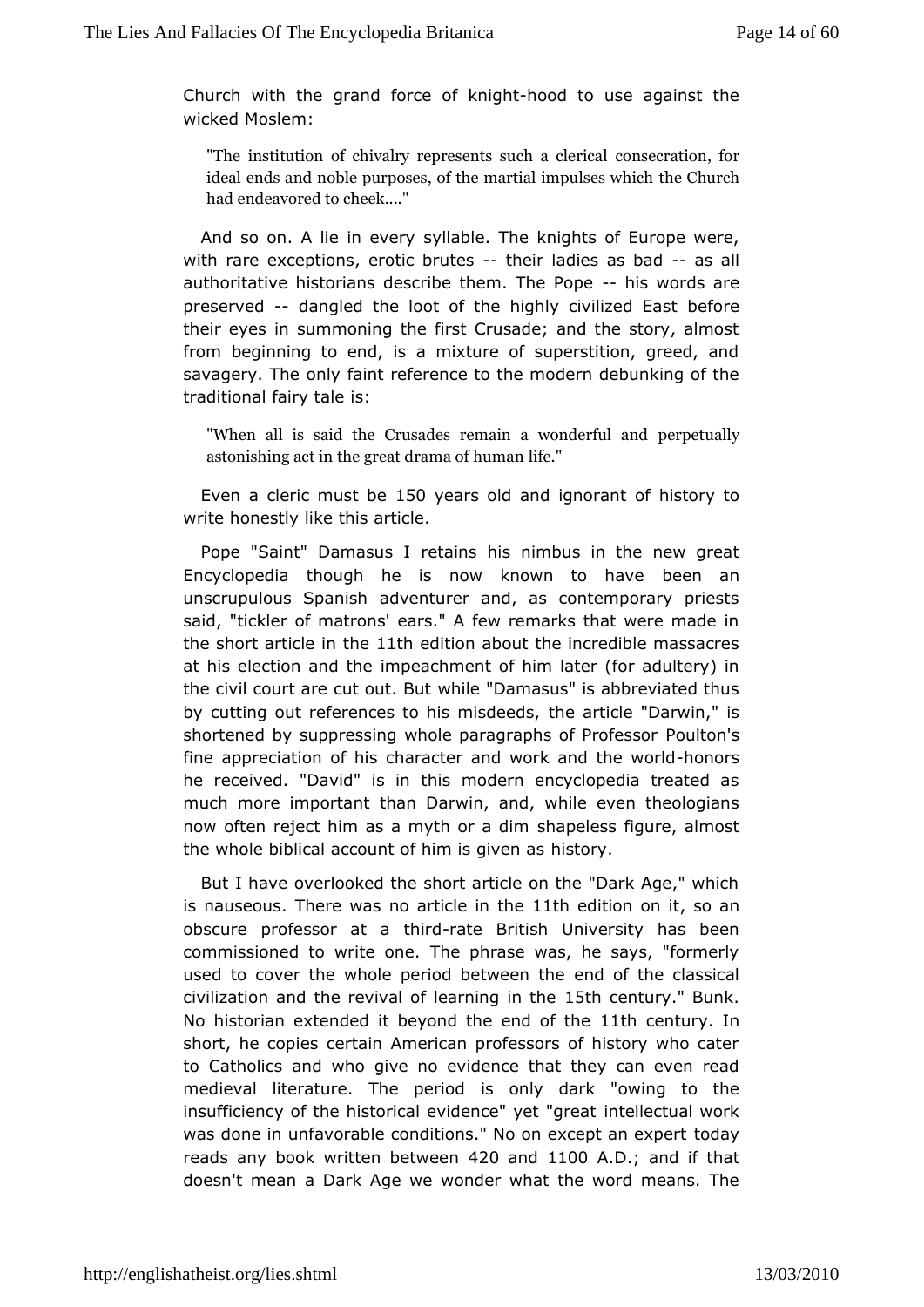[writer does not](http://englishatheist.org/lies.shtmlwriter) even know wath at the Father of Catholic History," Cardinal Baronius, whphraseed the

Even worse, from the historical angle, is the article "Democ It is said that "there was no room" for the idea of democracy Dark Age, Ut "Christianity with its doctrine of brotherhood and sense of love pathy dhad brought into being an idea unknown to the pagan world, the idmean's inherent dignity and importance." We resent this dumping of phieestearmontos of a modern encyclopedia, but it is even worse when th emancipation finite serfs and the granting of charters to cities a traced to that souhee.purely economic causes of those developments are treated in even an mande White is worse, the writer conceals, or does not know, dento when the aspiration did at length appear in Italy the Papacy fough truculently for two centuries. I find only one scrap of virtue article American Catholics had not yet invented the myth that Jefferson got the iddema octacy from the Jesuit Suarez, so it makes no appearance here, wbittertheot anticipating it, says:

"The revolt of the  $x$ s loonies trictly speaking, inspired by a b in democracy theosughited in the establishment of a republic,"

How many times lhavented that out against the Jesuits!

The article "Education" is eau bit flud rpiece of - worm that the Catholic angle. The historicawla pawrite this the earlier edition by a strictly orthodoxhoCohlmiasitær, Welton, and was a sheer travesty of the history of education is now written in all manuals, yet the article in the new edit signed "a And C.B." (Cloudsley Brereton, a British inspector schools with not thæut astly but with the virtue of faith). In point of fact it is Woellgomas article a little condensed but little altered. They could not wheld ehatvevorse from the historical point of view. The abridgment has crieated fatworew good points about Roman education, because any reference t system of universal free schooling in Roman days clashes wi clericalogan, which is the theme of this article, that the n religion "gavew bhted schools." "It was," says the writer, "into this decaying civilizati Chirishtathity brought new life." Although only a few catholic smochmotoibs each ethe reader is given the impression that the new reli**giroenatings pointend** a of schools in an illiterate world. The undispuße5d truth is that A.D., before Christianity was established by force, there wer primar $\gamma$ nd secondary schools eyeamydw be  $60$  AD. they had all perished: taat time majority of the workers was literatend  $b450-$ -and for centuarite est ward probably not 1 percent of them couloffreadinse it is adlow pout to the barbarians. "Most of the public schools disappeared, and suc of learning as there was kept burning in the monasteries and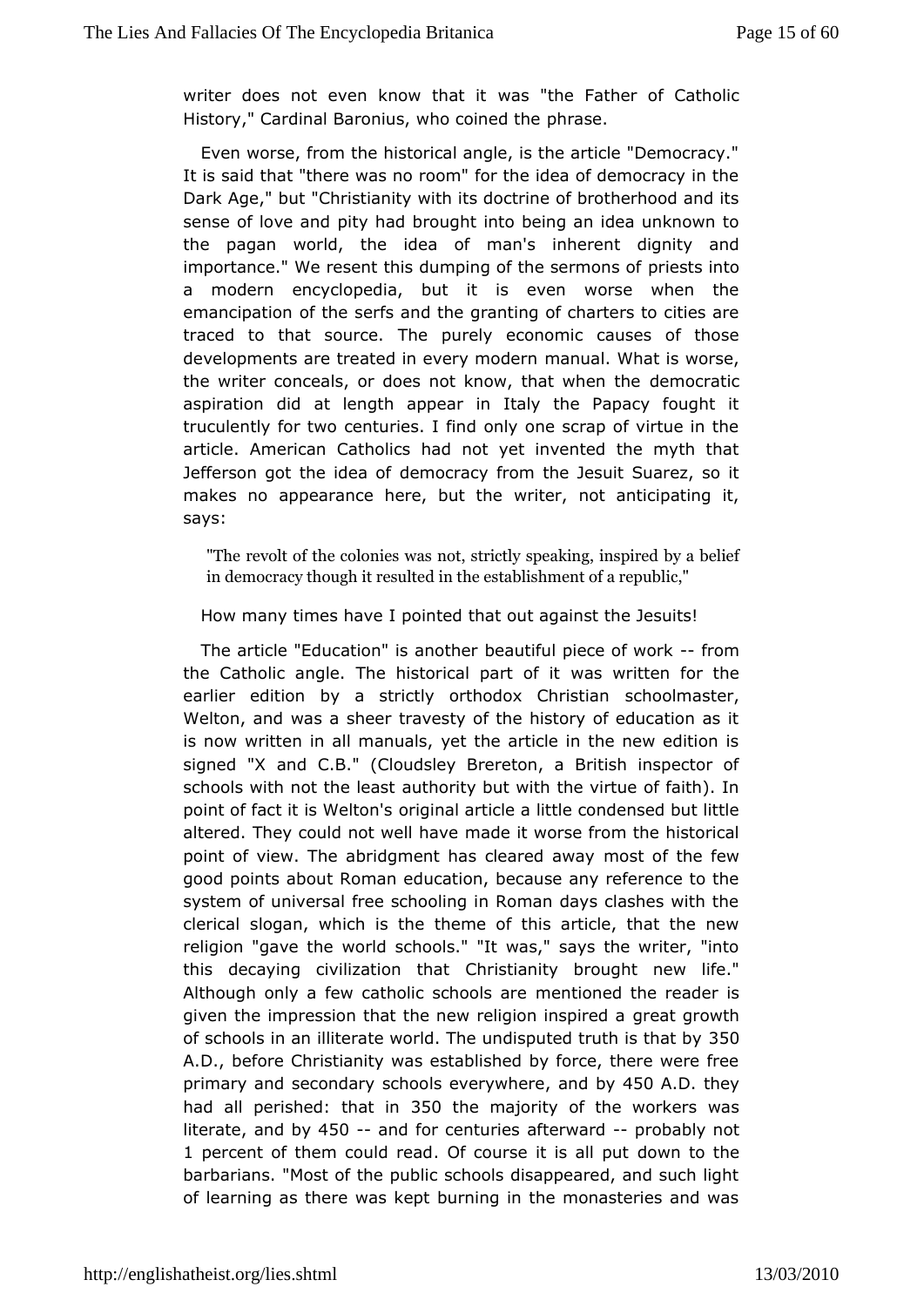confined poiests and monks." The monks were, as I have repeatedly shown from Cwristeirs from Augustine to Benedict, mostly an idle, loose, and anadrahe deawss, regular houses later established were interested only in religious education. Pope Gregory I forbade the clergy to open sec schools.

Thearticle proceeds on these totally false lines through whole of the MAdgdelse. The work of Charlemagne, which is now acknowledged to have been ptaolthyavaen perished at his death, is grossly misrepresented, and twh as fancs ptihred he in what educational zeal he had bay sthe ms of hotomid-i Papal Lombards is concealed. Not a word is said about Lombard systlet mis almost as bad in explaining-wiky at last centuries after the tPoapkaover the Roman srahiols did begin to spread. There is jussift roenfeerleinee to the Spanish Arabs who inspired it by their restoRroantiaom soyfstben of free general education. Not a word is said about the fact that Arab Spain there were millions of books, finely written on pa and bounwdhile no abbey in Europe had more than a few hundre parchments. The origithe of universities is similarly  $m$  is represented, It is all cover redsby theis tatement:

"On the whole it may be comedued althiantes in the provision of higher instruction was adequatend other to the mediant relatively to the culture of the time the mass of the precapise swumenke iby brutish ignorance."

"Brutish" is, of cparteof the trick. Read it simply as a denial that the mass of the peotpallely wielrieterate and then ask yousnelf how it is that, even afworrkalbfthtone Jesuits and the Protestantils by the middle  $\delta$  & hthe ntury betwee 30 and 90 percent of the people of Europe were illiterate Thewriter is so reckless in clerical myths that he even says the Age Cohivalry greatly helped:

"The education of chivalitry inaginal read ble youth to be a worthy knight, a just and wise pmadeent, manadager of an estate."

You might just as well that terid derella is a true account of certain events in the MiddlewhAcqleesloTibearticle which is signed X is an outrage when it is pleads the method to the The falsehood is carried on over the Reformation period and the supposed account of the real beginning of education of people in 18th century

I should have to write another encyclopedia if I proposed analyze the hundreds of articles in the Britannica which are this, jutsitsues of clerical false claims, It might be said that, the religidutserature in which these myths still flourish, th Encyclopedia has to date retologious public. That plea is in itself based upon an anachronism ntaunton. On here is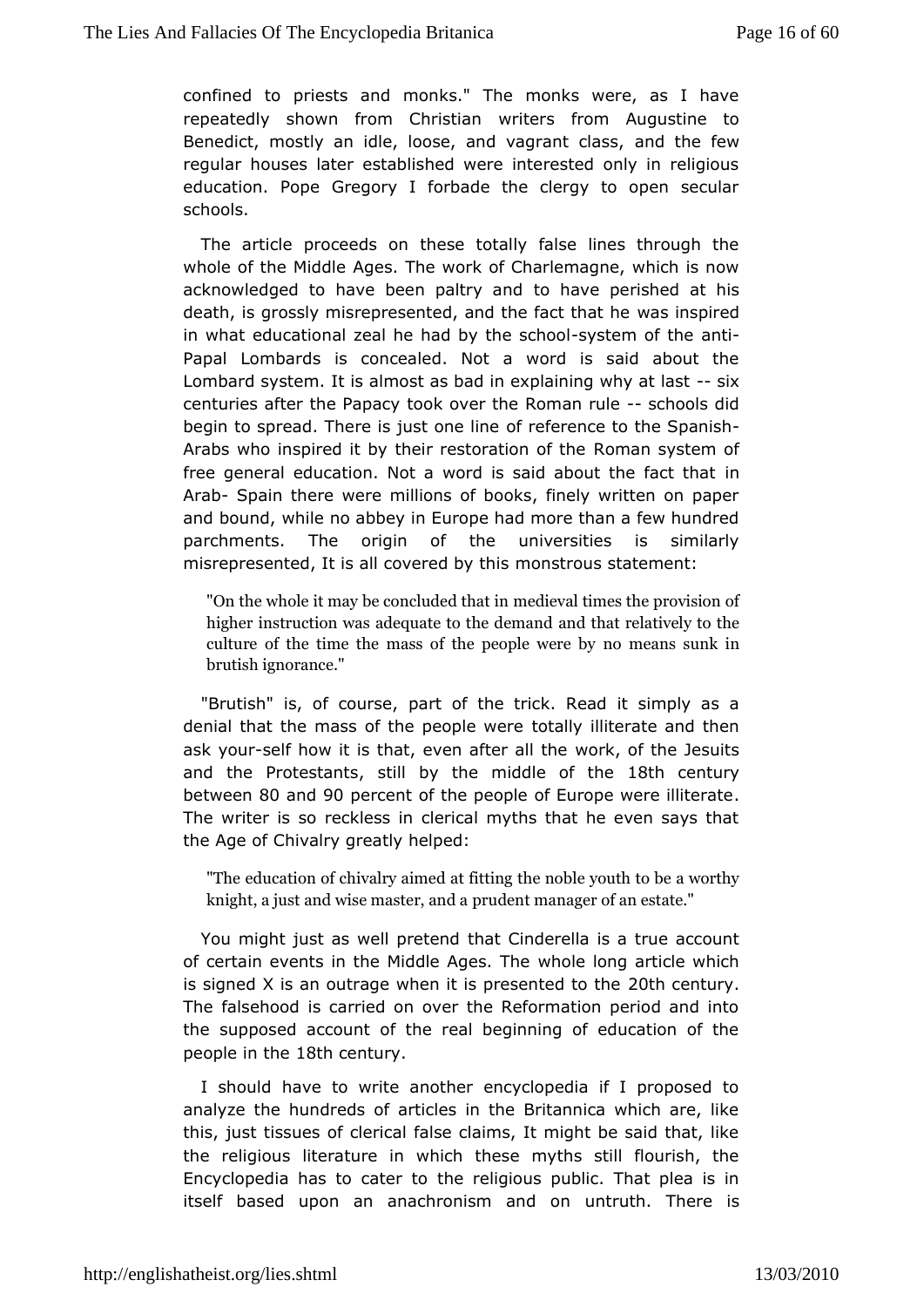[abundant evidence](http://englishatheist.org/lies.shtmlabundant) that today the majority pouf bltince reading whatever they think about God, do not accept the Christ religion. Blmitain and France the clergy frankly acknowledge th and it is conceale by only by stry in America. But I am not suggesting that an Encycloppendia the states to have been rewritten to bring it into harmony with mtoholoeurghtlife and ought to exclude religious writers. I say only that when the entrusted with articles which are wholly or in part historical must confotrom modern historical teaching. These articles, judge not by atheistic boundibnyary historical works, are tissues of untruth; and a good deal unot frutthis the part which chiefly concerns me here, has been inserted dintion heby ewhe Catholic "revisers" who lurk behind the signature X.

Asthis mark  $X$  is in the new edition added to the initials of Pattison at thet of the article "Erasmus" we look for adulterations. As, howeveerigintal article softened the heresies of the great Dutch humanist multenchianget Just a few little touches make him less important and neare orthodoxy, and passages reflecting on the foul state of the C at the time excised. With the subject "Evolution," on the oth hand, no modern ewobitubud dare to allow a Catholic writer to insert his fantastic view bolicration that professes to be up -date in science. But a place is eat the of out a place is  $\mathcal{A}$ Professor Lloyd Morgan is commissioned to ewrite for the edition a special article on the evolution of the mind, and based upome eccentric theory of "emergent evolution" worke out by him in supproentigoion, which was dying when he wrote the article and is now quite deecaldenithifitcheworld. Next is added a section on ethics and evolutio Thhompson Arthur Unitarian whose peculiar twists of the facts of science to s mysticism have no place whatever outside religious literature.

The articlealilee" would be examined eagerly by most critic for evidence ot lueris a "revise" rBut even in 1the edition the article was writtenCabilyolaic astronomer, Miss Agnes Clerke, and  $X$  seems to have been goin  $\mathbf c$  and the the structure task five pages down to (while 16 are devoted to food head onlives him opportunities. He leaves untouched the statement that a firstondemnation Galileo was ordered to write no more on the subject and p" the prised to obey"; which is seriously disputed an rests on poor evidenc@atBoth writers refuse to insert the actual sentence of condemnati**on**ed gwend chine Roman Church to the position that it is "formal hertehsey" to say that earth travels round the sun. When he comes to the secc condemnation which esses Miss Clerke's hint that Galileo had ridiculed the PopeDimalbigsue, which was the main motive of the Pope's vindictive actacthribanteds the procedure to Galileo's supposed breaking of his promaisperechious aves line by cutting out Miss Clerke's perfectly true statement th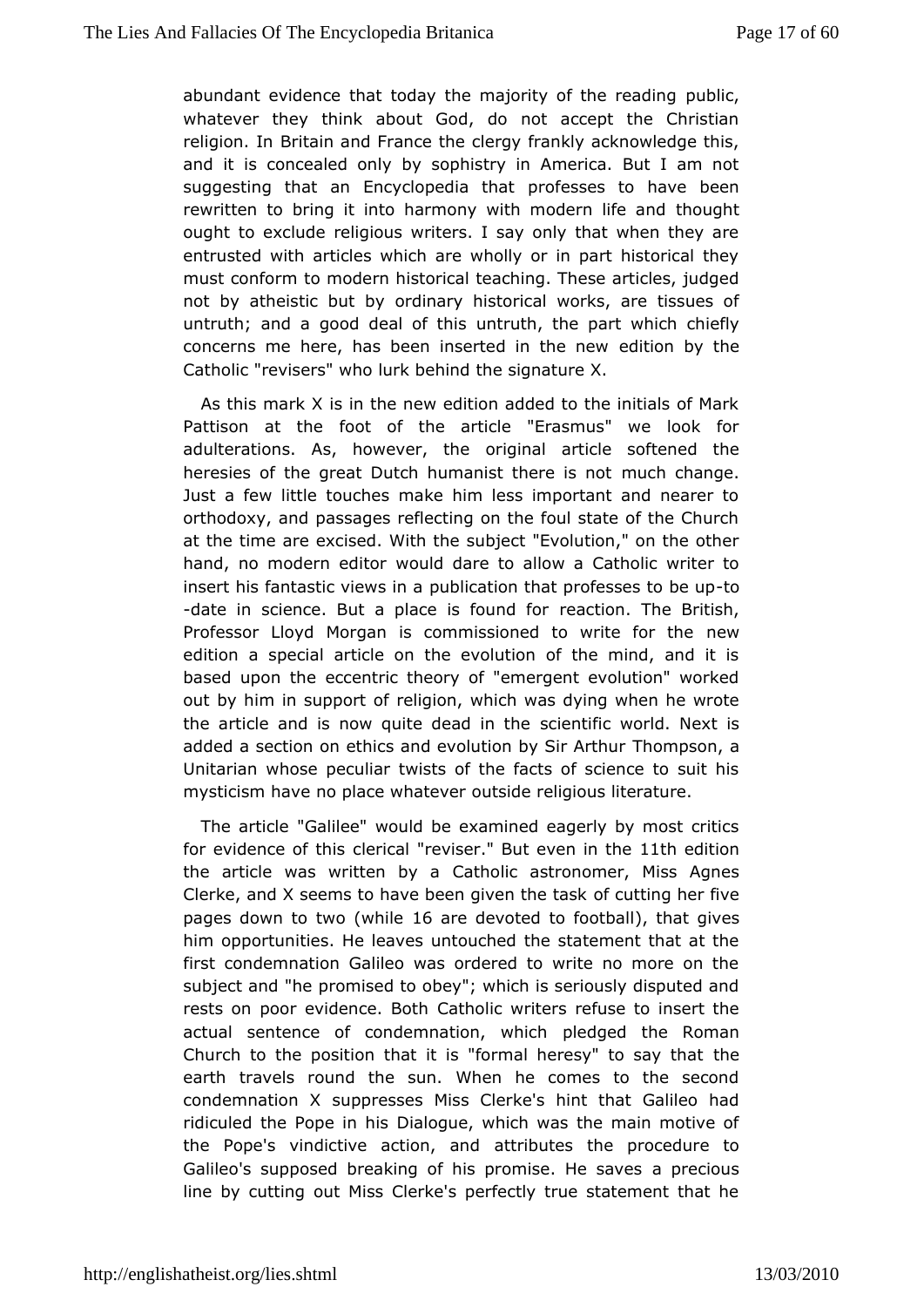[was detained in](http://englishatheist.org/lies.shtmlwas) the palace of the Inquisition. In short, it is soundCatholic version of the condemnation of Galileo from fir: last, and it domeswarn the reader or take into account in the least the fact that sin Cleer Mess wrote her article Favar has secured and published (in Italian) morset wimannoditant documents on the case, and they have made the character conduct of the Pope more contemptible than ever.

The fine e-ipaghotearticle on Gibbon by the learned Professor Bury in the earlier editione **and the teachers of the space must** be saved; though one would hardly readinze ftimids when pages devoted to Geometry, which no one ever learns from encyclopedia. The reviser condenses the six and a half pag Gibbon's bained character to one page and then sublimely adds his X to Bury's initized sjoaisht authors of the article. You can quess how much of Gibbon's in reeatiness

On the other hand the notice of Pope "St." Gregory I, the who forbade the opening of schools and made the Papacy richest landowneslavewner in Europe by persuading the rich that the end of the world and and tthey had better pass on their property to the churchr, a get anatimess as wer in the new edition. So does the account  $\beta$ Hildebrand Will the fanatic who violently imposed celibacy upon the cle (impelling mobs to attack them and their wives), who put crown on PaFpaasdcism, who used forgeries and started Wars in the interest of the Churchined who be savage Normans to fall upon the Romans (who then droveexihierh, ientto. Naturally, the modern reader must not know these things.

Thearticl&Guilds in the 1th editiony Dr Gross the source of the monstrous Catholic claim that the Church inspired these medieval corporatthenwooters. It is preserved in all its untruthfulness in the new edaits on the disdainful notice of various profane theories of the undid gim eof the says:

"No. theory of origin can be signiosificant while ance of the Christian Church."

It was, as ustual, sublime and unique Christian doctrine of the brotherhood of man: yhead thoisen the cardinal principle of Stoicism and Epicur & @ Ower ars CB Thestatement is, in the mouth of an expert on the Gui-Itaks, in Large at  $\frac{1}{2}$  and  $\frac{1}{2}$ The documents preserved in the Migne (Catholic) collection clearly that the Guilds were paganthey owigie most probably rebifesthe old Roman trade--umanions hat the Church fought them truculent of yeogers after their appearance in Germany. Gross shows that he has read th documents. He says that the Guilds were suspected of pol conspiracy  $a$  pdosed on that ground. On the contrary they were denounced as pagan (ssugpipessrs, like those of the Roman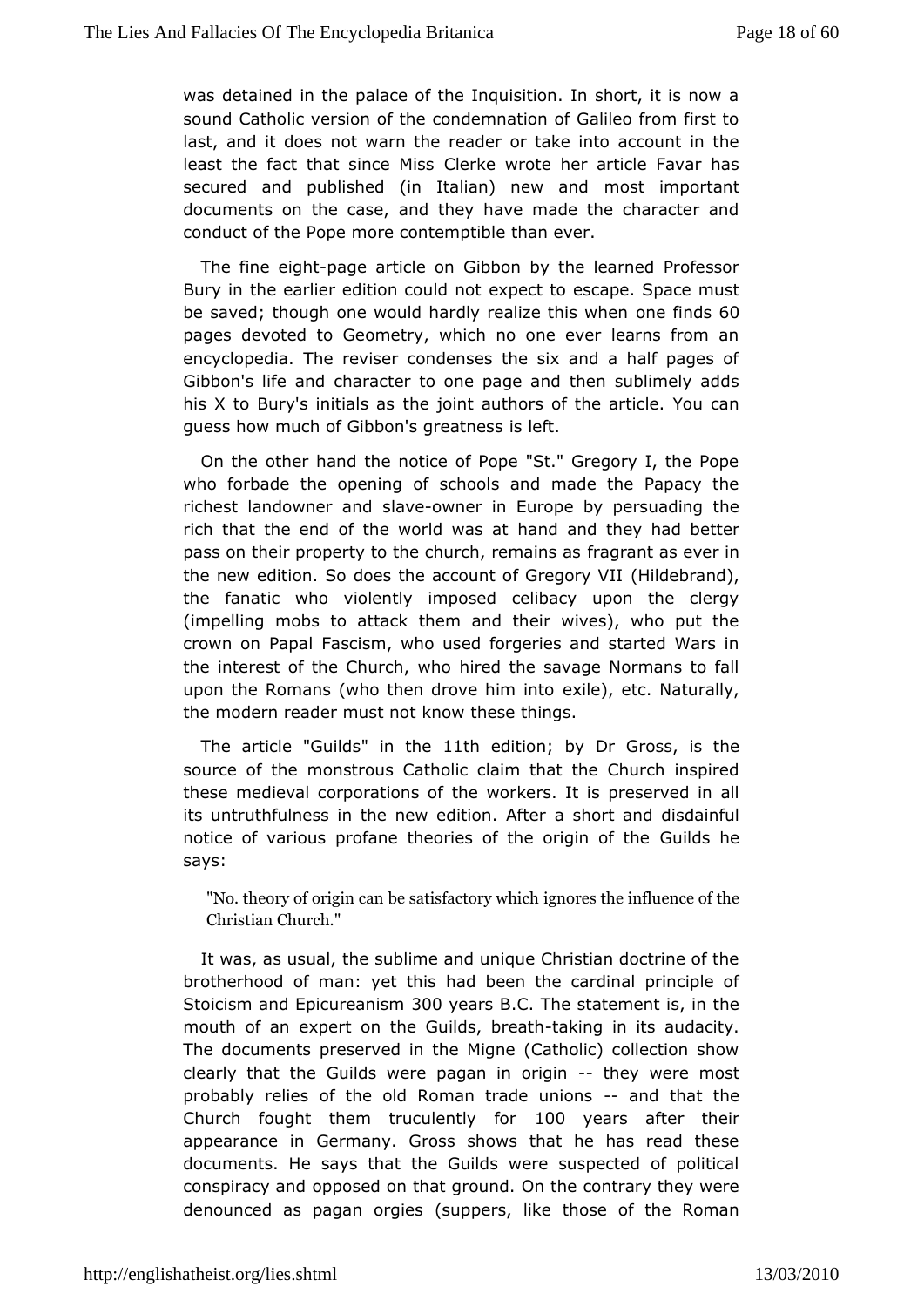[unions, at which p](http://englishatheist.org/lies.shtmlunions)riests got drunk  $\liminf$  doeshral  $\mathbf{v}$  exists of course, leaves this pious crepend it w. all its

Haeckel, like Gibbon, gets his distinction reduced in the need of curtailing the old articles: a need which looks per when, a few qes later, General Smuts is invited to contribute fou-page article omidhicsulous "Philosophy" (Holism), which has never been taken seriousflayvo Bustretligion - annod to put too fine a point-o $\mathbf S$  mitts rendered phologinical service to Britain. However while space is so precioushehe reviser o Encyclopedia finds it necessary to add this to the decimated onHaeckel: "Although Haeckel occupies no serious position i history philosophy there can be no doubt that he was very widely read in his own to have beed is very typical of the school of extreme evolution and gyht."

The last three words give the writer awa $\mathcal{Q}$  atholisic only the writer who makes a distinction between schools of "evolutic thought." As to his having been widely read, no scientific since DarwihOsrigin" had anything like the circulation of Haeckells "Riddle." mhtilbion hos of copies in mo2roe than languages. And a serious moderhlawercikel would have pointed out that while he despised philosophaemse and never to be one, he remarkably anticipated modern thought in insi thatmatter and energy are just two aspects of one reality. Of fundamentalctrine of his the writer says not a word.

Even the article "Hetheyoldfedition, though certainly not written by a heretic, suffers diberiumsiunalting process of curtailment. The writer had said:

"Aslong as the Christian Church was itself persecuted by empireadtvocated freedom of conscience . . . but almost im afteChristianity was adopted as the religion of the Roman persecubifomen for religious opinions began."

That of course is cluttemuallong list of Catholic persecutions in the Middle Ages is cut replaced by this grossly misleading sentence:

"The heresites Middle Ages were not matters of doctrine r (however importwert) but we home of spiritual movements commonly to the people of many loanned swamy doninother threatening the power of the Romany Ctatholic

An article on the subject which frame kby indiming of a pacts for modern folk would have at least ment-jeen the death for heresy, which is obstinately kept in force in Catholic Can today. Not a word about it, though on this subject of penal religioupinions it is the question most frequently asked today

The artic Heospitals" gives us a choice specimen of the art of ing. It consist opfarwso, history and modern practice. To the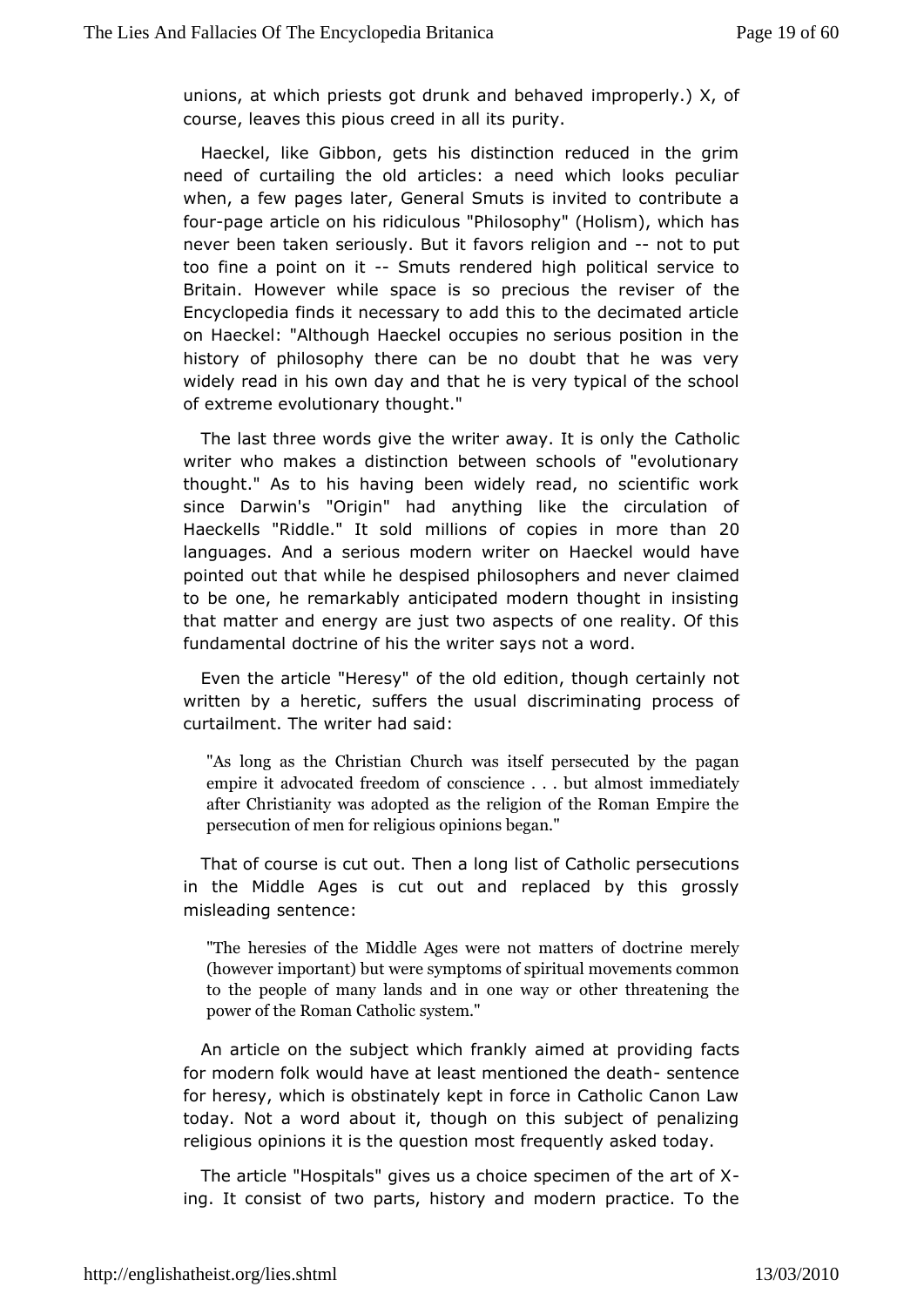[historical section, w](http://englishatheist.org/lies.shtmlhistorical)hi**ch** nistidse roatble interest to the Catholic propagandist to misrepresent, aXppdemeds hingst mark, but he puts it to the section on modern practicek, now which he nothing. Was this due to an editorial or typographical error? Theold article properly gave a gummary account of the amp provision for the nsmicakny parteristian civilizations, especially the Roman, added:

"In Christian days no establishmenttshewe of the of dehote for sick till the time of Constantine."

He mightave added that even then they were few and were merely intended to keCehprishtean sick away from the pagan temples of Aesculapius which were man absortials. All this is cut but and replaced by the totaltogranlig leadsing or statement:

"But although hospita**tsatamemoasoe** direct result of Christian no doubt it tended to anistill wiews, and as civilization grew r and women of many rance as in  $z$  and the treatment of disease buildings set apart exthesioverley of or the sick were in fact a  $n e c e s s i t y$  ind  $i$ s than  $i s$ ."

We have several good and by no-Omhe antistan antionies of hospitals today. They show a fine record in India under Buddhists King Asoka and a creditable record mit the Greek world imperialist days. They show also that the Christian rec the period of fusion after the fall of Roman  $E \nrightarrow 600$  e but from to the 8th century miserable; and thus in an encyclopedia that advertises that it is rewridteentoinensure confidence that the reader is getting what is generuaplby about due experts in each department, writers are permitted to teak een the reader farther away from the truthnithatricles of this thiend were earlier in the century. A score of articles like this which supposed ptroove by historical facts the nature of the Christian social inspiration southing record are cheap and untruthful religious propaganda.

Even in tshheort notice of Hypatia the clerical surgeon has us his knife. Short was it we shall be told that it had to be curtailed (though the edito eigshptarpeasges for Icelandic literature) but the omissions are sigenalice annuart  $\overline{\textbf{h}}$  be rightly said that she was a "mathematician and philosopher,' contemporaries speak of her works on mathematics no philosophy. Yet evew rthe "mathematician," which does not take up much space does give usdea boefttehre solid character of Hypatia, is cut out. The earliers weriter says that was "barbarously murdered by the Nitrian monks and the fana Christianmob," that the Caesareum to which her body was dragged was "then a Cohrustila" and that the remains of the aged scholar (as she was) wepiecheum enach. All the phrases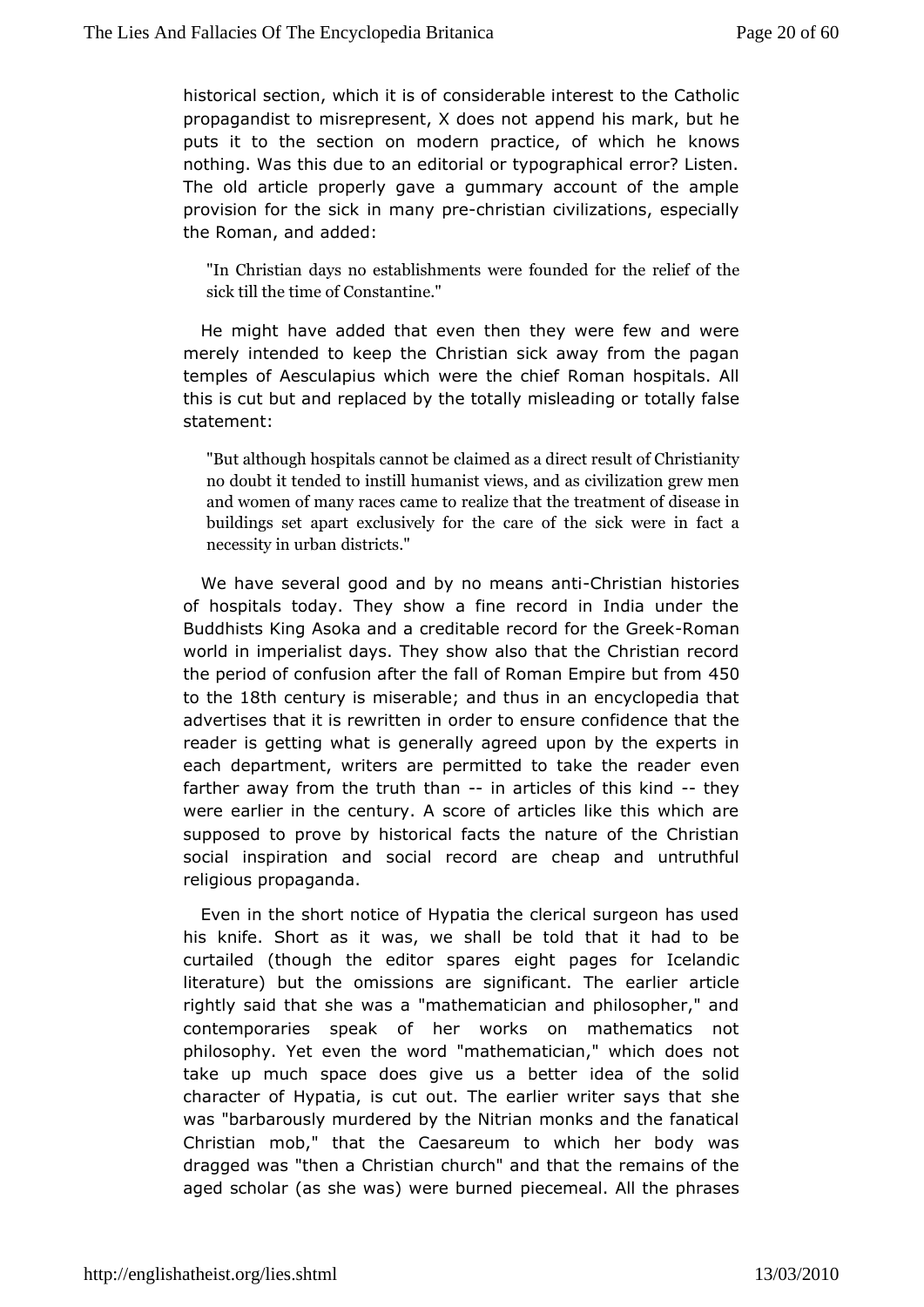[I have italiciz](http://englishatheist.org/lies.shtmlI)ed (BOLD) are carefully alsot to but, wholes of the following passage:

"Most prominent the moandual perpetrators of the crime was P the Reader (cleric), ebonts thielde reason to doubt the complicity Cyril (ahehbishop)."

So the "correction of dates" and cuarthaidliens to common the to a find the some and the to a find the some and the to a find the some  $\frac{1}{2}$ new matter" just happen to take a form which the eatly reduces guilt of the Christian Church in the foulest crime of the age; greatest lady in the whole Greek world at the time was stripped the streænd her flesh cut from her bones with broken pottery monks and pedprleectly inflamed against her by the archbishop. This is the sort of thwilmig the othe University of Chicago now stands sponsor.

In the note "bohealism," which is colorless, I notice that the improvers of thBrotladnnica have recommended a work by "J. Royce"; a point which musatnmathe annofessors since Josiah Royce is one of the most **philosophers America** has yet produced. More important is the gpaat saving of reducing the size of the article "Illegitimacy." In face of the that Catholic apologists talk about influence of their churd sexual condwethave been accustomed to point out, amongst other things, that bastafradrs maguee common in countries where the Roman and Greek churches uartel, oecwnete years, more powerful. In the old Britannica the article gave wealth of statistics, particularly about Ireland, to help the student on thisoint. Out they have all to offined more space, of course, for crick ed oab all. "Illiteracy" is just as little seriousl informing for the invaludine wants to know whether it is true that the church is the december.

The article on "Immortality" was much too pious in the edition of the Encyclopedia to need any "improvement." It stands, like a hundorehder articles, as a monument of what respectable folk thought in Vicoltaby sand was out of date even tin Since then the belief in immad mta sitty dead in philosophy, and the teaching of psychology today exeminations in the teaching of psychology today examinations in Even theologians doubt it or at least widely admit that attem prove it are futile. Of this state of modern thought the article no moriedea than it does of Existentialism.

Similarly, the athit the libility" in the old edition was written by a Catholic and need enotremontion of dates." But it was better not to let the reader know thwartittenw by a Catholic, so away go his initials, The article "Infabretic bones" dwe onedd by many more important than archery and croquet and oth genteed ports of our grandmothers, because it is one of the familiar claims  $a\hat{p}$  othe anticulation while the ancient Romans were appallingly callous on the hesubject religion brought the world a new sense of the importannceew obforenvebmabae's life.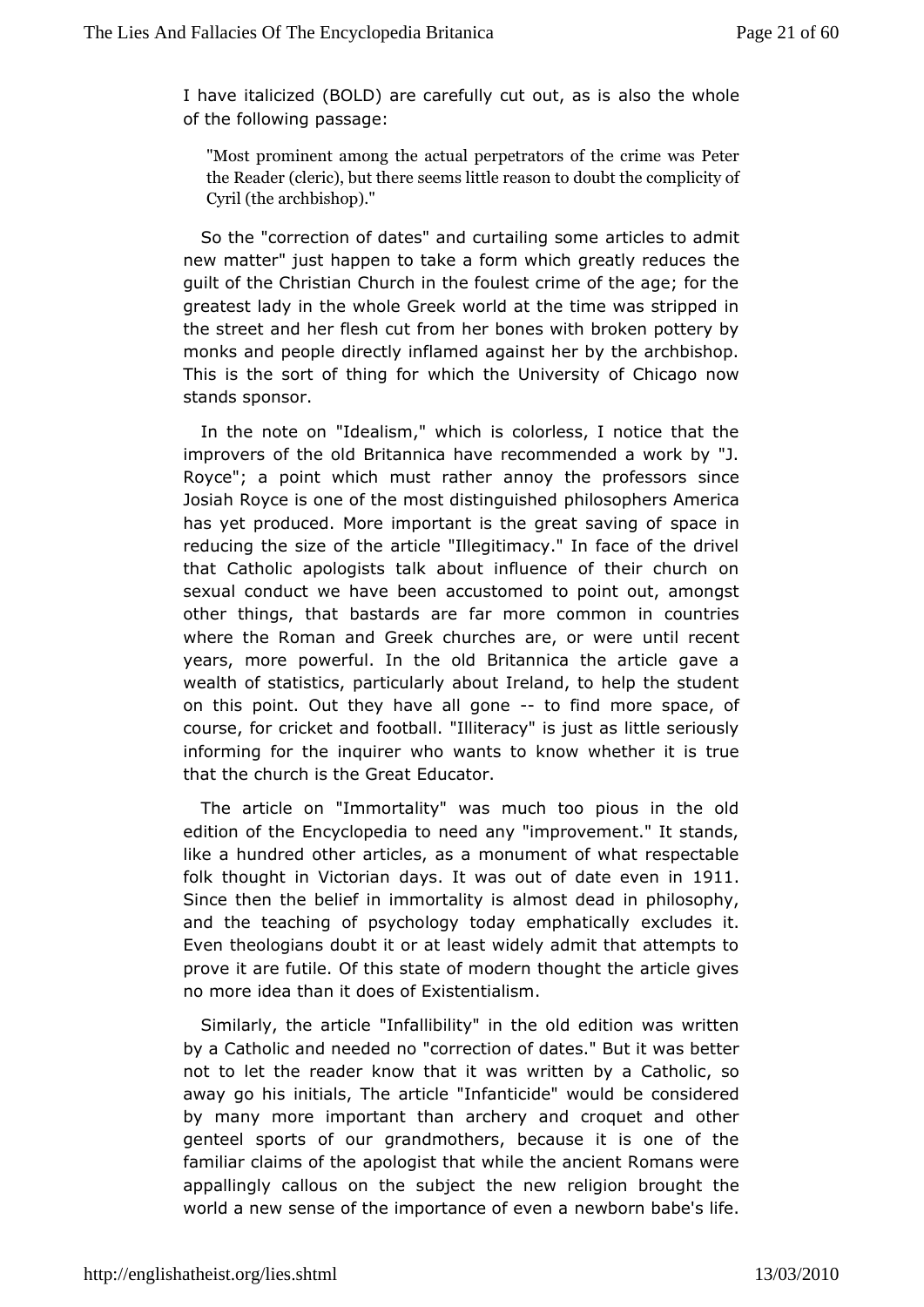[The old edition](http://englishatheist.org/lies.shtmlThe) was certainly defective iheits actionent of in ancient Rome but even the little it said has been cut ou inquirer into the subject will not get one single ray of light Roman practicen the new article; and it is candidly signed  $X$ .

#### POPESAND INQUISITORS

Then we come to the long string of Popel bewing med opted "Innocent" when they donned the white robes of "the Vicar ChristWe know little about some of them, but others are so w known, and thereliits leodispute about their character, that the name is a mockery. All Chatholhie editor could do in such cases was to make a few of those ut the awtitlhit hiles scissors that at least make the record seem graybils ahc kins Read of instance, under "Innocent III" the old article spoke about "horrible massacre" of the Albigensians which he ordered.

The wor"chorrible" has been cut out; it was, no doubt, too strong an expressionfact that only a few hundred thousand men, women, and children werenassavaagreeldy because they would not bow to Rome. No one doubts ithe eerrietly igainds strict personal conduct of Innocent III, but this article doe give the reader the least inkling of the perfidy, dishonesty cruelty inwthoich his fanaticism led him.

It is different with Innocenel Verly anoue who got the papacy in the fight of the factions apdommomeed stehley debauchery of Rome and the Vatican. The old article  $s_i$ moderately enough:

"His youth, spent at the Newaapsolfiatan from murtul, ameless, and it is far from certain that he wamsomhaerried hos the merous family."

As he was credited by ppin bolinc with  $\theta$  algonildren the censor must have thought this excets sout the whole passage. Naturally he cut out also the lateriaawaage: His notoriously corrupt, and he himself openly practiced nepotis favoring his children, concerning whom the epitaph is quoted guiltily begoixt sons and as many daughters, so that Rome has the right to call him Father. gave to his undeserving son Franceschetto several towns nearm a Rrome ad anich to the daughter of Larenzo de Medici (the greate by a prince of

All this is cut out of the new edition of the Encyclopedia, was to appeal to all by its accuracy. There is not the least d historyhat the Pope had children, that his son Francheschie was one of the avildesmost dissipated young men of Rome, and that Innocent was aware RhaphilthCeourt was sinking deeper and deeper into corruption. The **Rotice** in thit has edition is a calculated deception of the reader.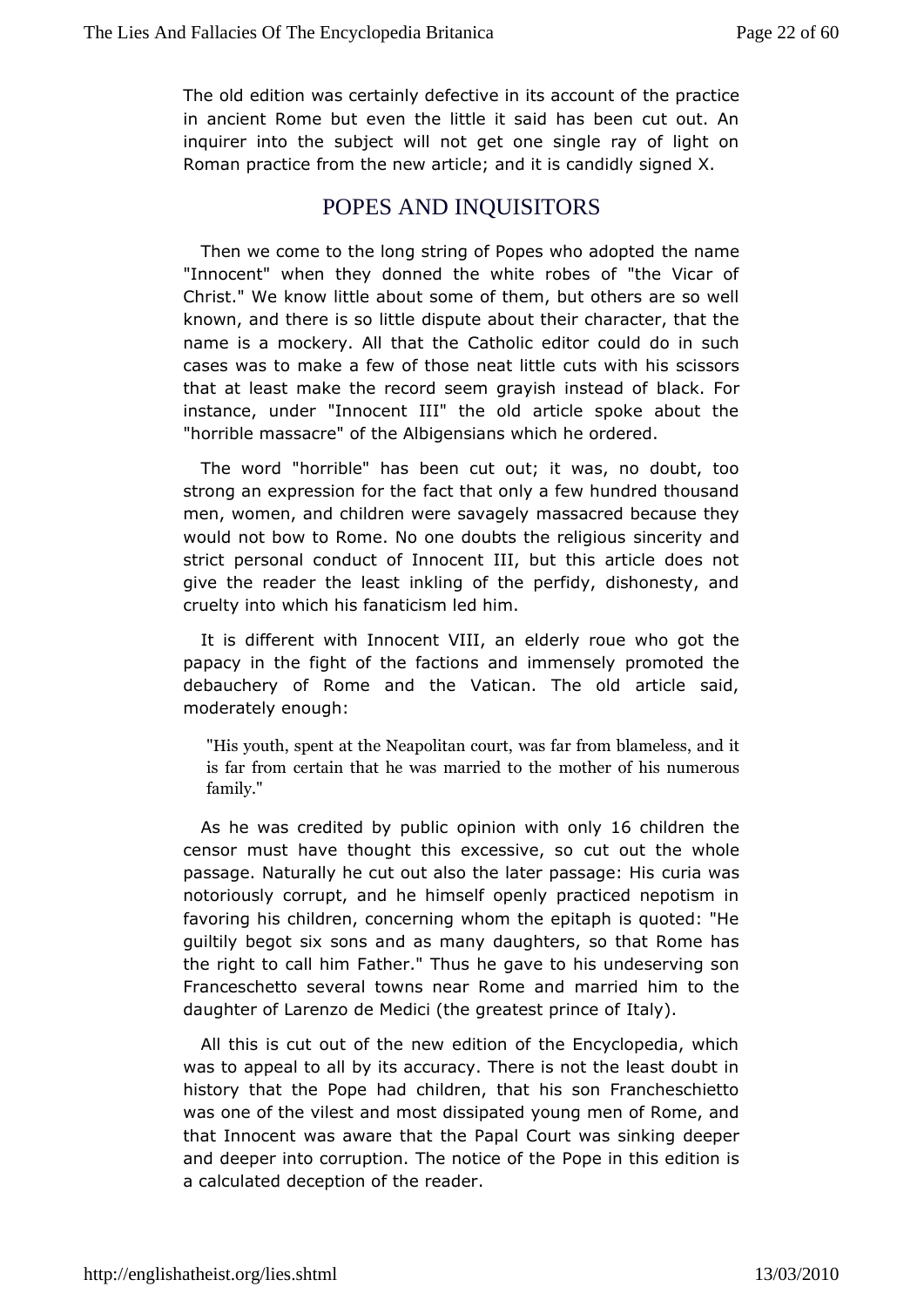[It is almost](http://englishatheist.org/lies.shtmlIt) bad with the notice of Pope Innocent  $X$ ; and the deception here is the inchere because Innocent X ruled after what Catholic apologists Cocalnit of the formation, which is supposed to have purified the paranav cand the enotice in the old edition at least gave a hint of basying haracter by

"Throughout his pontificate he was choymplets is telominated law Donna Olimpia Maidaechini (a womanThoefren asculine spir no reason to credit the scandalous reports of an Illicit Nevertheless the influence of Donna Olimpia was baneful, hers thoroughly detested by her inordinapte ambition and

This was a mild and inadequate exprensosticomorous the historical fact thao  $\theta$  vears this vile woman openly sold clerics, even bishops, queuing at the doof extert palace ecclesiasto thice in the Power of the papacy; and it suppresses entirely the scandalPobet's "nephews," The license granted her was so enormous that folk readoeveoyassume that She had been Innocent's mistress. Yet in bhetheew edition Encyclopedia the main part of the moderate passage I quoted theolder edition is cut out. An incorrect date, no doubt. Each notice op a pe to the middle 1 of the ntury is thus doctored to protect the mcchetholic myth of a CReendemation.

We come a few pages late muits it ion," and here you will expect that  $X$  has surpassed himsel  $\delta$ . Not He bhit as changed littleecause the article even in the old edition was written by a French Catholic, Alphandery. X has just touched a little aprud his mark at the end of it. It is as scandalous a pi of deception oputheic, since it is not stated and cannot now easily be verified that Alwasnder Gatholic, as for the Encyclopedia Americana to have gptopagandisets to write the long section in it on Japan. It opens with a sho flooring at once the critics of the Inquisition. They are suppo say ibtegan in the 2th century wy hereas it goes back to the early church, even Paul. This is throwing dust in the eyes of the reader. "Inquisition" drow annot rsecution or prosecution for heresy but "searching out" herewsays, tahred Piopes of the early 3th century who created the elaborateley ecchigy anized as well as penal force which we spedinfiquablightionall the

It next scores by remarking that the early fauthers did not Punitive measures. How on earth could they have dreamed of undeRoman law and when they were an illicit sect themselves says that therdittes persecution for heres of the toom this be 12th centurthe Dark Aweich amuses us when we recall that 99 and a fraction percent of the opdEpurlanation were illiterate and so densely ignorant that folk could to anto the lifer comme another and just attended Sunday services in Latin. Then we the germs of the cowardly and debased modern Catholic apol that the chuwas always reluctant to persecute but the zeal of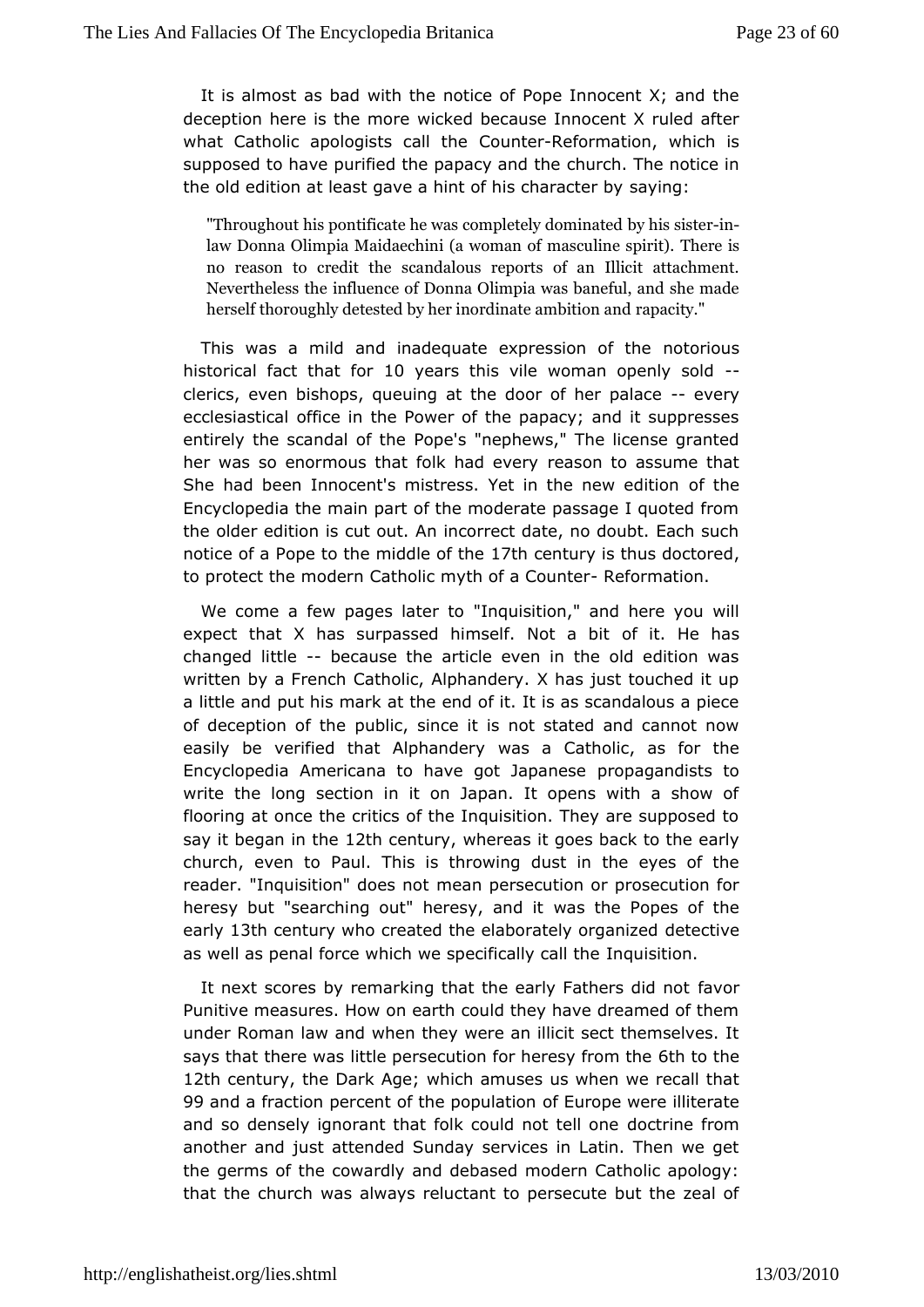[the peoples and](http://englishatheist.org/lies.shtmlthe) pri**fice soluted its hand.** Of course, both writers make much of the pear an equation decree of Frederick II -- the great heretic who appeabed erokings to abolish the Papacybut are careful not to mention abbiosma yo age the papacy which dictated it or the fact that Frederick n applietche law. Torture the gentle church particularly disliked only borrowed rotm secular law: in which the church had enforced it for centuries foofffecteris alke blasphemy. They both say: "We must accept the conclusion CafindH. C. Vancandard that comparatively few people suffered at the sta themedieval Inquisition." That is a total perversion of Lea's \ --he refersthe first half of the Middle Ages when there was n Inquisition and the grossly mislead the reader by coupling Vacandard's name with hive a Caandoand was one of the most reckless of the French apologists.

But bannot go phrase by phrase through this Catholic rubbi In spite of allsopt sistry and suppressions it leaves the Inquisition the most scanuda biodiscial procedure that ever disgraced civilization, yet itfuild nout thin elt is true that it does not tell the lie that American own pobloghinats the Roman Inquisition never execut and michology not even mention much less challenge definite figure  $42$ victims of Shenish Inquisition which Llorente, secretary of the Inquisition, canon confutole, and Knight of the Caroline order, compiled from its archises histsy gets it so muddled in regard to this important question of nthue siplamish at it first says the people regarded heresy sacs u"ragen" a tain dal the Inquisition as "a powerful and indispensable agent of  $$ protection," and then tells how the greed of the Inquisition "r  $p$ aralyze $\infty$ bmmerce and industry." It does not tell how while Spain was still Cathfolding a haenger of the people destroyed the Inquisition.

This book wobuddome another encyclopedia if I were to analyze in this way all the spet callely, on religious matters, that are in this new edition of the Buretanmidae reader as the common teaching of our historians, philosophers sociologists, nor can I stop at every little specimen of the z the growp phalanx of writers who mask themselves with an  $\lambda$ Even the article "has nia " fered from their clumsy treatment. In a fine page in the last elobig aorth Darummed up:

"Ionia has laid the world unodnelly ibsy onleabith no buirth to a long series of distinguished mensconenleeathoust bongdoriginating the schools of art which prepared tho eil wanyt foortisthied development of Ath5thcsentury."

This and the best evidence for it aredocuets onut t but X his crooked mark here. He appends it to the next section, wh on the geology of the Ionian Isles! In my own historical Wor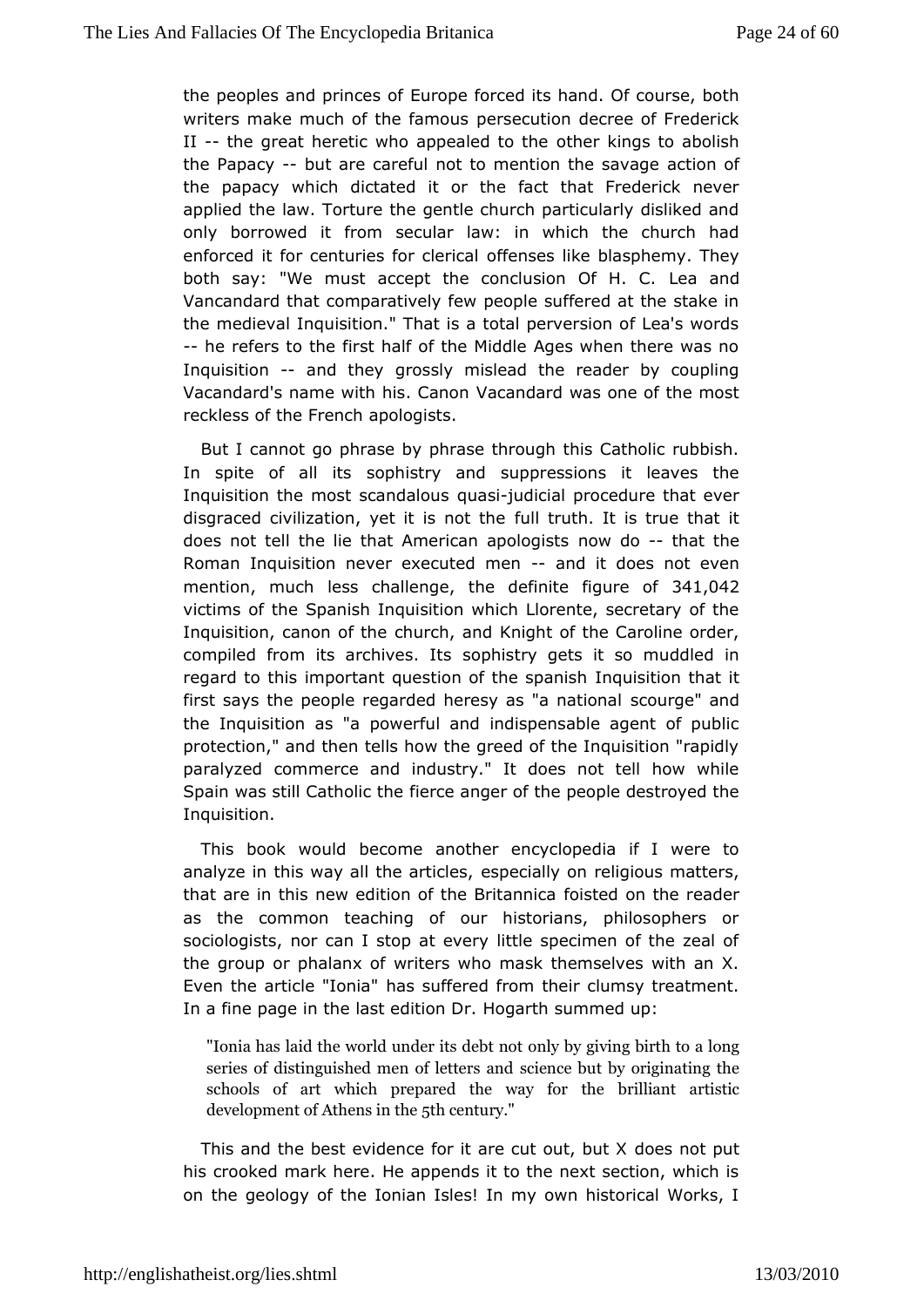have lagdeat stress on the significance of Ionia and I have fo my readers puzzThedy will not get much help from this mutilated article.

The historisce action of the article - "altaby u"ntry which is described 9as 12 percendatholics even now that Communists and Socialists dominatueghit to habeeen revised, not in a Catholic sense, for it was far too lenientbud the papacy, harmonize with the modern teaching of history. Instead of being dole is allowed to add a gushing section on the beautifully accord of the PopeMuas resolini, the "unexampled scenes of enthusiasm" in Rome when the comframed unsas signed, and the joy '63f00,000,000 athol'id broughout theworld, This in face of the notorious fact that the Fascists themselves bi attacked Mussolini for signing the Treaty and all that has hap since. The Cago professors might ask Professor Salvemini wh he thinks of it. The miporteasion given to any reader who ploughs through the history of atraiglenfitoms the time of Charlemagne onward is, as far as the relations swith the the Popes are concerned, false; but I doubt if anybody ever read these historical articles in encyclopedias from beginni end.

## THE JESUITS AND OTHER ROGUES

The article "Socibet yus-f-even the title has been altered from "Jesuits," a word which models spot we not to have been a happy hunting ground for c thrirse c C antholic false dates, but from the older editions of the Britannica i already in thit the edition been rewritten by Thae dee sauries however, osed to be, Jesuits and Jesuits, and the Fathe Taunton who initials thessuuteed eme that in private he went far, but one did not look for phraotfeisnsibinsal work. His article, endorsed and relieved of any leasing thilo use that or, one of those religious tracts that the Encycleadedia offers the instead of seriously informing and neutral articles on contro points. It is a travesty of the real history of the Society, a to fair-ytale, mostly based upon what the Jesuit professes to Taunton, howevelret dhidmself go to this extent:

"Two startling and ufactsponteed the student who pursues the history of the Society,  $h \bar{d}$  huen if versions is suspicion and hostility has incurreedt merely from the stants whose avowed foe it has been, nor yet from the eonler-miceasism fraachd dogma but from every Catholic state and natibs cimiethe enemies have been those of the household of the aRtohm"an Catholic

For this original article gives abundant cleawistee nice. The outline disappears in the sacred cause of abridgment and F Taunton's too candid words become: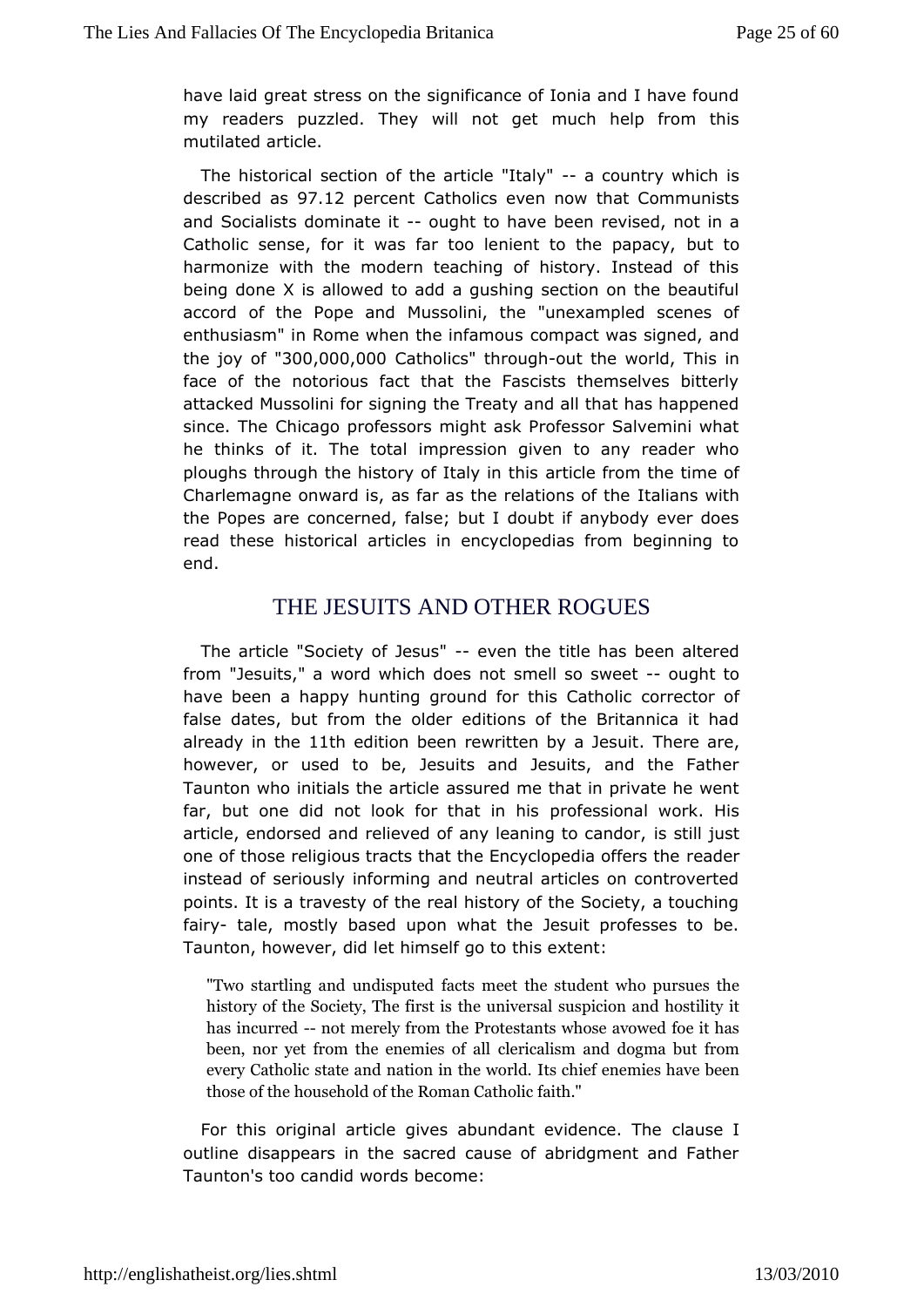["The most](http://englishatheist.org/lies.shtml) remarkable fotienty's history is the suspicion and hostility it has incurtheed hwo uthe hold of the Roman Catholic faith."

Much of this extpedains, is due to the superior virtues of the Jesuits and the dishortheiv ofitics. He even ventures to include the austere and most virtimo as a Poausocal for critics who are described as "not scrupulous in the eircqusotations." out the serious criticism of Jesuit education (in the old arti order to protect the fiction, which modern Jesuits have spread they wegeeat educators.

But the most deliberate perversion of thentitute is seen account of what happened  $1$ i $8$ th the ntury t is commonplacehicsftory how the Catholic kings of France, Spain and Portugal, stung veloations of the greed, hypocrisy, and intrigues of the Jesuits, stuppepresasing dy in their dominions and appealed to the Pope to **surpared the rit** which he did in 1775 We might allow that in the new edite iccens sita row atso abridge the account of the crimes of the Jesuits on which monarch and the Popes acted but these clerical champions accuracy in the edetwon of the Encyclopedia have gone far beyond this. Taunteaidad

"The apologists of the Society alihede eth candom of the  $\theta$  to perhapsing  $\theta$ save the love of peace at any pricebahid vehan heedid not culpability of the Jesuits. The categoridacumanges made in (the Pope's bull) rebut this plea."

Taunton gave enougthe Pope's world spive a fuller account in my large "Candid the est be yubtfs" (which is, of course, not mentioned in the bi-bition parroas workings. It is all cut out, and the reader is just given the mbideom thumping the Jesuits that the Pope expressed no opinion on the cha againsthem. And lest any reader or critic should be able to that that is jusdpumeon of a Catholic writer, Taunton's initials have been suppressed has  $\alpha$  and  $\alpha$  has not given the mark of the crook. I should like to rasks shows of the University of Chicago what they think of that.

Thearticles "Jesus" and "Jews" I do not propose to desecrat analysis. The prahedox and venerable with age. They tell the reader what all theologians betheas thought half a century or more ago. Whether it is for tthiantg stohrat to you consult a modern encyclopedia.... Well, pleasetheusaenlé. withis the notice of Joan of Are. In the old encyclopedia my fr Professor Shotwell, of Columbia, had a fair article on Joan. not quite tuop date, but it was mildly critical. Now that Joan turned into a saimattasf the political deal of the Vatican and the French government, spainte on the dire need to abridge the old edition, Shotwell's soberhalf epand aotice is replaced by a three and a half page serm Cathoylia. French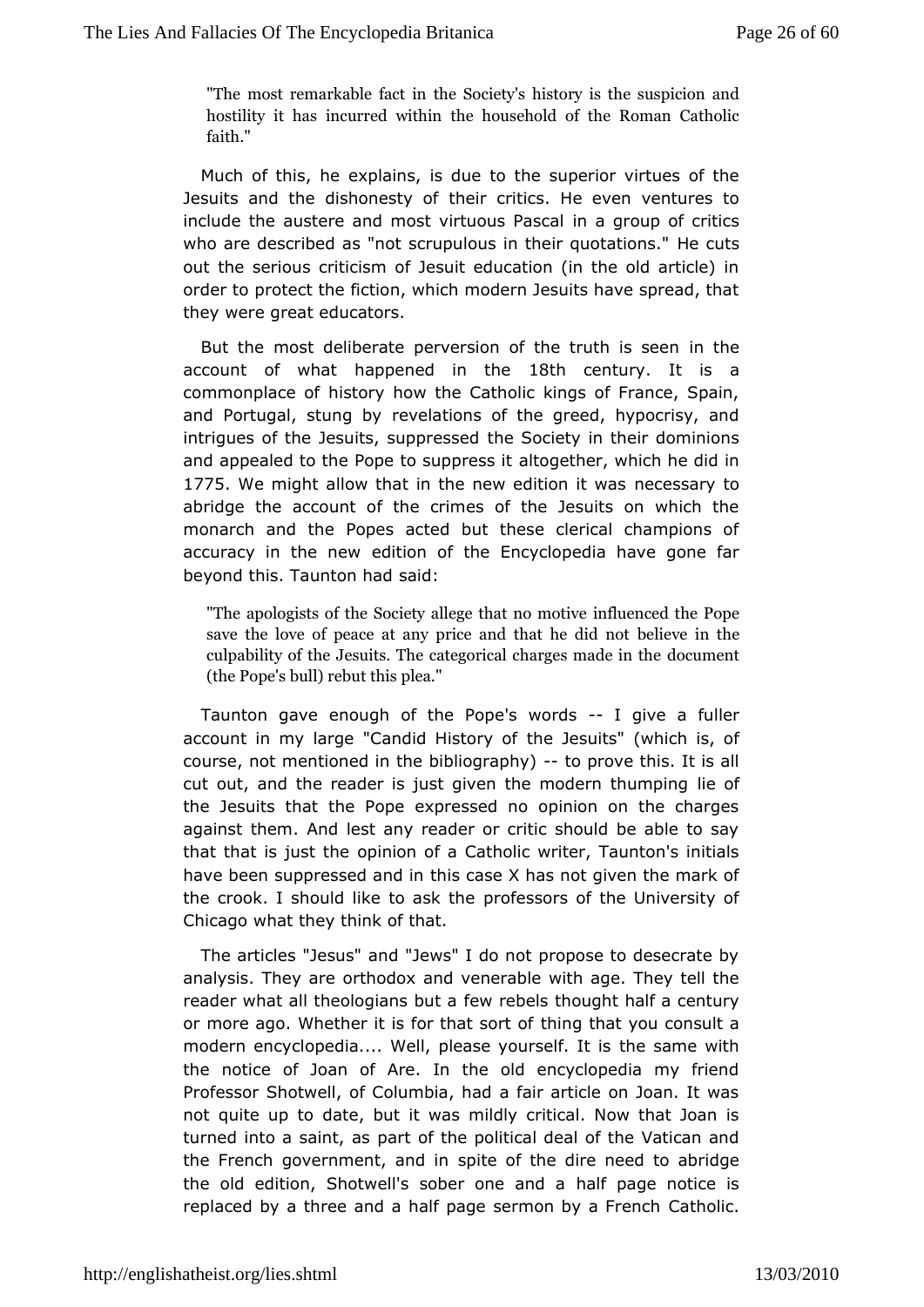[Not a word abo](http://englishatheist.org/lies.shtmlNot)ut modern military opinwionetherhehe had anability at all or was just a superstitious tonic in a ja military wo-r-ldnd not a word about the new research of Miss Murray and others into the tureab f witchcraft and their conclusion that Joan was probably a mettembecrubtf.the

Then come the "John" Popes and prodigious feats of jugg They had to be brought down to the customary level of gro untruthfurleatment of saints, martyrs, popes, and other sacre things in this "movdoern bot reference. Of the character of most of the Johns we know nothhinge butfour of them were so notoriously vicious and otherwise inteenversitd that their portraits had to be touched up considerabley.cidloodhlny X was one of them. Even the old article, admitting discreetly that "attracted the attention" of a leading lady of the Roman not allowed that e got him elected Pope" in direct opposition to decree of council (wohut che  $\delta$ ut). But old and new editions introduce John XI as son of Mmarpuied and nof (Pope Sergius III." This is covering up the most on falmeous period depravity of the Papacy (or any other religious authority in world)not with a veil but with painted boards. The period w what the FatheCaoholic History, Cardinal Baronius, following the few clerical writerspeorfiothecalls "The Rule of the Whores"; and I am not here giving ndeving and the Latin. The period stinks amazingly even in Cardinealtw Boaronius. chief whores who ruled the  $P$  $a$  $\phi$  accry40 foymears were Theodore.  $\theta$  and daughter Marozia (as fierce and lustful a cat as you will meet evenhiinstohrey of the Middle Ages). Two Popes at least were lovers of these wome ewas and treputed to be but certainly -warse bastard of Maro Pioapen Sergius and was put on the papal throne by Marozia's orders.

Anothesron of Mar's zrialed Rome and the pa2p0ayceya for after the period shtaitcily called "The Rule of the Whores" and he put his own son, Johth & Ip a pand throne. There may have been a few Popes as licentious amaathiws aysolum yould not be quite of biut certainly not one worse. thee, says contemporary Bishop Liutprand, turned the papal palace int brothel" aand inn. He seduced his father's mistress and his ov sisters and raped pihigriomass, trated the single cardinal who criticized him.  $\ldots$  . There was dinot thing the during of the years of his pontificate, yet the feebheisrecteamedhaloutspo private life in the edition is cut out in the fleavine enth him one of the Holy Fathers.

It is useless to go into evaenryl idseleaniolugh to say that in the case of the next scandalous John  $w$  o( $r$  $X$  $X$ blfl) thee reviser is as foul as ever. He lived and ruled at the height Italian Renaiss  $(4405)$ , and he was a monster of crime in comparison whitch notorious Alexander VI. Neither the writer in  $the 1$ <sup>th</sup> edition Frenc $\alpha$ atholic or the one in 1<sup>4th the</sup>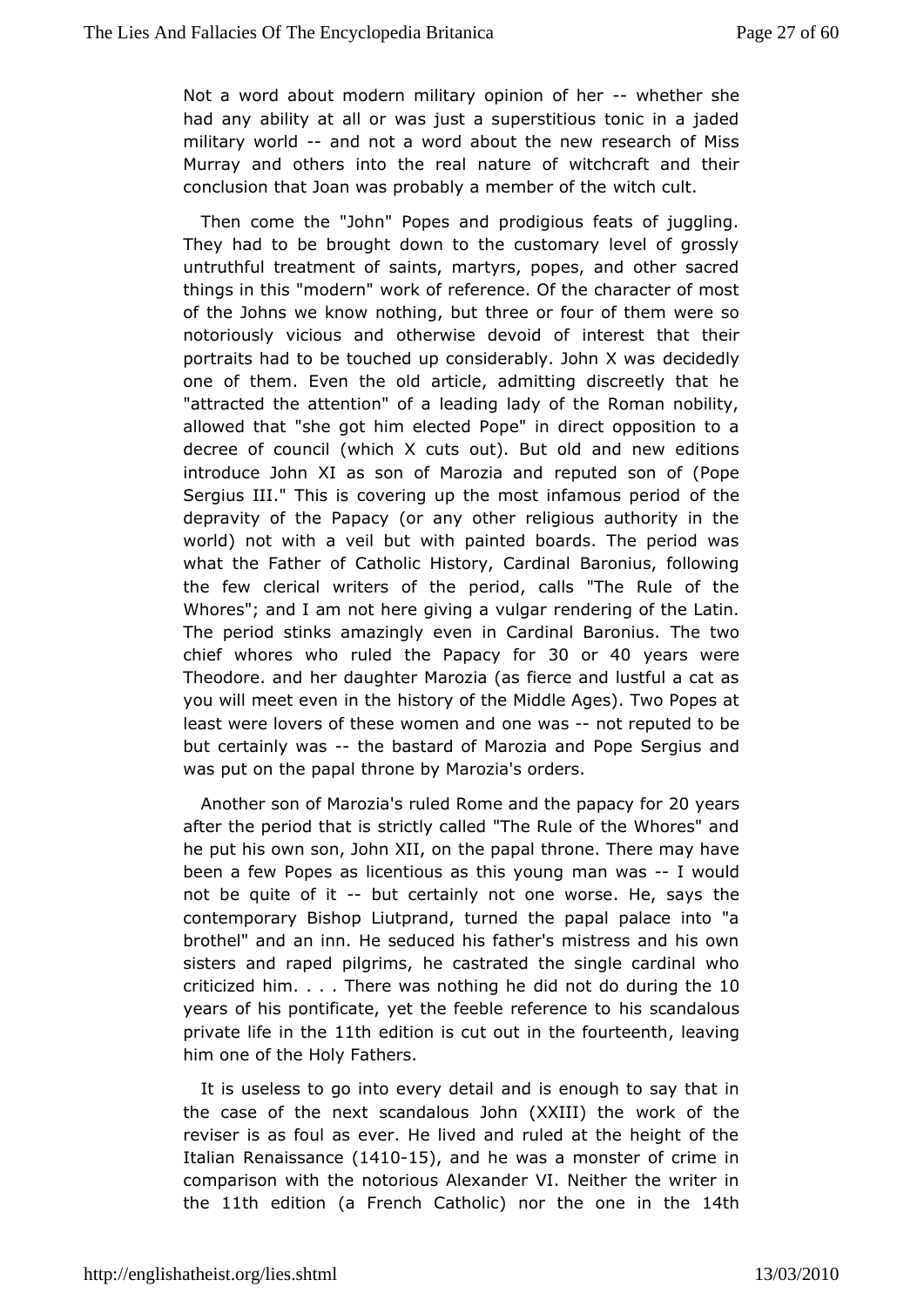[\(anonymous\)](http://englishatheist.org/lies.shtml) tells the undisputed faces the aborheeus for vice and corruption before he became Popeninits fact neither irregularities before he was condemned by the Council Constance. J h h over writer then candidly acknowledged that the Counc(300 prelat) essndorse5d4 charges against him and that three cardinals he paid to undertakee fluised efends o. "Enough charges," he said, "of immorality, temachny, ambition simony were found proved to justify the severest judgment." matter dact the indictment, which may be read in any Lati History of the Councids cownapslete Inventory of crimes and sins. One sentence includessacmulredoper, adultery, rape, spoliation and theft." And this precionfuser "roerstiifnethe new edition cuts out the whole of this. He ju**Bopseates that the** was suspended but the sentence was irregular in canon law!

Passing  $\omega$ un way to the Leos we note a point here and there that need not detainJubsilee year" is described as an institution of piety and not a word the said read od uaind corruption of the Pope who established it and why. Julius I had the charasckteurch in the old edition, though written by a Catholito, uched up and trimmed until the reader, who may have read something in rheigsut bary about the Pope's children, his heavy drinking and swearingun**sc**duphuis usness, will be surprised to find how great and virtuousasa. Flopee he greatest nobles of Rome at the time assure us that he wa sodomistJuvenile Offenders" is a title that ought to meet ma searching and vopute des in our time. It completely fails. Not a word about religion.si hout eastatistic. Then we come to the article "Knighthood and Chwwhachty, whet owe referred in the short note Chivalry."

I have madensiderable research on this point in medieval history and have pointed beauticly that the belief that there was an Age of Ch(avbad uy 100 to 140  $\beta$  is one of the Crudest and emptiest of all the historical my Chasthwoiltiho whriters adorn their Middle Ages. No expert on the peheod fails to sa opposite. But in the case of this article I gather that the  $le$ write of it in thuth edition r. Coulton who died 1947 would not toleratme oan kyey tricks with his work. He was not a master of the literaturs au boife  $ch$  but he does say:

"Such historical evidpossesss, we hen carefully scrutinized, enough to dispel the till leurse i own a shand y period of the Middle Ages in which the unselfish championdhtipeoffadies was anything but a rare exception."

Dr. Coulton has paid too narrow an attenti-omalteo the faire itself. On the bquoexedion of the character of the princes, lords knights, and ladies poetritchde, particularly in regard to sex, cruelty, dishonesty, and injbatice emowends. of evidence,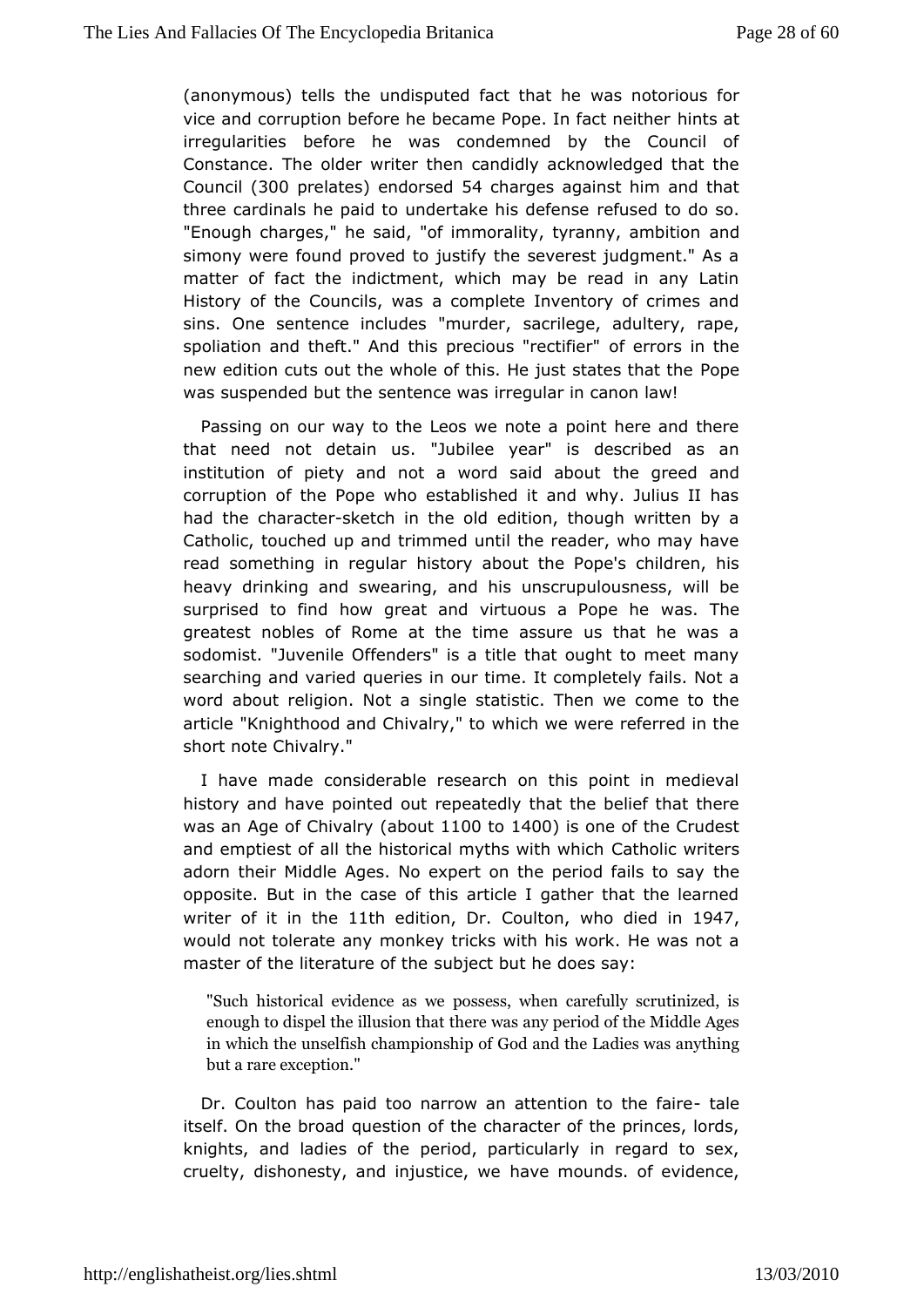[and it consisten](http://englishatheist.org/lies.shtmland)tly shows that this where same hip that here is and most immoral periods in history.

In the long litshte offeo Popes I need notice only the important article on Leo  $X$ , the mo $x$  power Luther. Here, however,  $X$ had not much to hole article in the dition was by Carlton Hayes, the Catholic professor at Columsba ad thattalsely modern research has given us a "fairer and more honest opini LeoX." He was "dignified": the Pope who enjoyed nothing  $m_1$ than grossly indeoemetdies, largely written by his favorite cardinal, in the sacred palam quetts dat which gluttony was a joke and the most vulgar adventucrhelrys rewareerded. He "fasted" at the doctor's orders, for his bodW ith as gross. show of liberality it admits that he was "worldly," "devoid of earnestness or deep religious feeling," "treacherous and deceptive" (whiceh xpilsained away as the common policy of princes at the time). No, X dmdamyot" d'artels" to correct in this Catholic sophistication, but the mtanuthwhion whants encyclopedia will. Not the least idea is given of the mons corruption of the papal court under Leo: not a hint that it w common by elieved in Rome that he was a sodomist that both h friends and authorized apher Bishop Giovio and the great contemporary historian Guiccandini choticetrary to the statement of the Catholic historian Plasticen, esistem to

The article "Libraries" is the next on whicshub X lemploys his art. I have explained, I think, that  $X$  is not one encyclop Catholwcriter who does all this marvelous work. The explanati given of the X ifrirsh evolume of 4the edition is that it is "the initial used for anown ytmeosu's; just as the lady whose sins are not to be disclosed incalled by the police Mile X. In all earlier encyclopedias anonymodus twheeitgreatwho body of the hwaccrkk of the encyclopedia, did not need any monogram. But, of course, this was a special arrangement wit Catholic boldyassumes that Committees of Catholics on both sides of the Atlantap pwoeineted to scrutinize all articles bearing upon Catholic myths and taondum coduity, no matter on what authority it rested, any statemeChatholic the ergy do not like. Whether any other sort of anonymoals o conticts were do similar work and wear the mask I do not know. I have not noticedn X anywhere except where truth has been slain o  $m$ utilated by a  $C$  ast when  $\mathsf{tdc}$ 

You may wonder why an innocent article on Libraries sho excitthe suspicions of the Catholic Knights Errant, but the history of librarilese the history of literature or education generally, even more dang eromsthe Catholic viewpoint than an amorous story or picture. It tells Gheewk shand Romans had splendid libraries (and literature and schoolang; thhoew Christian Middle Ages libraries (and schools and bweeks betwinterest) and paltry to 1 Pthe centurly yow in the meantime the Arabs and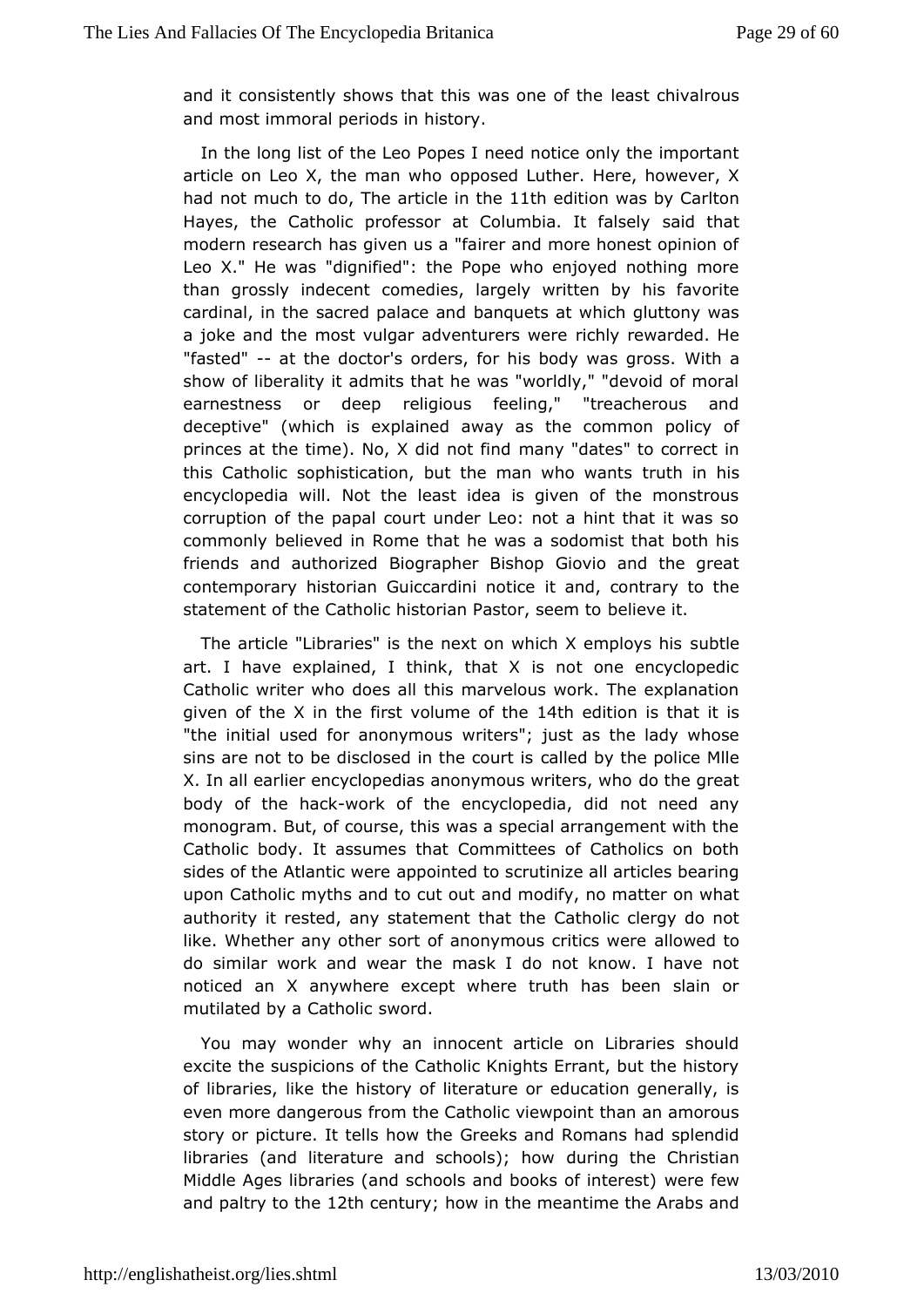[Persians again h](http://englishatheist.org/lies.shtmlPersians)ad magnificent libraries (and schools literature) and  $\mathsf{im} \mathsf{u} \mathsf{h} \mathsf{se}$  of two or three centuries succeeded in stimulating sluggish C to institution to have a few decent libraries. This is real history sagnodiod bodeab significance. But it is the kind of history Catholichsaheatsecizesnother  $\sqrt{S}$ o the historical part of the article is smeeleccitlievsesly y count

A point, for instance, on which an inquirectoinss usittill apt an encyclopedia is as to the fate of the greatest library of ancient worthdat of Alexan**oSaiad** the article in 9 the edition:

"In389 or391 an edict of Theodosius destructed on the fthe Serapeum, and the books wer Chpistages. "by the

This is cut out, and we have to be comague with a admission that the stupid story that "the Library survived t destroy by the Arabs can hardly be supported." The older writ said that the tramsfert perial powers from Rome to Constantinople was "a serioluisebalow edo" This truth also is cut out. He said that "during the KMiddwdled Agews as no longer pursued for its own value, but became subsidiary religious and theological teaching." Monstrous. Out it goes.

Loisy, the eat French scholar, had a couple of pages in the 11th editiche was the etnill a Catholic. He is cut to a paragraph in the4th editio The fame of sb hsolarship had grown but he had openly quit the CNhhuen byou see page devoted to logic, in which few folk take any interest today, you wor whetherthe need of abridgement was really so drastic, but the pruning shears (ansdghheeture  $X$ ) appear again in the article "Lollards," who were deadly ememoiheus conf. It is the same with the Lombards. Instead of the shothear copruenatt of importance in the restoration of civilization in Europe b expanded, as modern interest requires, it is cut down, as interest of ptahpeacy demands.

"Lourdes" would seem to give X a great oppoolndunity but the article had only a few lines on the shrine of Lourdes. The neatlytrengthened. The older writer generously noted that it "believed by Rtomean Catholic world" that the Virgin revealed herself here. This betroomger. Lourdes has become famous since the visions of Bernadettan Soubirons athentication by a commission of inquiry appointed b $\Psi$  ath bee stands position no serious person doubted them. But you are referred to Cat literature for details of the epic story of the growth and miraclestiasue of fabrications.

The article "Martyrs" was in the  $\alpha$ d difeyd hto of hanstian, sermonette, and it remains. Here in a modern and canc encyclopedia, we should have had a useful Recount of the  $m<sub>i</sub>$ historical with rakt has been done on the martyrs, even by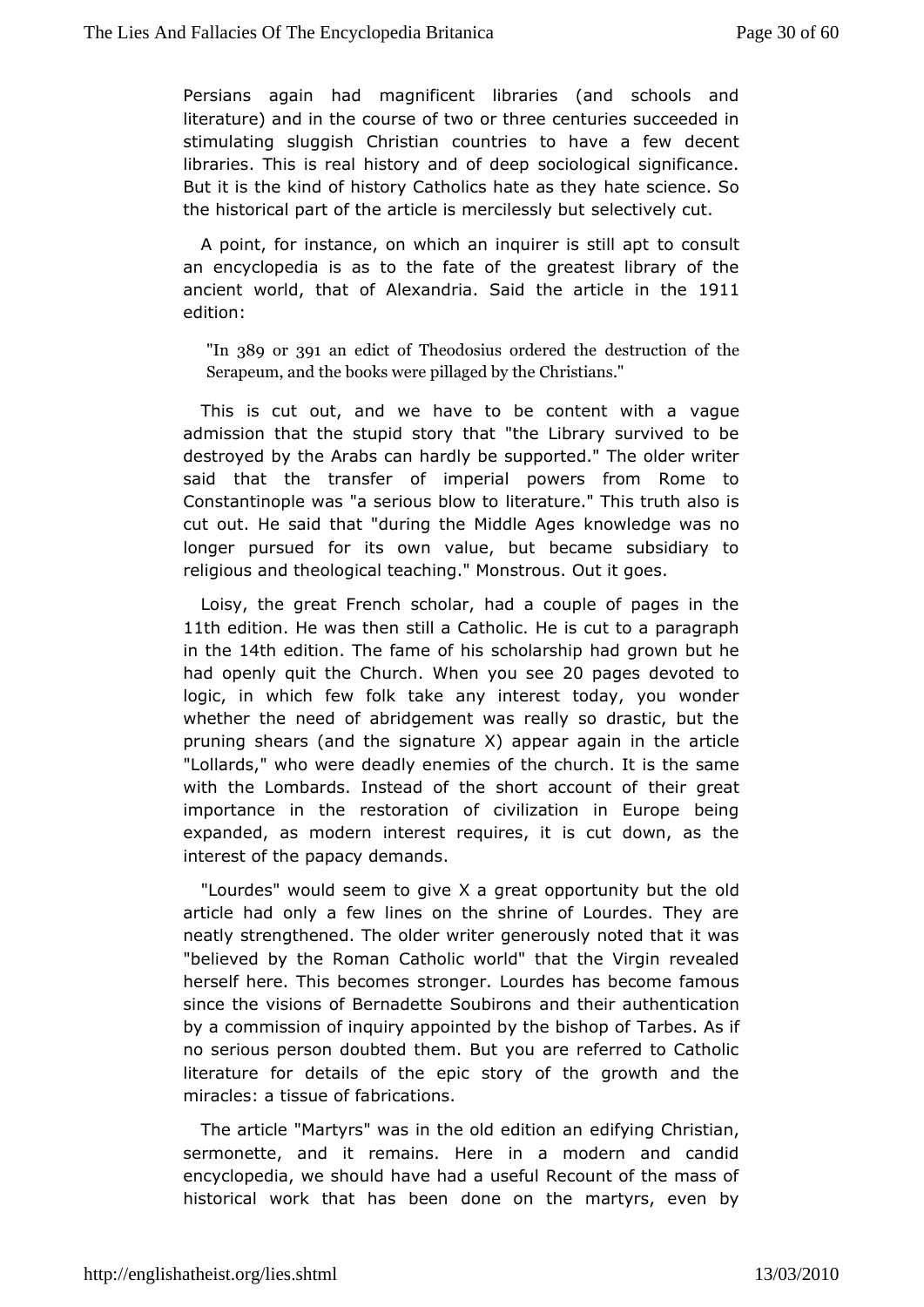[Catholic scholars l](http://englishatheist.org/lies.shtmlCatholic)ike Dheelelhe as we tand Professor Ehrhard, in the last 0 years More ancient martyr beleavenartyred with the axe of historical truth than the emandly uC charistic and isn 200 y e ars

In the article "Materialism" you kenop we outheln to his and most other encyclopedias Romanists writerator  $\mathfrak{C}$  atholic Methodists on Methodists matters and so on, but, of course suchsubjects as Agnosticism, Atheism, Materialism, Naturali etc., we must enthree swork to ignorant and bigoted critics. So we still read how "matieerialism" is due to "the natural difficulty which persons who hap heil on same al training experience in observing and appreciating difiethiom portance immaterial facts of consciousness." Some reverend gentlemar beendrawing upon his sermons for copy. Not a single word ab the evidence proby de dofessor Leuba and others that, on their own professimore that opercent of the scientific men of America are "naive materialisftest.u" o Ws the sas that makes us groan the clerical reviser addsatroithe short

"Largely through the influence of **Bedgkbony, dA Mex ragnacher**, contemporary science is turning away from a mangerialism and  $\mathbf{a}$ toward the recognition of other than mechanical facto phenomena, even the physical phenomena, of Nature."

Theencyclopedia Might just as well say that under the influ $\epsilon$ of Gandhi, Ghand Lama, and the Mufti of Jerusalem, military men are now turning awtahyo ting chinis of war.

X comes on the scene again in the articleAny the Medici. truthful account of this famous Florentine family must show u greate $p$  aradoxif you care to call it -panfadhox  $M$ iddle Ages; a wonderfulsuperficial refinement, and pursuit of cultur covering an abyscsorounption. The older writer was honest enough to tell a littlebaccfkghoeund, and X generally cuts it out. The great Lorenzo is disinheectsetdikes sdout such passages as this, referring Ito Cosmo

"Cosmos hypocritical zeal for relisquiboine cotos mitope hineud tilipilsy services and processions that gr**eatly workinged houpos**. He wasted enormous sums in penseover inhops confrome mts other countaineds in giving rich ends awn unteuratrsiets."

Loren  $\infty$  0 lines of vice  $\infty$  barried gent totwo, and so on.

"Medicine" ought, like "Libraries," "Hospotrælsöfand a other articles, to show in its historical part the appalling bl the civilized record. It did this to some extent in the earlier  $\epsilon$ so theaccount of G-Recentan and APPabsian progress is abridged so that the fr**bhash olk** to 1500 is not so painful to the eye.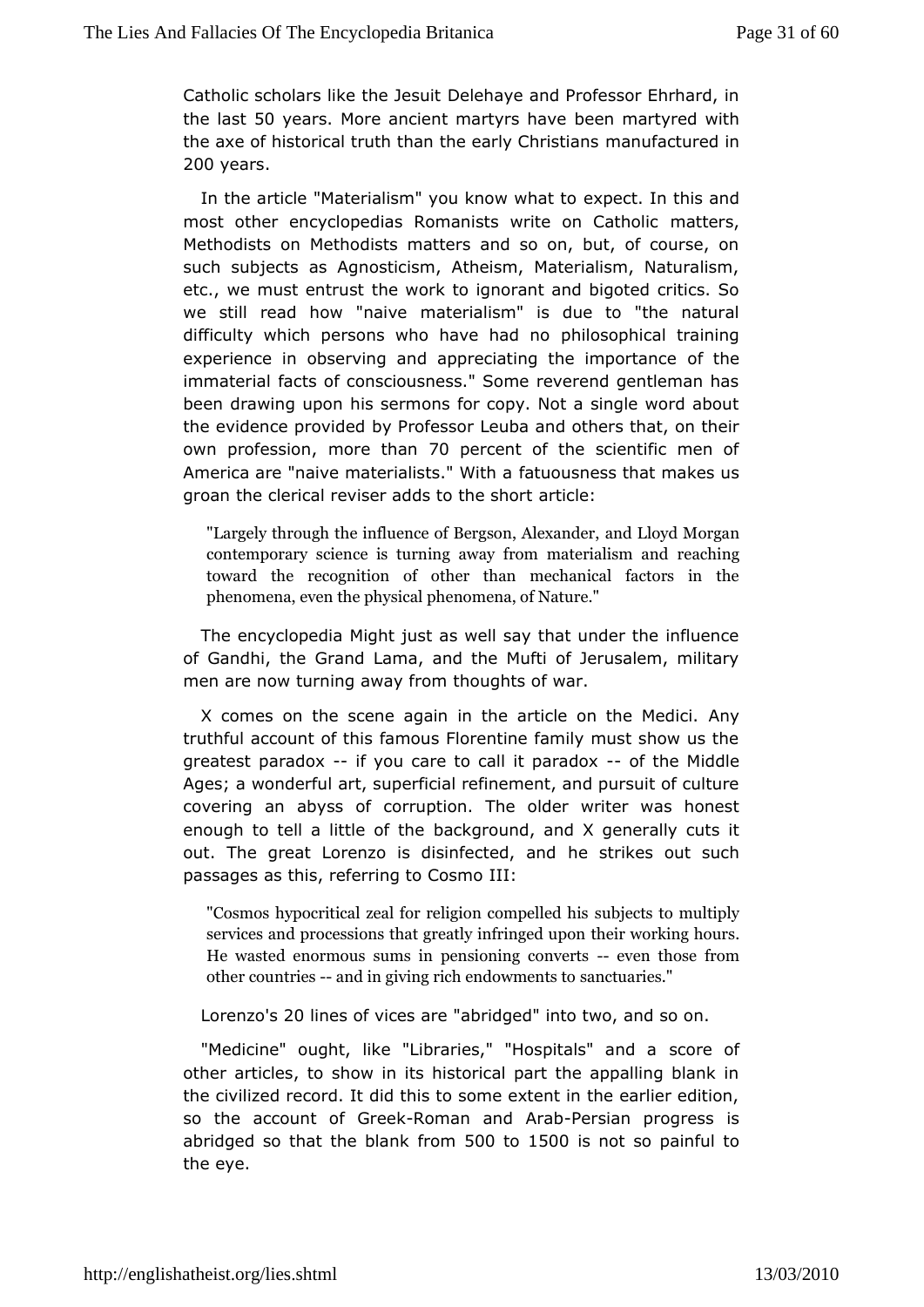["Mithraism"](http://englishatheist.org/lies.shtml) might seemoaent and remote subject but the modern inquirer will want to known wth et his rtowe that it made more progress than Christianity in than Roman world whether it had a superior morality. The fine article by Prof GrantShowerman in the edition fairly answered these questions. He said that mbiddle of 3rt the centurity looked like becoming the universal whell ide " cut out). He said that it appealed to the Romans by deinsostracting Invote and its high ethic. Here his account is cut to owe besagnand we that it made progress by boasting of an esoteric wisdom compromising with paganism. The substance of Showerma article is kept buntithiass are deleted. Perhaps he demanded that. Of course, nothing is stated machine untal borrowings of Christianity from Mithraism or howd Eshtmicsyte adnity stival by violence.

It appears that  $X$  (or one of hima) is  $x$  pads to on Mohammed e has reduced an authole pation and the to threeand perhaps some will think that he has shorn the proph glory. Moses on the thand passes into the new edition as "one of the greatest fighistorin." You may have heard that even theologians and liberal wonwastearineg how much historical knowledge we have of such a persquires "beyo" not ays this more accurate new edition, "Moses must be regarded as founder alike of Israel's nationality and of Israel's religion." X's argereat at settling disputed points.

The article, "Monasticism," beppeorgtuanity for telling a large amount of picturesque truth. But, editas reoweth the 11th edition had the quaint idea that it ought to be written monk. The result is that X did not find a word to alter. We ha old articheall its fragrance mendacity. It tells us as much about the new hicsftothe monastic bodies in Europe as a history of Hitlerism by a Fascisstlw of used ents in Europe. Whether or no an encyclopedia is a book ine xypheicth the eutruth, the whole truth, and nothing but the truth.p.r.obTahbeliye are simple folk who do.

"Mozart" does not sound of time erest cabut since his Requiem or "mass for the dead" is said to ibe stook of the religious compositions" and is a prime favoriteisn Catholic rit important to the church that the public should not learn that was anapostle and ancheentical Freemason who, in the familiar phraseology of cltehreic, died and was buried like a dog. The article in the old editiotrolditch a ow hole truth about this, but its misleading of the public was mooutg bit form gthe reviser so it is made a little more misleading. Itinisw well known circumstances Mozart began to compose his Requiem. A stra approached mand offered to pay him to write it, and, as Moza was ailing, the sutosythat he nervously saw in the offer a warning of his death. If headiyd time ea he must have soon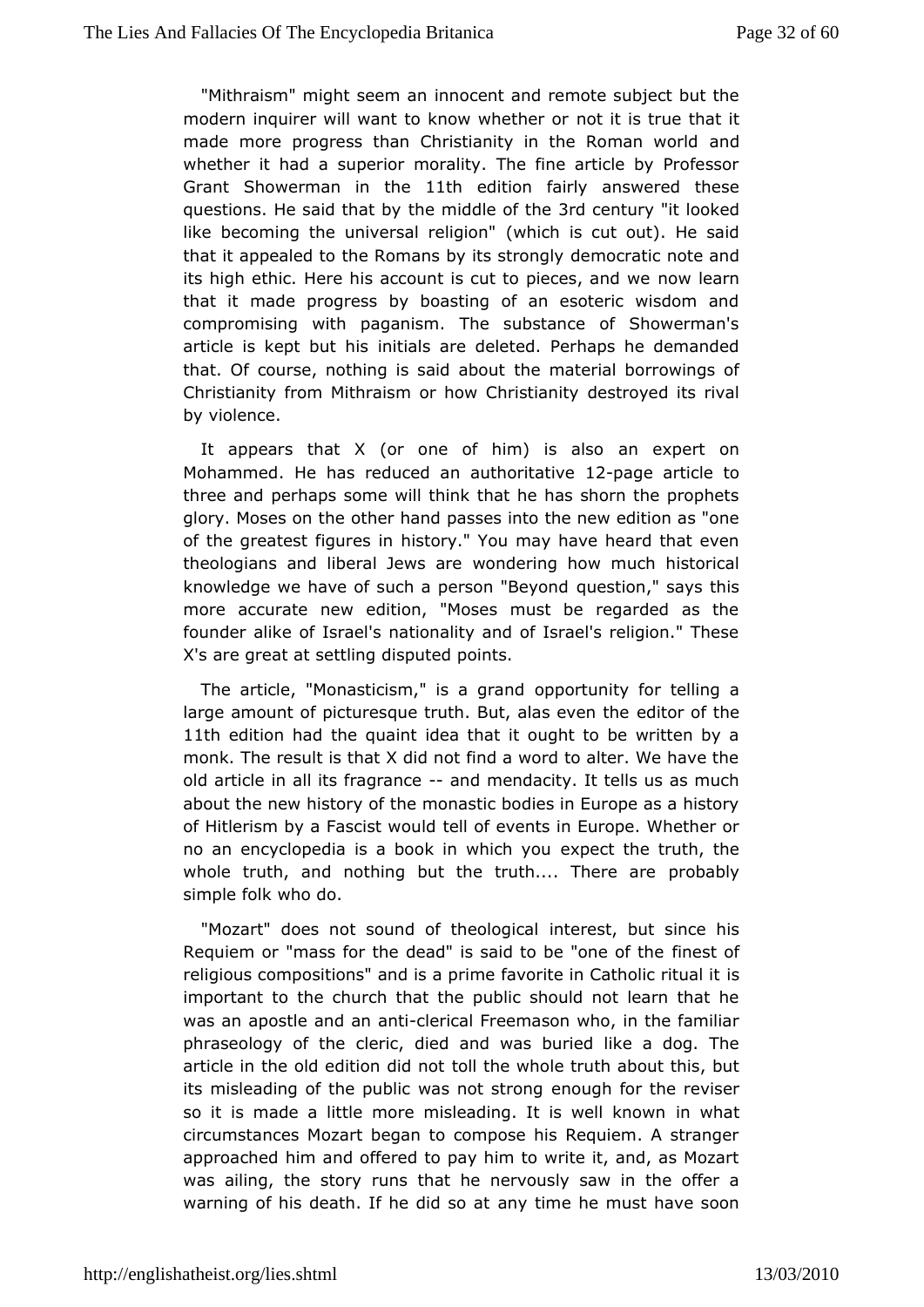[learned that \(as it](http://englishatheist.org/lies.shtmllearned) proved) it was a  $\mathcal{C}$  identified and  $\mathcal{C}$  and  $\mathcal{C}$  is a right  $\mathcal{C}$  is a right  $\mathcal{C}$  is a right  $\mathcal{C}$  is a right  $\mathcal{C}$  is a right  $\mathcal{C}$  is a right  $\mathcal{C}$  is a right  $\mathcal{C}$ who was really hiring his genius, but theat techies enral sof the actually changed the text from "Mozart worked at it unremitti hoping to make it his greatest work" to "Mozart put his great music into and became more and more convinced that he was writing it for his own Adfeatht. Mis you would expect a lovely death in the arms of his holy mhouther, thet the clerical reviser cuts out in the new edition whyer the expert relationships and the relationship with the relationship of the the theory of the  $\frac{1}{2}$ article said. It was:

"His funeral was a odissogerace ourt, the public, society itself  $\ldots$ body was buried in garapyaeu per's

But the initials of the writer, Sid D. T. allow heev foacrte kept of his mutilated article. This story of a mystoawoeus visitor wh Mozart the idea that he was being supernaturally warned  $o<sup>+</sup>$ approachidhegath has recently inspired an eloquent article in t pious Reader's DNgewstally readers who turn for verification of it to the great Encycloped fallwil encouraged. The fact is, as the "corrector" probably knew wreelfly sMdoztaort send for a priest when he became dangerously ill and ewhethy his wife sent for one the man refused to attend so notorious a heret mightbe instructive to the inquirer into religious inspiration in to know that of the most beautiful pieces of church music  $w_i$ composed by a manemwphoatically rejected Christianity, but it would be inconsistent with the  $\frac{1}{10}$  would be inconsistent with the same  $\frac{1}{10}$ so the fact is suppressed.

Nietzsche woould almost expect to find banished altogether from so pious an encyclopewdeahave here one of the little mysteries of its compilation. In sgrime orfeet the for abridgment the conemn article in 1the edition has been replaced by aptawgo appreciation of the great skeptic by his devout follower, A. Levy. One might quarrel with it here and there but let us moetticulous.

## HOW HISTORY IS REWRITTEN

There musthave been a good deal of maneuvering in the subterranean vaults in which the newedition of the Britannica was being forged when the time came for doing an article on the papacy'n the11th edition the lengthy treatment of the subjects entrusted to a number of we thown Catholic writers who were understood to what were then called "liberal Catholics." The first section, covering they centuries and the Dark Age (to 1100), was written by MgrDuchesne and threast by Professor Luchaire, both said in private clerical circles (to which the belonged) to be modernists. Duchesne was an atrothmer, and he writes the est 1,000 years of the history of the papacy in such fashion that  $X$  find thing to correct. I do not know to what extent there are folk who fancy that reading such an article they learn the historical truth, but the fact is that this long article on the papacy is a travesty of history and a sheer Catholicact; and any subditor ought to have known what to expect. It is utterlyimpossible for any Catholic writer to tell facts, much less the whole of thefacts, on such subjects. How could he, for instance, tell that few historians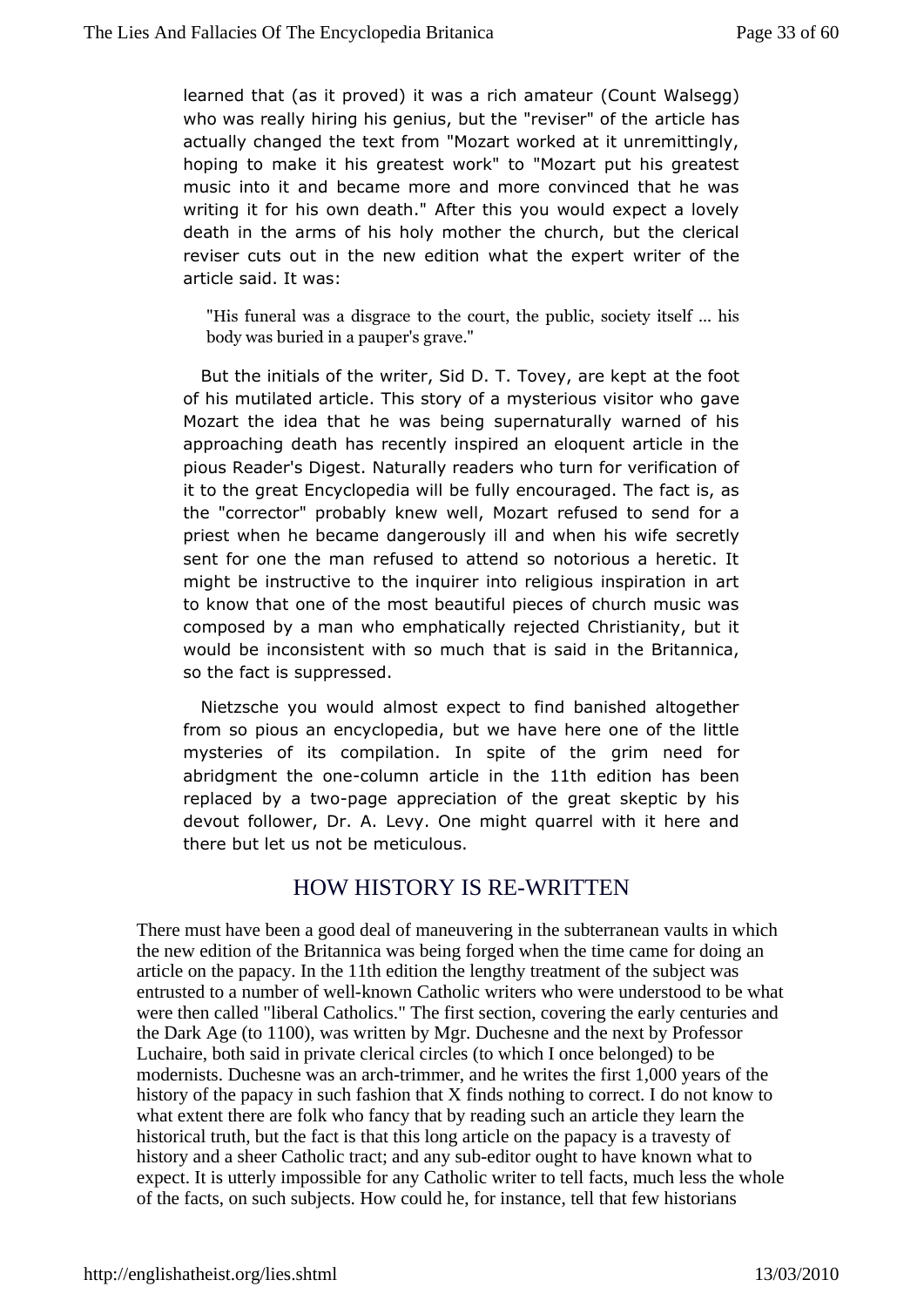[outside the church admit that th](http://englishatheist.org/lies.shtmloutside)ere is any serious evidence that Peter was ever Rome. Duchesne placidly observes that it is "now but little dispubed, a few American historians who play up to Rome take an indulgent view and so-called evidence. I have proved from the most solid Christian document of the that the Roman Christians of thest century did not believie.

So the narrative continues on the usual and most untruth Catholic lines. All the other churches looked up to the Roma did no tuestion the universal authority of its bishop; which is direct opposithe eotruth, for I have shown in detail that every assertion of Roman awe whe other churches the the century (when the other churches chiaselp peetahreerd or formed the separate Greek Church) was indignantly, oft contemptuously, spurned. There is, of course, not the slightest of thelemoralization of the church flr500monawbaonutht is a body of virtufcouls braving its persecutors. And its immense enrichment after the ConveCsoirosntantine is explained audaciously by saying that the pagan demopreived sthad church of its wealth and Constantine just restored it! Natu there is not a word about the dozen persecuting decrees, even a deathsentence, which the bishops got from the Christia emperors and so crewselr or dreligious rival,

This fa-itrayle, which it is disgusting tao sferridouisn encyclopedisa sustained throughout  $t$  is  $\Theta$  peameteir earticle, butI have not space here to go much into detail. There was Dark Age for cthe ch, though the "barbarian invasions," the usual scapegoat, are ad mat the dcaused some irregularities. There is not the least recognition to the top and  $\mathbf v$  the worst degradation of the fpoamp & os of to 1050 began four centuries after the invasions and dieOeOpyeenaerdsTheer attainment of Ttemeporal Power is explained without a word about the Donation of Conwshianhin Ceatholic historians admit to have been a forgery, and the development troofus pretensions of the Popes to power is explained by an argume ingenious as it is false. Innocent III wasI "bormepelled" shown from dows letters that he deliberately and fraudulently engineered -itto sanctioth, ough he tried to check, the persecution of the Albigensians or Tun petrioth of Europe by the Renaissance "infected" the good cheutemttobsome there is no proof, for instance, of the fearful charges agains XXIII. No; they were merely examined and endorsed by a Cou of 29 cardinals archbishops 0 bishops 34 abbots nd 100 doctors of law and diwenistocond-dwootury period of deep papal degradation is passed ovaed minusishonhehat there was one pope, Alexander VI, of abandoned morals.

X then takes up the story and you may bet that it does not  $\vdash$ in piety. This ows he writes history. At the French Revolution "the Pope fought agaihstrohewhen the worship of reason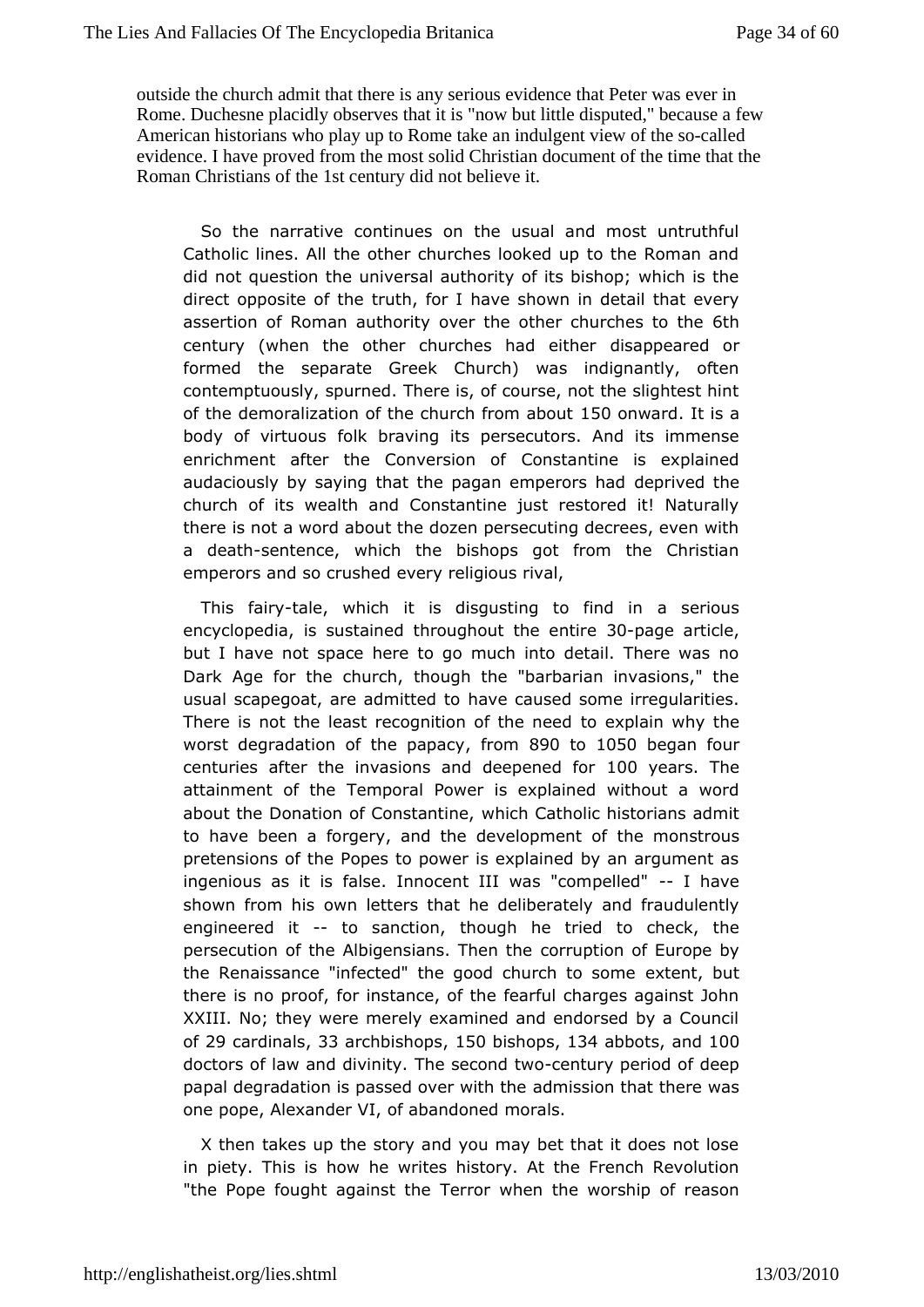[was proclaimed](http://englishatheist.org/lies.shtmlwas)." There, of course, n'owwardshiwn a sofa reason" in France, and the Feast of Reason and Liberty in Damewas not official, and it was after the official proclamation the Worship heaf Supreme Being that the Terror followed. So or to 1929 This *i*as I said blatant Catholic tract from beginning to end, and it closes with thoef upsouped sliashtl of whom to the year530 -- including such rogues as Callicstous, and Damasus are described as "Saints." Some foot the masare the majority of quite unknown character, and half the remain poorspecimens.

Catholics might well boast of their service to their churc getting permission to correct a few dates and other trifling er the earlier Britannica. Their converts, if educated at all, generally oftybe who would look for truth in an encyclopedia Perhaps one ought croom ption if the editor of an encyclopedia invites a Christian Scientheet alomteeland belief of Christian Science, Moslem to tell the tenanans dosol solam, but to allow Catholic propagandists not merely to explain what Church doctrines are but to 30 w piages of historical mendacity amid representation because. ... Well, you may gues for yourself whad greement between the contracting parties was. Where the Chicago profests dred on d the how.

Presently we come to the article "Pasbeuuse", at matof famous scientist must be claimed as a Catholic, though  $I \parallel$ proved a score of times that he quit the church early in his c publiclyavowed his Agnostic creed, and died Without any recognition of the churcwas The fiene article on him in the earlier edition by Sir Henry Rocsconcoeludwehdich

"Rich in years and honorms inbuleed saimmabilianes tionate as a child, this great benefactor to his aweagies passed quietly

in the new edition this becomes:

"Rich years and in honors, this simple and devout Catholic, humabnenefactor...."

And there is no  $X$  to warn the reader intertiberal hand has altered the article. That happens inalsesdreds of

Psychical research was still considered by many in the decadef this century to be at least not a waste of time, so th pages were devtoot etd in thitch edition the third decade of the century few toseraoys notice of its futilities, yet. in spite of the tremendous need botidgment, the -plange earticle is replaced by aphige article beynthusiast for the nonsense. The article "Psychology" is, of coursseel, essent tioelayny inquirer who wants to know, as most thoughtful folk do wan know, what the modern science makes of the old idea of mind gather that mulimed is still as solidly established as the Pope. W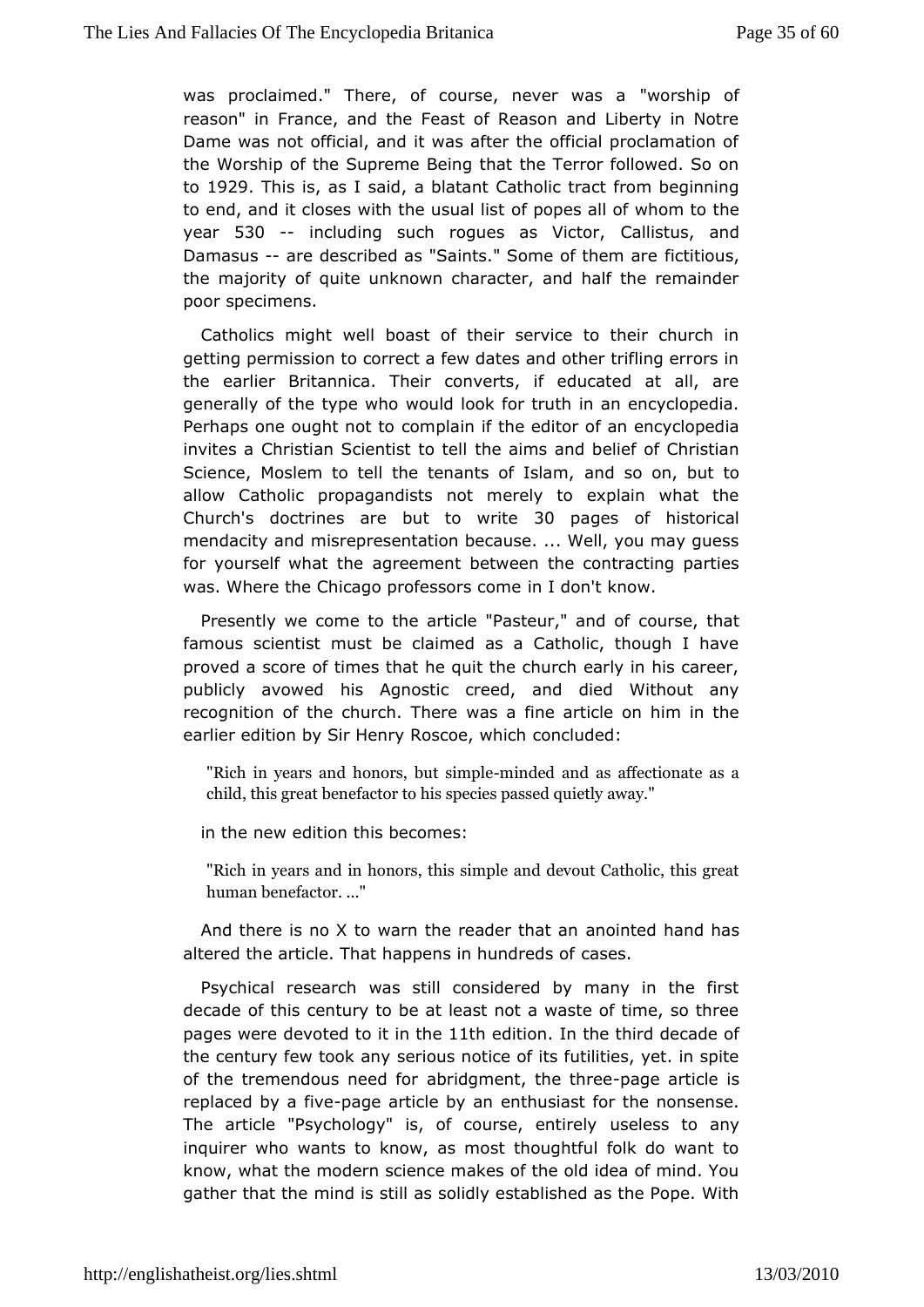[great boldness](http://englishatheist.org/lies.shtmlgreat) (it  $\epsilon$  to the new article alters the definition of psychology from  $\phi$  hethsecime incole to "the study of the mind or of mental phenomena." (149t2 hibetime was hardly a manual published in America that did not define "the science of behavior" and reject the reality of mind. Bu new articlees not give you the least idea of the revolution. T reactionary professorgs ind out five pages of the old academic verbiage. it is bake ed rgan in Broadway.

"Preaching" is a short article whwildhefweew food his ult, but there is here a point of high social intepesstpleW headgood about the way in which the church kept men in the ways of v during the Middle-Agnes of the most vicious of historical periods-theyimagine devout priests preaching the gospel to them every Sunday. It misy tahl, aaf course. The faithful just spent half an hour to an hour inSucrhduarch homoning while the priest raced through the liturgy of the wrhiashs, in Latin, quite commonly he did not understand himself. The friars of late Middle Ages created quite a sensation when they began preach sermonsdoBeust our E. B. tells the reader this? Look up the, orthodox sahtbirctle.

"Rationalism" is a companion article to "Agnosticisi "Naturalism," and a score of other articles. It is just a moldy of academic verbiage. It tells you how once there were  $b_{\perp}$ thinkers IH umeand Kant who thought thavtastruth be learned by the use of reason not intuition, but of the me attitudwhich99 men out boocall Rationalism, obdiay great growth im the entury and the reasons for this, it does not say a word.

The Reformatisonstill a subject of high popular interest in countries where the populdaitvioched is into Catholics and Protesta, nats of we may regret that the parametricle by Professor Coulton 1ith the dition is reduced to nine pages in the14th. We do not forget the imperious need for abridgment though when we ntohtat366 pages are spared for Pottery and Porcelain, that Physical Resmearmehrogents than ever, and so on, we are a little puzzled. And, abridgumad ntthe happens to cut out bits that. Catholics do not like. In both  $ev$ the article has the initials of Professor Coulton, a learned Protesta expert on the Middle Ages who wrote with discretion and reserve; that is he said far less about the share of the appalling general corruption Chaufrchhein causing the Reformation and far more about political counditeions than a candid historian would today. However, as Coulton was still andactive in 0291 imagine that he saved his article from the  $C$  atholic choppoint  $C$ 

The article "Relies" also is written by so lenient a Prote writer that it is little altered. The reader will not get from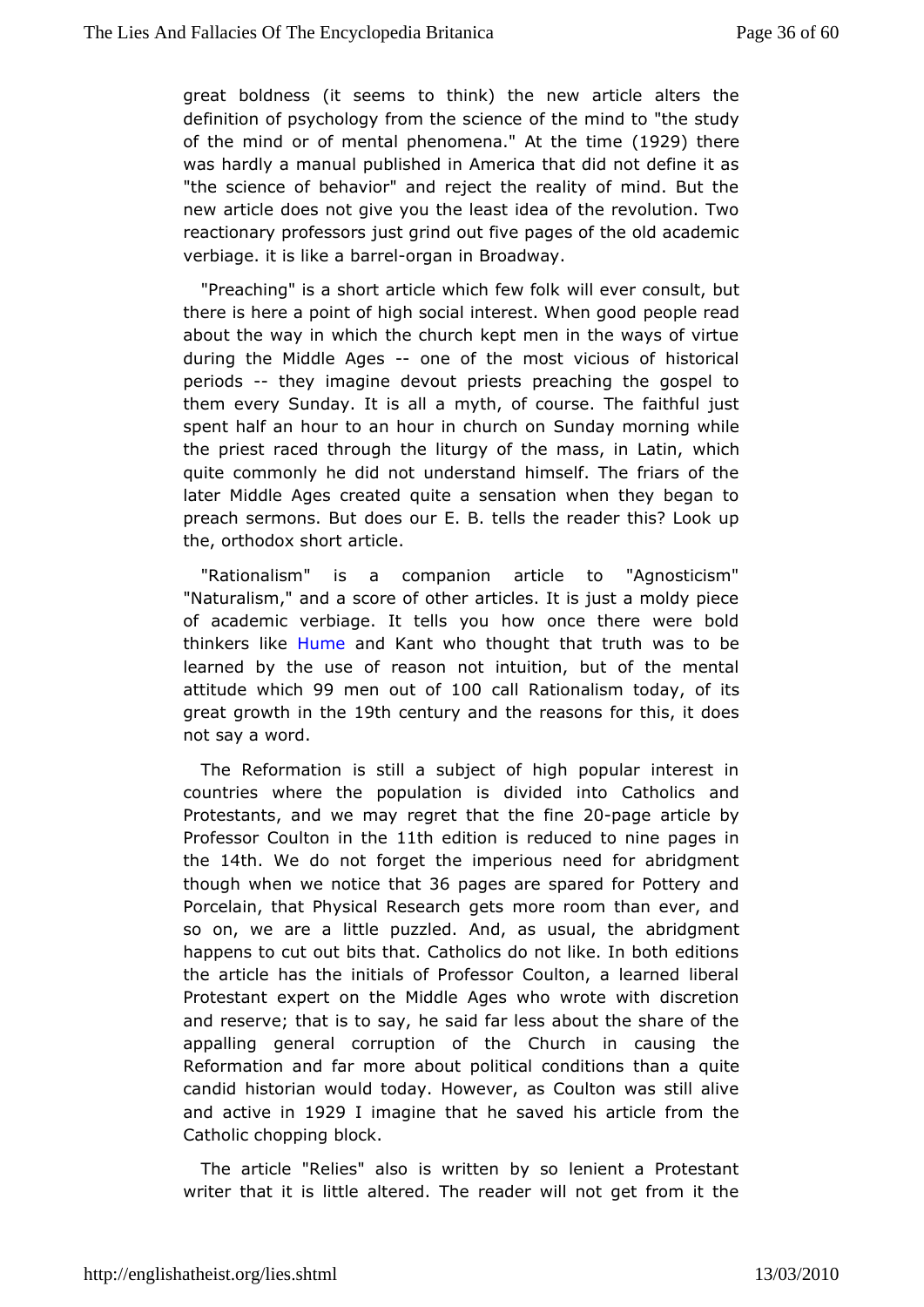faintes dea of the appalling fraud in the manufacture of relie the early and mbdieval church, the gross traffic in bogus articles, and the explotheetipe nopie.

On the important subject of the Renaissance one ma congratulate the editors on having carried dimitonthee splend adticle by J. A. Symonds. They could hardly venture to otherwise, for Symsondsomparably the highest authority and best writer on the subjeEnghisth danguage. But the cloven hoof appears here and there. Wediculous the rootention of certain secroanton American professors that it elading to speak of "the Renaissance," meaning that Christian Europe beemasleep until 18 the centurly here had be "Chaaolingian" Renaissance" in the entura n"Ottoman Renais's am other 10th and so olunfortunately was precisely after these "rebirths" that Europe, especially Itallyo, we sank depth he To call these claims "new historical research" is bunk. The symptoms of the demoralizing growth of Catholic influence America. What as iven is the research into the causes of the rebirth of Europe aftet 050 which has shown the great debt of the Christian world to the e wisab Psreasned rved Smith seems here to do-ithge a X id he not only is to deplictuhse to truth about the influence of the Albigensians and the wic Spanis Arabs but he appends to Symonds' fine article a rath incoherent page comtherine enaissance and the Reformation as "emancipations."

But the Cathoebipand gloriously when we come next to the article "The Roman CatholicInChubechal"der edition the introductory part was by fatshheioonledd hist**atiso**n Phillips, and he is now replaced by--aweshiprsay fragment of a sermon-by no less a person than Cardinal Bourne (assuring us effect, that the Roman Church alone was founded by Christ w need not pay any attend ther to hurches) and a technical account of the structure of the to the and  $\alpha$  is a theological summa the  $\alpha$ pages of history, now written by a priexarte that flotelow same undisguised propaganda with a sublime indifference to facts as  $n$ Coantholic historians tell them, You have here, in far the clottwerdeam of Catholic controversial literature. served up an encyclopedia pthomantises you an objective statement of modern culture and scholarshipfe Whet at ameents of fact in it that have not been torn to algoneds years

You have the old story of the Christian body surviving persecutions by the pagans. We thought that it had been ag by this time theate were only two general per & 60utions in years, but this new encyacolopopendisa says that the troe were or actually there was one long sterweging I Ceatholic scholars have shown that only a hundred or two hoofus and many have changing martyrs claimed have survived scrutiny, how the bishops of timedescribe the enormous body of the faithful abjuring the fa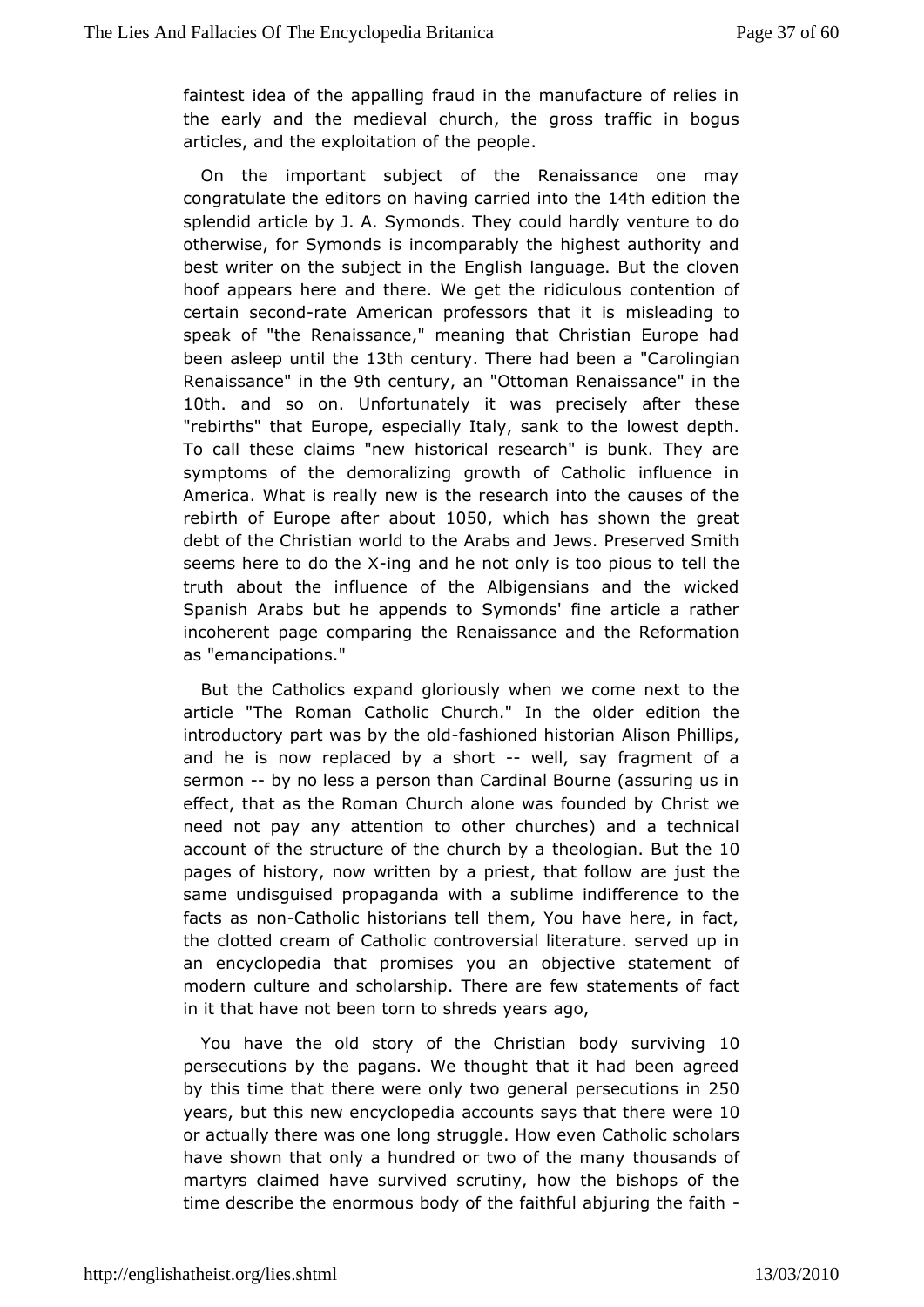- [Catholics cl](http://englishatheist.org/lies.shtml-)a um 000,000 hristians in the time of Dioclettan and catn prove100 martyrs- and so on, is, of course, not mentioned. The growth of the churcsh is it pure and temporal, is described in the usual Catholic manner. Even in Dark Agea phrase that does not soil this articlee of course RomanChurch was "the most vigorous influence for civilization Western Europet's own theory it took six or seven centuries to civilize-iand if it setom surn its spiritual power into political repeatedly it was compellibids the deuse the secular princes wanted to "control the souls of methe "incstine eut dto call that the hingahter mark of Catholic rhetoric. When are given understand that during these(5c0e0nt bol Bioeds apart from a littleisorder caused by the barbarian invaders, the church k the world (and leitsgy, monks, and nuns) - vihitautous sone of the tallest myths in-hbistothithe pagan Renaissance" and "the general decadence of morals:"a whed hunhhiss ppily did penetrate the armor of the church's virstelem a ltittalte. it even many of the Popes themselves were too affected by generandaterialism." A grave work of reference offers us that a summary of himsetorical fact that, to say nothing of the barbaris of the Dark Age ahid ethise of 1t $2t$ he and  $3t$ h centuritense papacy itself was so lowfromm1too @eto1670 that the few popes who made a serious effort to huerficher manthe hat in regard to sex almostralgned, collective aboom 20 Dy years out of 3th Geand the general level of conduct in Europe wasinfamous. And it is equally false to say that the church pu itself by GounteReformation which began before and independently of its Prontication and Reformation began in 1517 and the Vatican and Romes with resontemporary Cardinal Sachetti desappibles ingly corrupe to 700 This is public instruction in history up to date, and now under the ae theUniversity of Chicago.

One of the  $a$ smocphhists of the American roefgiment propagandists, Mgr. Peter Guilday, is permitted to tell the sit of the hurch in the world today. It is enough to repeat what says about Americsa.  $y$  she that 1902 Othere we $22$ , 233, 254 Catholics in America so theore awe by eab $25L, t000,00$  (to he Catholic Directory claim  $200000000$  1928 The same church authorities give these enormously conflicting figures notice how definite they are to the last unit. Naturally he do explait that, unlike any other church, the Catholic Church inclu in its figures tehvee mmillions who have quit it. On such positive inquiries as we have ithat thesing can hardly be much more than15,000,000 al Catholics in America would not do to let Washington know that.

After this I need omontent on the article "Rome," meaning the city of Rome. The skettics hoot identing the Dark Age and the later Middle Ages is on a linehawwiethjuwshladelscribed.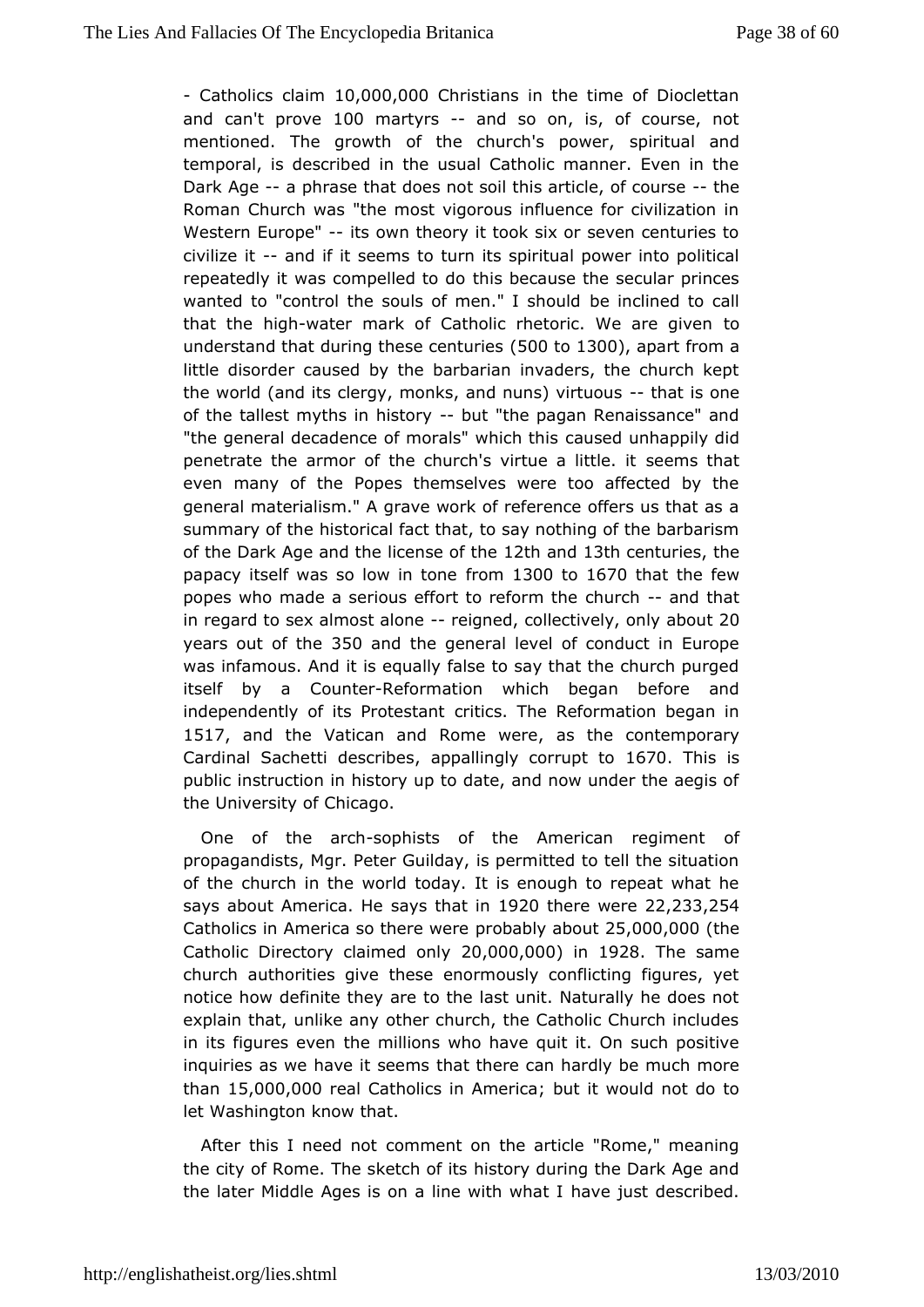[Compared with the g](http://englishatheist.org/lies.shtmlCompared)reat work of Gregoradiut hot the on the city, this account is like a Theosophisfte sosketch of the Mme. Blgvatsky. "Russia" must have tempted the ghostly cens but the ditor of the Encyclopedia got Durant to do it, and we n the clerical to Sokepticism" is another subject on which, you would think, a Catholic wboulwrithe but the article was already so innocuous and misleading fthiat all whe glory of its Victorian verbiage. The poor man whou phoans to depend encyclopedias for his information will gather that Skepticism likeRationalism, a malady of the philosophical world in the century but thhatsitdied out.

UnderSchoo" Ishere was in 1the edition (fine12-page history of schools in Europe-Rroom a Gordeaeyks onward. After what weaw about he articles "Education" and "Libraries" you be prepared fobrurant offering. The whole essay, with its excellent account of the Romoafn fseyes technools for all, and discreet insinuation of the blank siclhiteral aness of the Dark Age, and some account of Ptehrosianachievement, goes by the board. Certainly it was important to provide large space for modern school systems, but an informed and hor pedagogist chawe told the historic truth and introduced the results of recent resealneh Simalonish -Ssincahbools in a page or so. But it would have been deadilm thatth Christianity "gave the world schools" or that the Romath eChoussh cared of a cent about the education of the children of the workers secular states started our modern systems.

In passing we note how the ee Ething y clopedia does a little whitewashing of the church in the Darks Aggreicle "Salvester II." We do not question that he was "the mc accomplished scholar of hisn a@beristendom, the writer ought to hadded. He is not to be mentioned in the same breat as Avicenna (Ibn Singde), atheersian scholar of the same age, and could not hold a candle tonostconuensd, reifls, of other contemporary Persian and Arab writers.a Btutlewhantd the Catholic writers generally carefully conceal is that he go learning from the Arbaibs chief biographer proves that he actually studnie Coordova (and had a gay time antheline) he was forced by the **G**eopme aonr upon the reluctant and half barbarous Romans, and they probabliym poffsoimed our years. He was a great collector of books (meanw'scripts), but, this article ingenuously "it is noteworthy, that he never write copy of one of the Christian Fathers." Read his life by the and you wsimille.

"Slavery" is an article upon which a critic would joyously p if he did not know anything about the Irish professor Ingram, wrote the land fairly good articles the etchine id maram was a Positivist and the deturch off lightly, as Positivists always do; and at the same tipmueblliect down heavily. But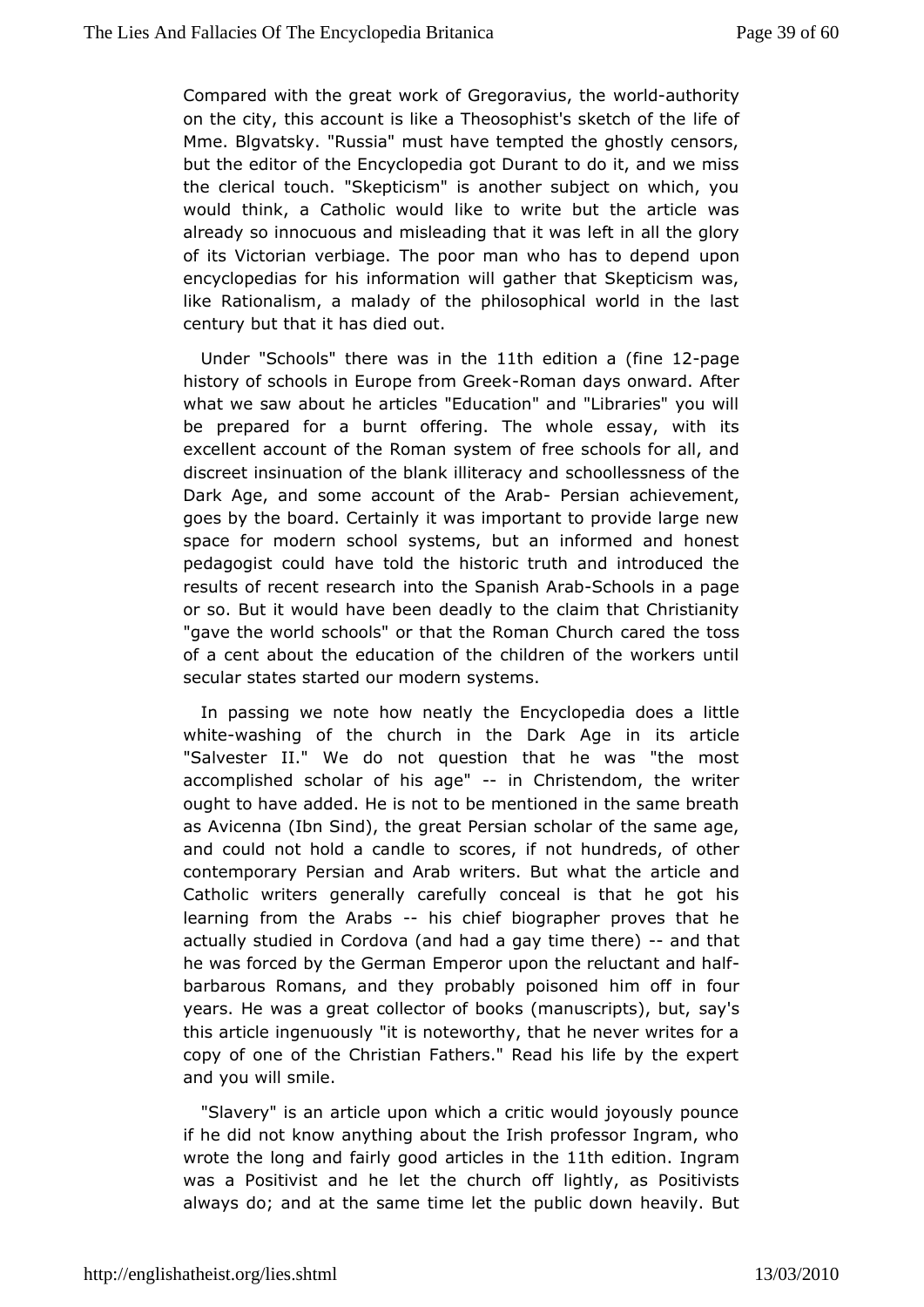[even Ingram's d](http://englishatheist.org/lies.shtmleven)issertation was a little Xowasstrbentg, so loose upon it. and he adds his mark to Ingram's initials as author. You know why the subject is important from the cle angle. The muthant Christianity "broke the fetters of the slave" so strongly establibed, it has not an atom of foundation, that even the late H, G. Wells ancauld escontical fact in the first editione promptly cut it out towhole mim how wrong he was--of his "Outline of History." Neithean St C Praistian Father nor any Pope or great Christian leader, and certain Church Council, condemned slavery until modern times when wicked "world" bway extinguishing it. Even the article in the "Encyclopedia of ReligEdhicasn" dmakes this clear. It still existed in Europe, though economichadonditeinathy restricted it, when, under the blessing of the Spanish Chur expanded again into the horrible chapter of African slavery propetreatment of Ingram's article would have been to let t reader understand othe sclearly, to take into account the large amount of scholarly work whinchregast years greatly modified the old idea of slavery in Rothme encement ufnimest of the present era, and to explain how economic causes cha slavery to serfdom and then, in most of Europe, emancipated serfs. Insteadhis X has been permitted to do a little of his usual tampering withtruhter.

"Solomon" has a page and a half of the old credulou glorification, spite of all the progress of biblical science. If the and similar artwibleb were solemnly read by our grandmothers but are now confined stom the ries of the more backward churches, such as the Catholic, hobodwheton soutmany explanatory short paragraphs, the editor might have found r for a couple of useful pages on Social Progress, thought the : deserves masuch space as football or cricket: and at least and couple (instead of the and a not uptidated treatment of the subject under "Psychology") of pagesthseumnensaurlitzsing of the important new science of Social Psychology.

Thehistorical section of the article "Spain" ought to have t almost entired written. It was written in the days when historians had not quite reconvetheed Catholic legend that the Arabs had taken over the beauto buln Crhyrist Bahme century and held an eccentric rule over it until the val Spaniards overthrew them and made the country glorious  $i$ virtuous once mFoornt00years we have known the enderuth since this article was liwbreithed n Spanish professors Ballesteros, Ribera. Corderaworektiong othe Arabic manuscripts which have been hidden in Catholic libraries centuries so that the orthodox myth should not be exposed, shown the ropadndeur of the Arab (as opposed to the later Moorish) civilization.huThees of the Christian monarchs themselves and the remarkabloeosseen west of the Spanish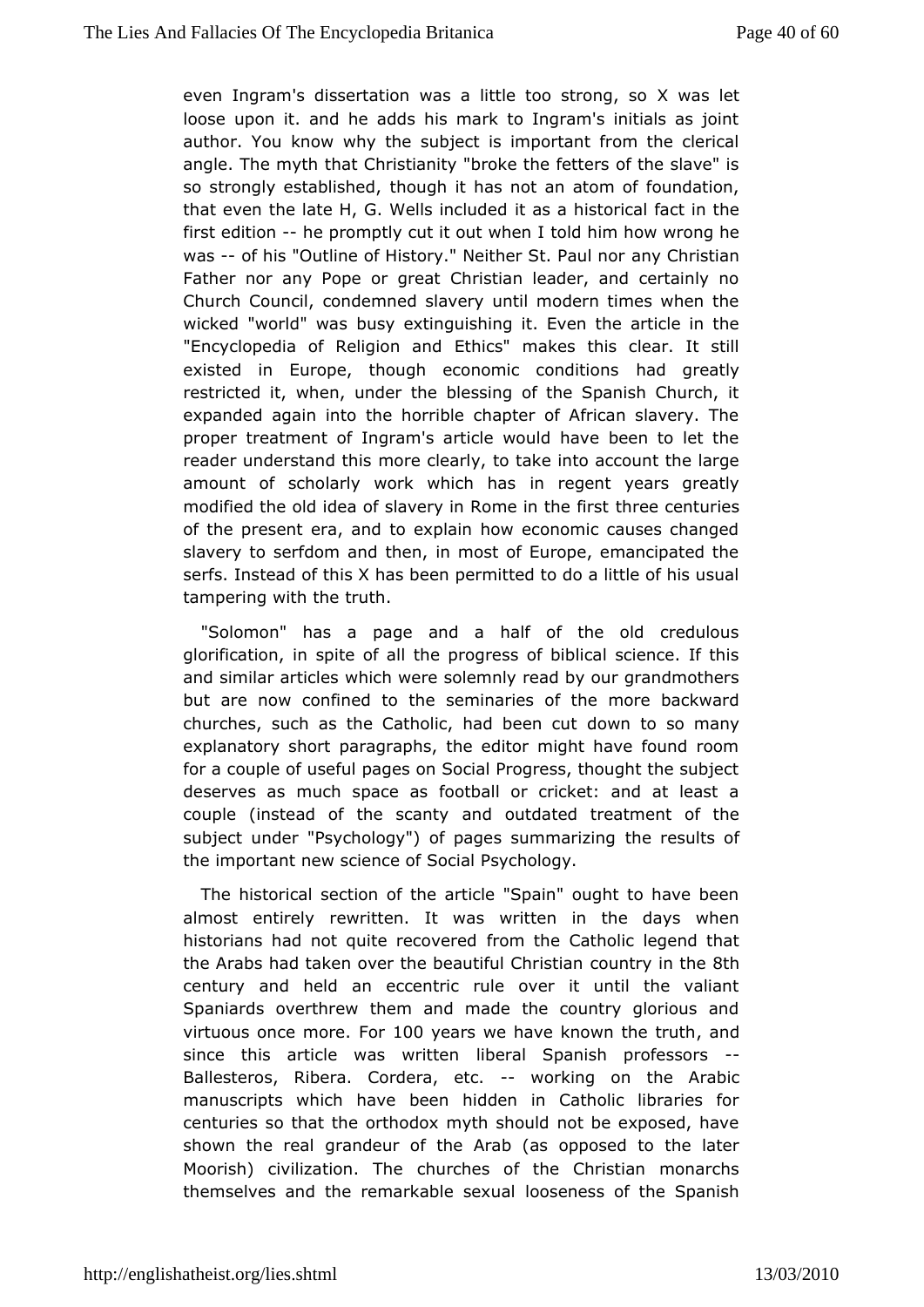[clergy and people](http://englishatheist.org/lies.shtmlclergy) in all ages have beemee spaballished, ruin of the country Galyears of Castellan rule has become a platitude of history, and even the Cambridge History tells the story of the Bourbon dynasty in the entury and conjunction with the chus racking et swar on liberalism. It Is impossible to understand modern Spaihnawlethses yeou things. The Encyclopedia does not tell them. It completely mis the innocent reader and supplies as "authority" an untrut religious opagandist

The article on Spiritualism was entrusted od to pe Sia Oliver man who had betrayed his childlike credulity and unfitness for a task in his "Raymond" and other works. There are six page "Spirits" and twhiely doubtless have a use for experts in distillation (who ought to a boow iall but on the subject of "Spirit," which is one of the mowsbrodosnfusehde modern vocabulary, there is not even a paragprapphe.htMe/rrsitearad politicians talk every day about "spiritual remalyities," and we surely assume that a large number out of their tens of millio readers and hearers would like to know precisely what they mean. From a wide expetien a say that most of them do not know themselves. One American professors externes different definitions of the word Spirit. Yet editors who pespare many for whelks or-pwapldrs give no assistance here. Naturally the Britis(High Tory) journalist, Garvin, who was the original editor the14th edition ew no more about these things than Henry Ford or Herbert Hoover did. e Wihat whose name appears on the latest printing of it, Walter claunsit, skanyo,was I his name is not in "Who's Who in America." But beene must have a regiment of sectional editors, and this is their idea of givi general public clear ideas and authenticated facts to enable them to form souppodnions.

The article "Stoicism" is not much less misleading. There much extant literature of -StEopicistentus, Seneca, Marcus Aurelius, e-t-cthat it was in modern times impossible to misrepresent it as the phoilo Epipchuyres is misrepresented (the early Christians having conventibe the whole rated his 200 books So pious folk swung to the opposlitt ewent the me religion founded by an austere puritan named Zeno and was high aniothpractical for the people. The article in the Britann runs on these linesauthor puts out of all proportion the small and temporary religious the impowement, and misrepresents the character of Zeno, who, his Greekllsiagsraphed to go with a youth or a young woman occasionally to show that he had no prejudices of that sort. He fails entirely to make clear the central alctrine of the Stoics, the Brotherhood of Man, was practical social monaxriomwed from th-elivgiang Lydians, and that it was a blend of this swemib the entral doctrine of Epicures that worked as an inspiring sinctuble influenched in the U.S.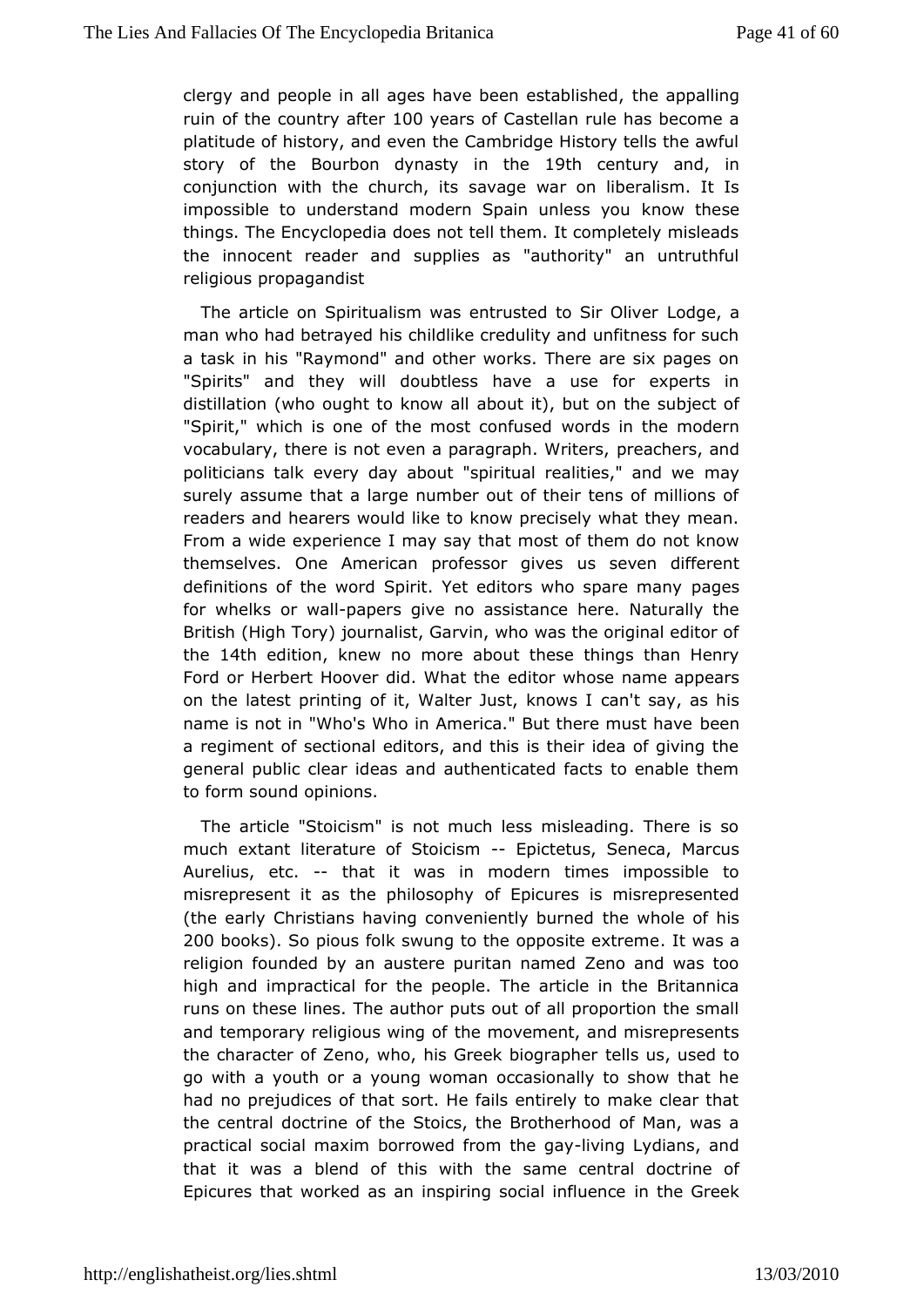[Roman world for](http://englishatheist.org/lies.shtmlRoman) five centuries: and that least Stieics of emperors only Marcus Aurelius, who let down the Empire, w Stoic.

# MORE WHITEWASH FOR THE MIDDLE AGES

An article Sourgery is scarcely the place in which you would look for clerical tricke and and ot ventured to couple his name with that of the distinguished wreike psentified the what icle in the 11th editio But his work has in 4th hee ditid one en deprived of an essential value. I do not know many who cor sucharticles as anatomy, physiology, surgery. and medicine in encyclopedia.

They are too technical for the generast upduebnits, hwanished by to seek their information in more serious historical But the introduction which the Britannica used to prefix to its, essa the more important branches of science and on such subject educatiosnavery, philanthropy, etc., were useful to a wide pub Reading the articles is 4th edition the would at first think that the editors had nevethate any obody disputed the claim that the churches created modern Tchi ilizuatthoms, of course, that the historical introductions to aartoics as on the elements of our civilization in the old Britannica made a mock theclerical claims and painfully exposed the barbarism of the Age and the entific sterility of the later Middle Ages. In the days the clerical badies ot the economic and business organization that they now have, atmodbtehecyonhtaednit that they were allowed to write the articlessubojnecries), intimbants articles dealing with philosophy, psychology, and ethics entrusted to men of the old spiritual school, and that the ge historics and ctions were carried on from the less critical days of last century.  $\frac{dV}{dt}$  the scientific parts must be revised. Those introductions which brougght pount inently the cultural blank of ages in which the church was subpereamble remuisated by cutting out significant details, abals ined, or

In this case the excel-beangte found troduction loonst to high call development of surgery has disappeared. It had shown that, there was appreciable progress in the science in Greece Alexandria, this lows as in the general barbarism after Europe becam@hristian.

"For th5e00 years following the work AcefgiPau (thse offast distinguished Greek surgeon) there ist methampes oof ecord but a few practitioners of the court acroomlip.ifl.earnEshtelt.4dhrs and and 5h centuries are almost withouglicratlehesstofy."

The writer admitted, however, thaanthe Arsabas had resumed the work of the Greeks, and, though they wer occasionally hampered by the religious ban on dissection,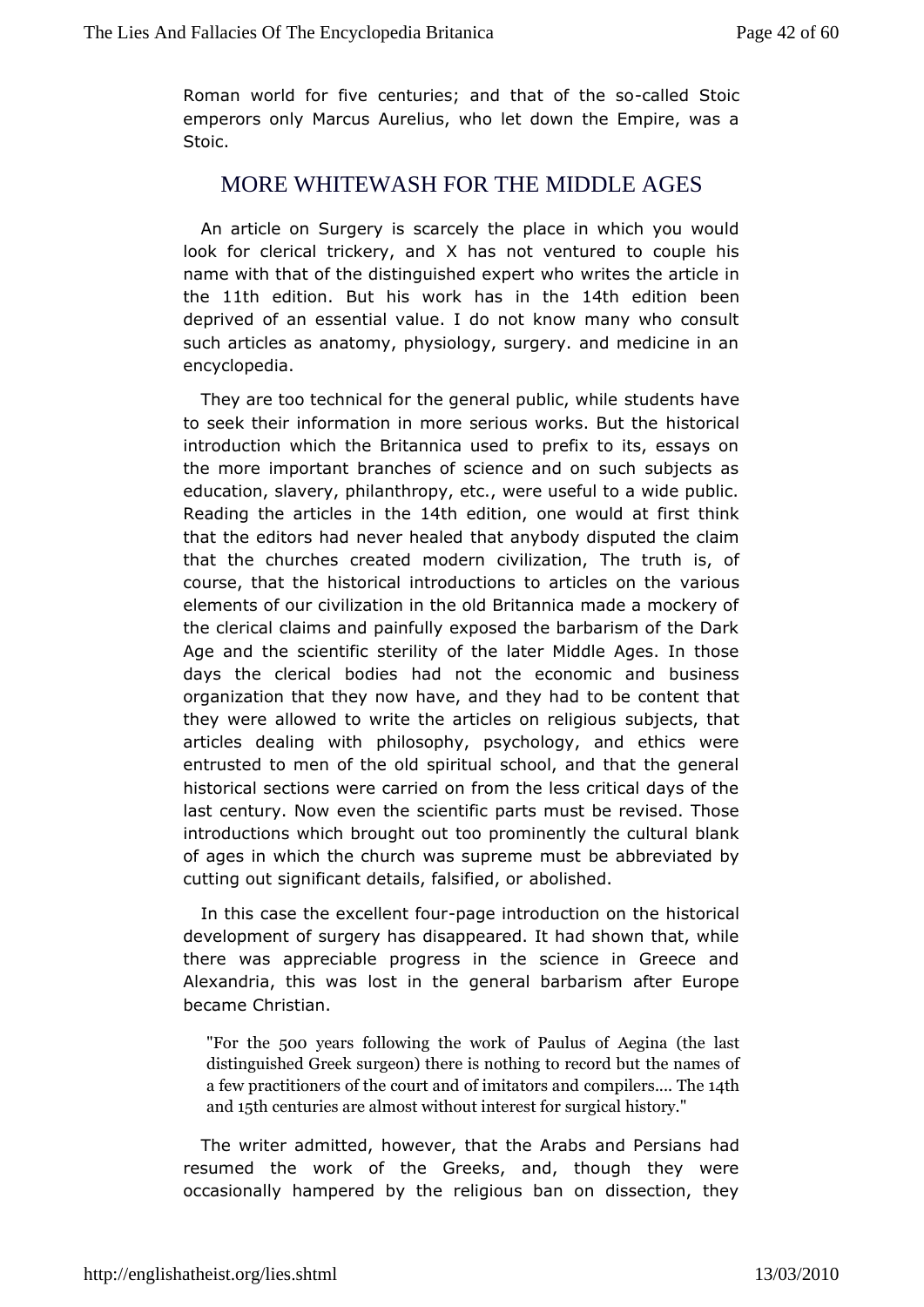[carried the](http://englishatheist.org/lies.shtmlcarried) ence forward once more. In point of fact this arti ought here to haves treengthened, for in some respects the Arabs advanced far beyond the Solleten kiss is uats distasteful to our modern clerical corporationwsitahsousttaffeceeevses. so the whole section has been cut out. Wethfautly recognize great deal more space was needed for modern surgery but t arehundreds of articles of far less importance to the modern that could heaveen relegated the this entury trabsable bet.

The next articleatthatts the critical eye is "Syllabus," the account of a miserable bluthelepathandy committe664in in condemning a long series of propbibletiahism (on toleration, freedom of conscience, etc.) most of which are platitudes even to the Republican or Conservative mind. If  $C\epsilon$ writers Ammerica did not now pretend that their church had always accepted pthiensceples of social morals and public life, if they did not lie abonuattuthee of their Syllabus, no one would complain if this egregious blundsetricoindbe Pope Pius IX were reduced to a short paragraph,  $\mathfrak b$ rowhidueld Tthewas article in the edition was written by a French diporiest but it give the reader some idea of the monstrosity of the condemnation. It has been abbreviated cutting out all details that conflict with the mod Ceathol Acmerican version of the Syllabus.

We cannot grumble becalesethive article on the Templars by a distinguished historian coefnthey, Jastisen Philips, has been cut from eight pages to five, butt when the ssee added his unsavory mark to Philips initials as joint author  $\overline{a}$ article in 14th edition our suspicions are eaw coursehde generaplublic now have the dimmest idea, at leasnt in America London and Pawisolæ area still bears their name (the Temple) who these Knights TempKinairgshtor of the Temple of Solomon, were, but their shameful story is apmaritmopforotrantmoral indictment of the Church in the Middle Ages, and the Catl apologist not only misrepresents it but quotes them as a g example of ihepiration of his faith. This small society of monastic knights was foulnemed bail mem about the 11260 ar precisely because the Crusaders who Phaalde satent blewdeine comprehensively and appallingly corrupt; so ccing that only comprehensively out of the whole body of knights were willing to adopt the st lifePious folk, as usual, showered wealth upon--the new monk the "brutal pisoiumspleninded men," as Professor Langolis calls them--and by the end ocfenthely they were a rich and corrupt body all over Eulno1p3e09the Pope was spelled, by his deal for the tiara with the French king, to put folmem on trial corruption, and a great trial by the leading lawyers of France cardinals appointed by the Pope, and a number of French pre was held Paatris.

X improves Philips' article by first distracting attention from fact (which even Philips did not accentuate) that the trial of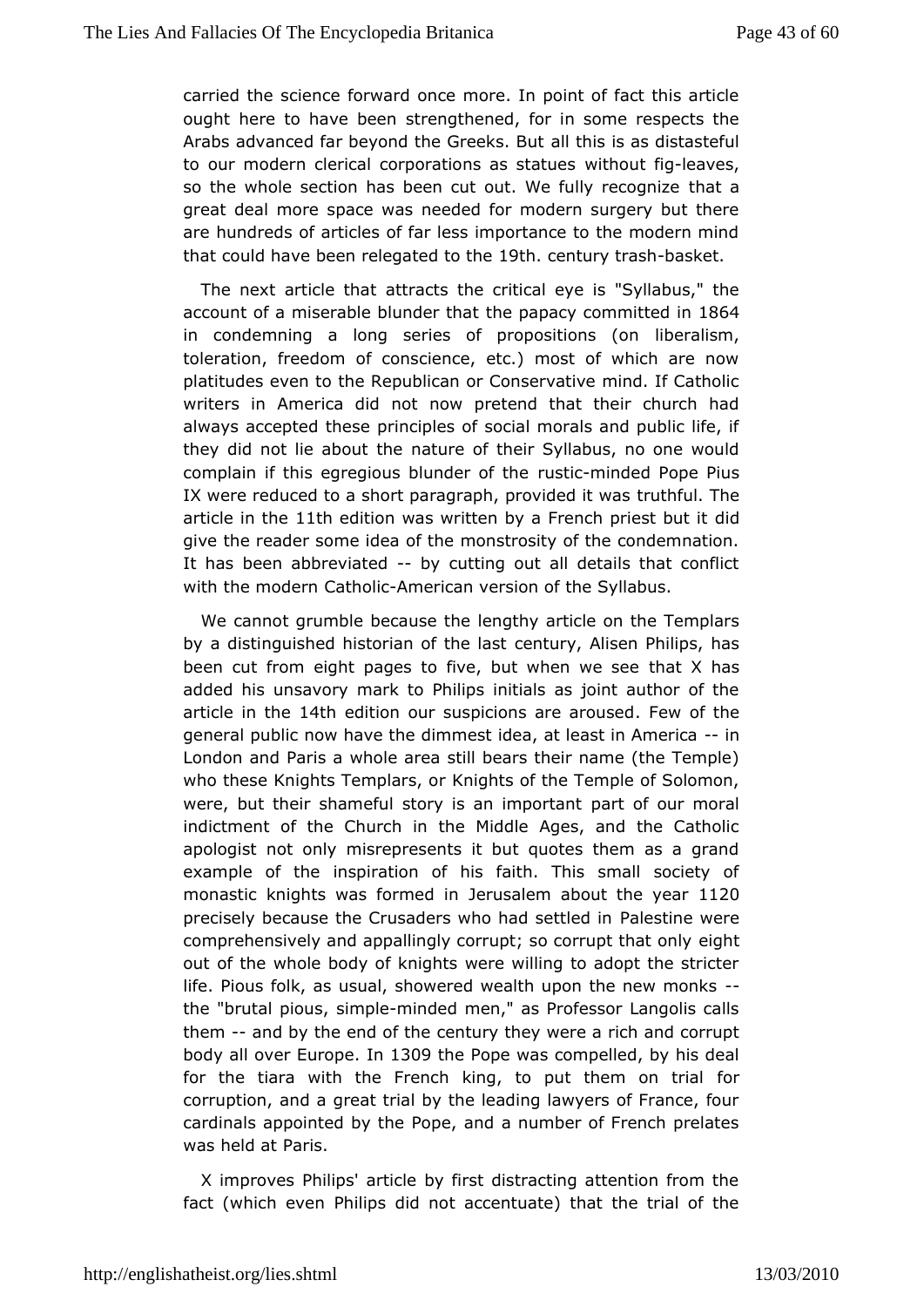Templars woanse of the conditions on which the Pope got the French king to secure the romap aborthim, and then cutting out the worst charges that were mtande Taegmapihas rs. They were accused of not only a general practice 6 assodomy, which recent trials in Germany showed) is a normal vice of celi religioubsodies, but of compelling members of the Order to practice it. At initia the said, each had to kiss the Grand Prior's nude rear, spit on the addoc word for the prior's nude rear, spit on the devil. Suppressing these charges cether in the cheats of is given to understand that their immense wened the just led the -knights into familiar irregularities. The mere fact that pr broughthese foul charges against one of the best known orders monks in the eautiful 3th century before the pagan Renaissance" tainted Europer of a issethse seeay in a previous article), and that they were prosarted flact tilomen of a group of cardinals, archbishops, and great lawypehrenicsmensaocial So the charges are cut out.

Under a series of horrible (incontuctions torture of the genitals) most of the kning om the including rational Master and his chief assistants, admitted the charges. The tortures are another appalling reflection on the age and its courts, so thoughwell known in history, are not described in detail, but reader is inviterdegtaord confessions made under torture as worthless. What would you thoody of monks and knights (of the Age of Chivalry) who, to escape coom feasing, that uld they practiced, and their whole body had practiced for decade most degrading vices, besides wholesale drunkenness and o evils, and tthe the ad sacrificed children to the devil in their nocturnal orgies. As imopolisible nature of the charges, remember that the witches, who had read uon to Europe, did almost the same things, except that dtehtee ysteedalthily sodomy and did not sacrifice children or virgins.

However, we ennot go further into the matter here.

Historians have alwayds vboe ed as to their- gnuailhtly because they have inadequate  $i$  id hears and the the set ime but X has blurred the mild and insuffictibe entrainad ot unath of Philips gave and hel hwacsuld almost say the in-stoolence say in the end that the Order of the Templars had "deepened given ræligious sanction to the idea of the chivalrous man and opened up to a ocflapsesople who for centuries to come were to exercise influence in spahetiveisty of the beneficent effects of which are still recognizable in The Awgoerlodf." Chivalry, we have seen, is a sorry myth, but to speak as to the Toe mplars its ornaments.... it stinks. He adds that they also "checked advance of Islam in the East and in Spain." The last check on advance of Moslem in the East had been over nearly a centur earlier and they had maaternew to advance in Spain for two centuries before the Order of the as feomunicles.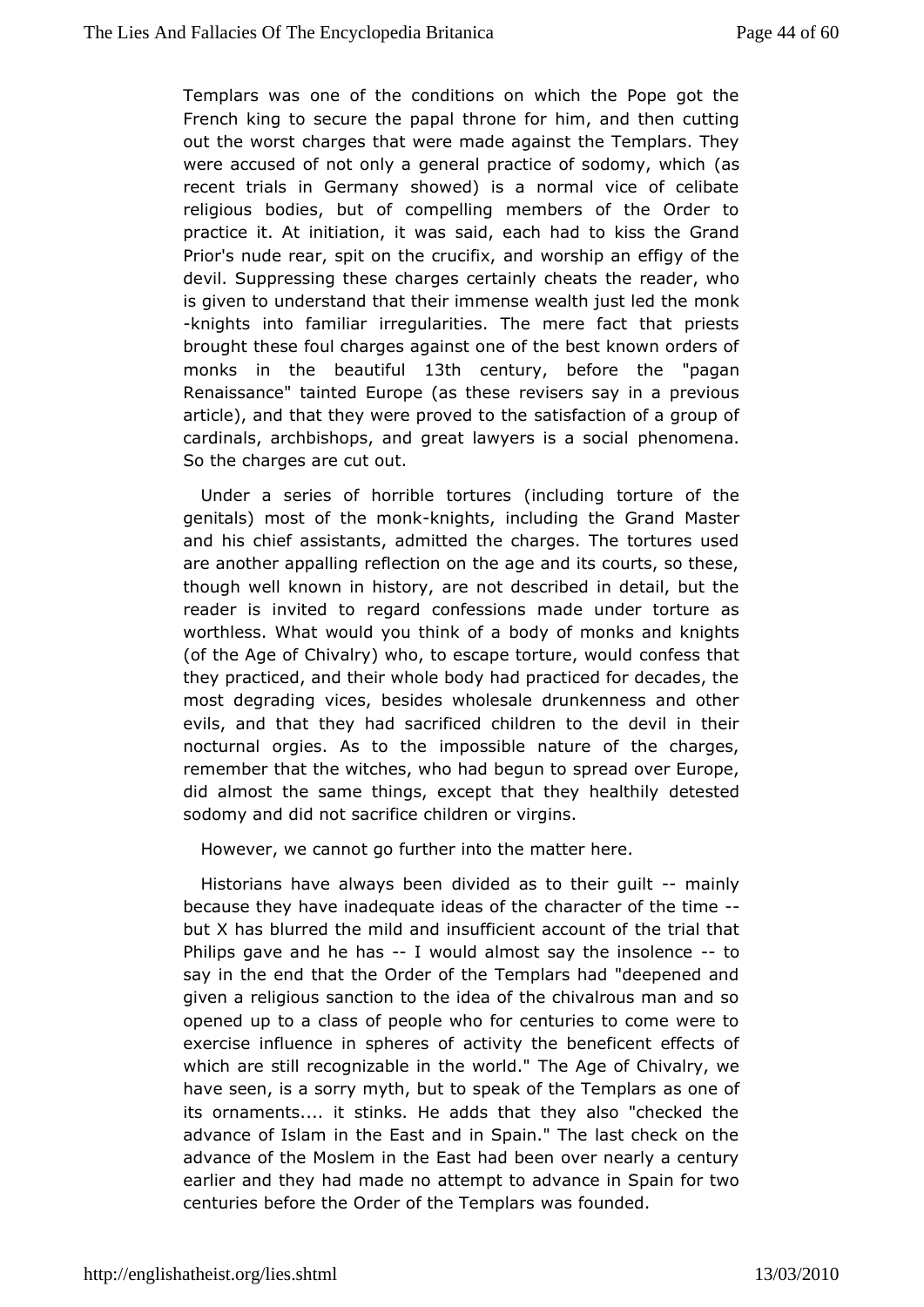[The articles](http://englishatheist.org/lies.shtmlThe) "Theism" and "Theology" were, of course, thoroughly sound from the clerical point to the eideiwian the that the weas no call for revision. In the article on Theism t space is mainly ocwuth and long account of falshe in online down that  $\alpha$ proofs of the existence  $\alpha$  os Ghood posical, Teleological, Ontological, Ethical and from Religious of Expoetriken nowe. how many folk are saved from Atheism every year by study thesevidences in an encyclopedia, but I think it is a pity Catholic censom was thoose here. Not that he would have criticized the arguments.  $\overline{\textbf{v}}$  begraablee relies of his own Thomas Aquinas. But as Fulton SheëRes agis nn Whitshout God," "the Catholic Church practically stands alone toda insisting on the power of reason to prove God." A blat exaggeration, mobset of what Sheen says, but wouldn't it have been proper to warn readæss Wilhaitam James said of these arguments, for educated folk "they dodustuting a bluer libraries." See the different article "Theism" in the Encyclop Religion and Ethics.

But X comes upon the scene once more W"aTrh "rttyhe Years account of the long and bloody struggle of Protestantism existence the $\pi$ h centurly face of the elementary fact that the Catholic poweedrsby the fanatical Spanish Emperor, were entirely on one-seix deep Firance, which Cardinal Richelieu who defied the Papacy, kepanduth Protestant powers on the other, it would be ludicrous to dechey valus it mogs ts truggle in Europe betwee  $5t$  hthænd the  $20t$ h century the,  $\delta$  iftle religious war, but Catholic writers try to magnify such pol elements it had and to conceal from the reader the debaseme of character whical sied and the way in which it set back the progress of civilization  $\dot{m}$  meuthal  $\dot{m}$  Oyears Here X uses his pen and his blue pencil freelayil and dolls elmis - miderk used to be the mark of folk who could namewaite their the initials of the original writer, Athurthom, as joint

Certainly it was necessary and desirable to cut down the d eighpage chronicle of battles and movements of armies, but mainimprovement should have been to make clearer from rece literature the sht he Vatican and the Jesuits in bringing about the war and the attitre doeheolfieu toward the papacy.  $X$ , of course, does the opposite.

Atkins osmays in the original article, for instance:

"The war arbebeimia, where the magnate, roused; by the sys evasion on the guarantees to Protestants, refused to elect the  $\lambda$ Ferdinand to a dant throne."

This is a mild expression of the Jfeasculits antaichegot their pupil Ferdinand to break his oath to the *R* rochten a transits, but it to:<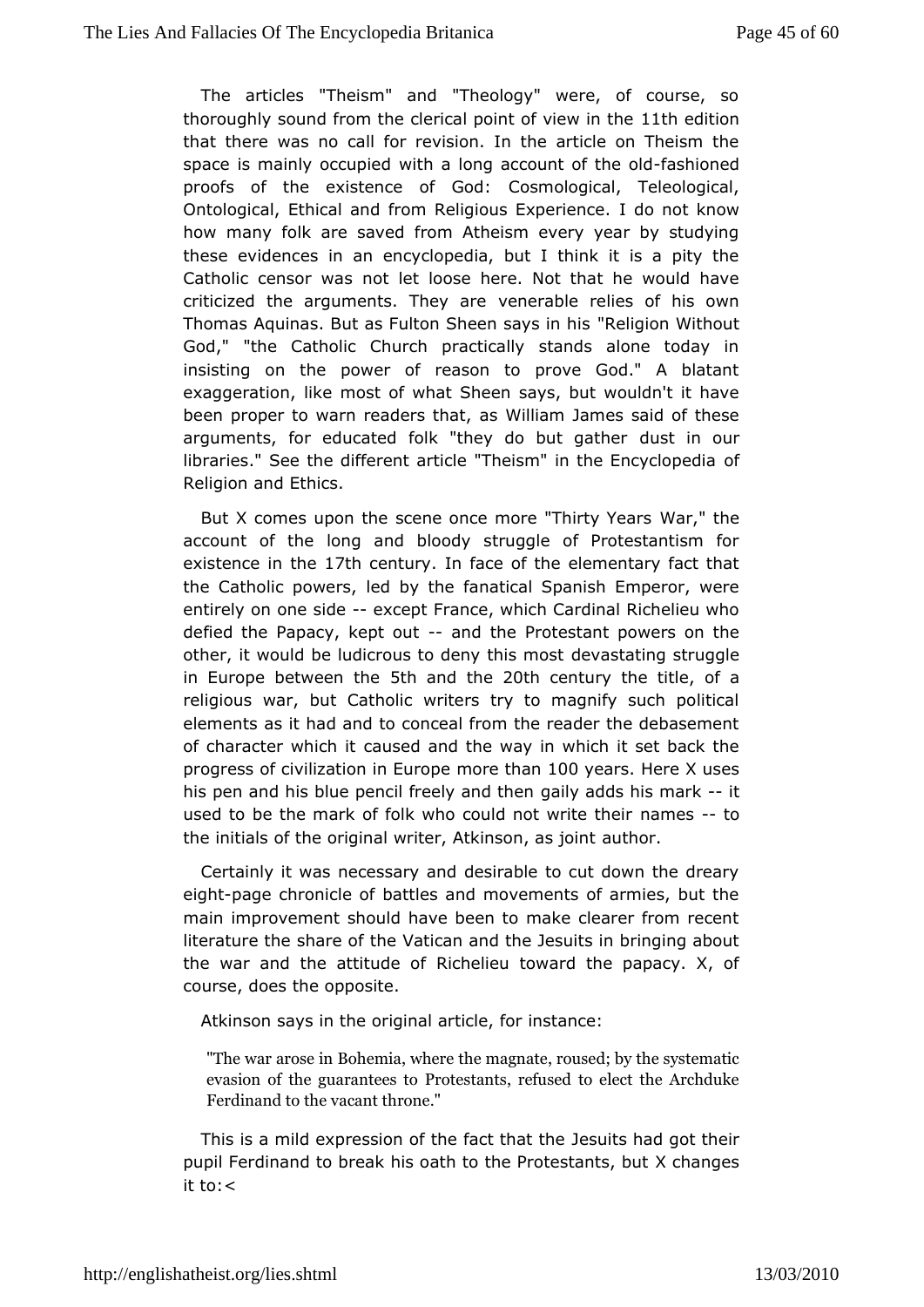["The war a](http://englishatheist.org/lies.shtml)rose in BohemiParotwehsetaentthmeagnates refused to elect Ferdinand of Austrithtonthe." vacant

The Jesuits, who haunted the Catholic camps, are nev mentioned, the Vatican rarely. Richelieu's defiance of the P concealeThe terrific degradation of -ehoanreacCleatholic  $army$   $034,00$   $0$ men hat $127,00$   $0$   $0$   $0$  men ca-min  $q$ ollowers and the destruction, especially **Bohtehre and divilization** population 3  $p$ 00,000 as reduced 8to 000-are concealed from the reader, while he gets five pages of miserable battle outrages (like the burning of Magdeberg with its people in homes) that mawe served as an inspiration to Hitler.

No candid article on the Thirt War would be complete today without an account of the behbly boam of Plopweho in the article on him is simply charged with "maepotism." It w nepotism, the Catholic princes then said, and many mod Catholic histoadamis, that lost the Catholic powers the war. For decades the Popes had veat a variantity of gold in the Castle of Saint Angello in anticipation of theis was stants. The Vatican and the Jesuits were as determine autotope awnipe out Protestantism in blood as some are now eager to extingu Communism. the closing years of the war the Catholic general called for this fusdid ntchat with it they could secure victory. But the Pope had distribuded tmast ultimately distributed all of it, amongst his miserablehee famous historian L von Rank estimates the sum at, in modernthandues, more \$500,000,000 ecent Catholic histories of-they Rape'ss andSeppelt and Lofflad'mait the facts. Naturally X does not say a word abtouth, and Atkinson apparently did not know them.

On Toleration there astime, so we are spared the contortions of the Catholic writer we has id you as sweap rove the wickedness of theft, that in a Catholbibe roancentry no must be extended to other sects, but in all countries wh Catholiase in the minority they are entitled to full toleration not privileges. Who whave read the bland words of Mgr, Ryan, the great moral, philosoph Aemeorfictahe Catholic Church, on the subject: "Error has not the satmethigh Whether the X bunch did not think it advisable to giveotheationews on or the editors did not think it advisable to publish them is on the little secrets of this conspiracy. Certainly those members public whoe interested in such questions woulded find an up date article on refroeicodosm, which after all is fairly widely discussed in our time, mothansafuthousand articles or notices which linger in the Britain thora a firm dimays.

The article on Torquemada, the famous Spamitshe Inquisitor, 11th edition was written by the Jesuit Father Taunton although was, as I have earlier noted, more liberal than a go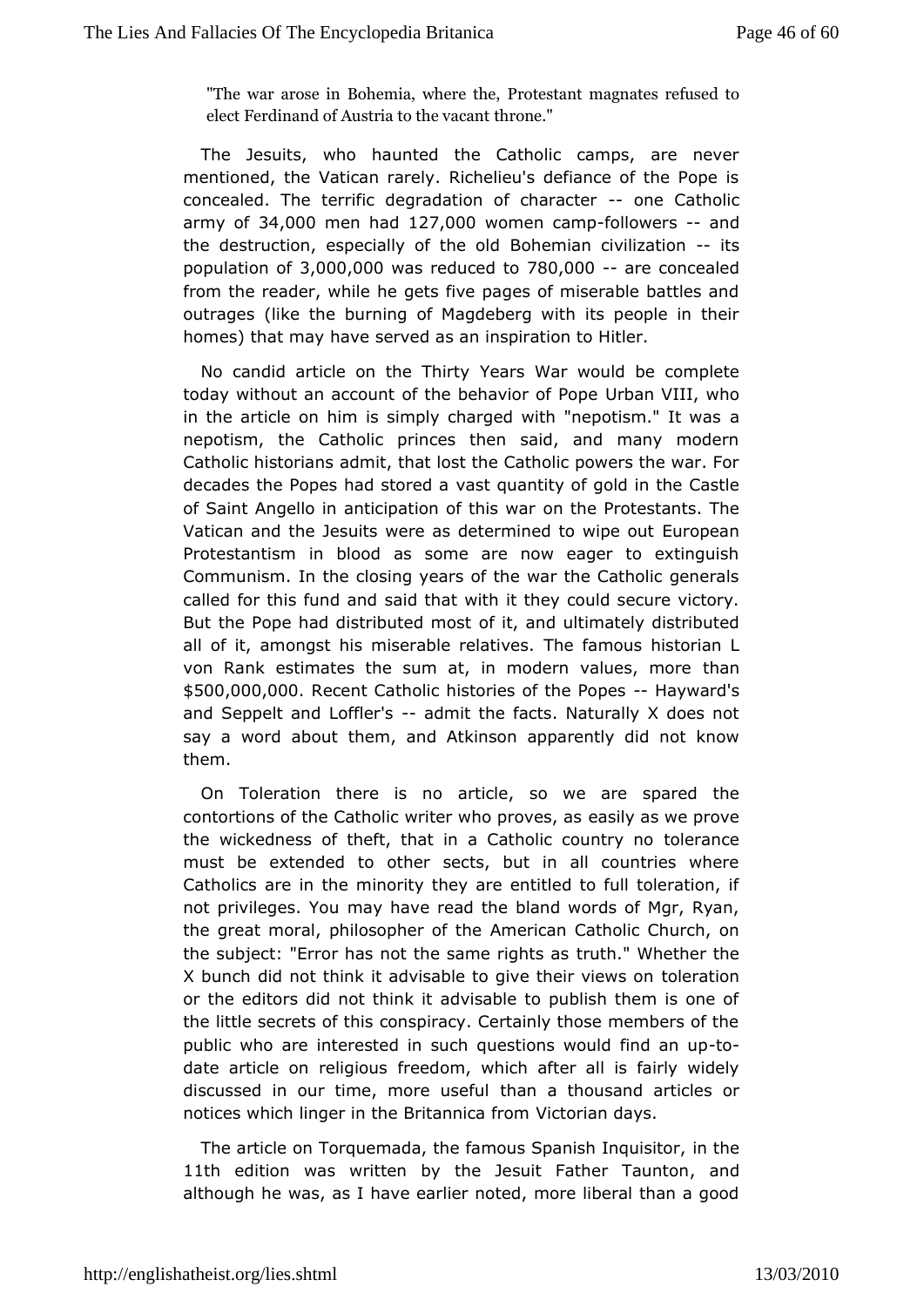Jesuit ought  $t\mathbb G$  abte olics had little fault to find with the article But his judgment och at has ter of the fanatic, which is the only point of interest about hmmodeornus, was repugnant to the Catholic revisers 1 dtfhthe ditio Traunton has a did:

"The name of Torqubmada stands for annul that trow, intolerant despotic and cruel. He was no real stateGmamebr minister but a blind fanatic who failed to see that Gfoadth, which is cannot be imposed on any conscience by force."

This is the neral verdict of historians, but the new Britannic must not give the geen ednial of historians when it is distasteful to Catholics. So the paragurtapohutis Again, while Father Taunto-nonce more in agreement historians ays that Torquemada bunnoe  $00$  wictims of the Inquisitive airst the reviser inserts "but modern research reduces the list of burned to 000 As no signature is subjoined whsile Taunton initials auppressed, the reader is given to understand that the correction of Llorfeiguerless is given on the authority of the Britannica. As a matter of factwwitheant means is that one or two Catholic priests like Father Gainomigghian gewbiehen the figures so as to bring down enormously Litemente's figure total victims of the Spanish Inquisition. Their work is ridic Llorent weas not only for years in high clerical dignity and este in Spain, but, asectreatary, he had the archives of the Inquisition and copied from theims obset ot this he new tricks of Catholic writers. Saying that "recent" reexseenatrch" or authorities" have corrected some statement about their ch they givee few names of priests, knowing that the reader never heard of them sampot ressing the "Rev." or "Father." A priest car become an expert on a osfelt to as well as any man but he will never tell the whole tranted an beowilltstrain or twist the facts at any time in the intenters thof his

The next article I select for examination reminds us that Catholic group of twisters that operates undethe banner X straight, those crooked, croasse not the only pious folk who have been allowed momoned to revise the Britannica from a peculiar angle. It is the Tartabee" The long and generally sound article in 1th eedition had toob roidged in 1the edition and Professor O. W. Keeton, now tePrmoat bissomand of Law at London University, was entrusted with the work; doub to the annoyance of the X group.

For any attempt to whitewash Almes SMisd dup against the notorious fact that cruelty and torture and  $\alpha$  the  $\alpha$  in and icial judicial, prescribed in codes of law or practiced by individua (of states or cities) or owners of serfs, knights, and even 'I were mocommon and more horrible, especially in what is call the brighter (latero) fptohnet Middle (Algetshei8th century than in any other period of istoinly zeatcept, perhaps, in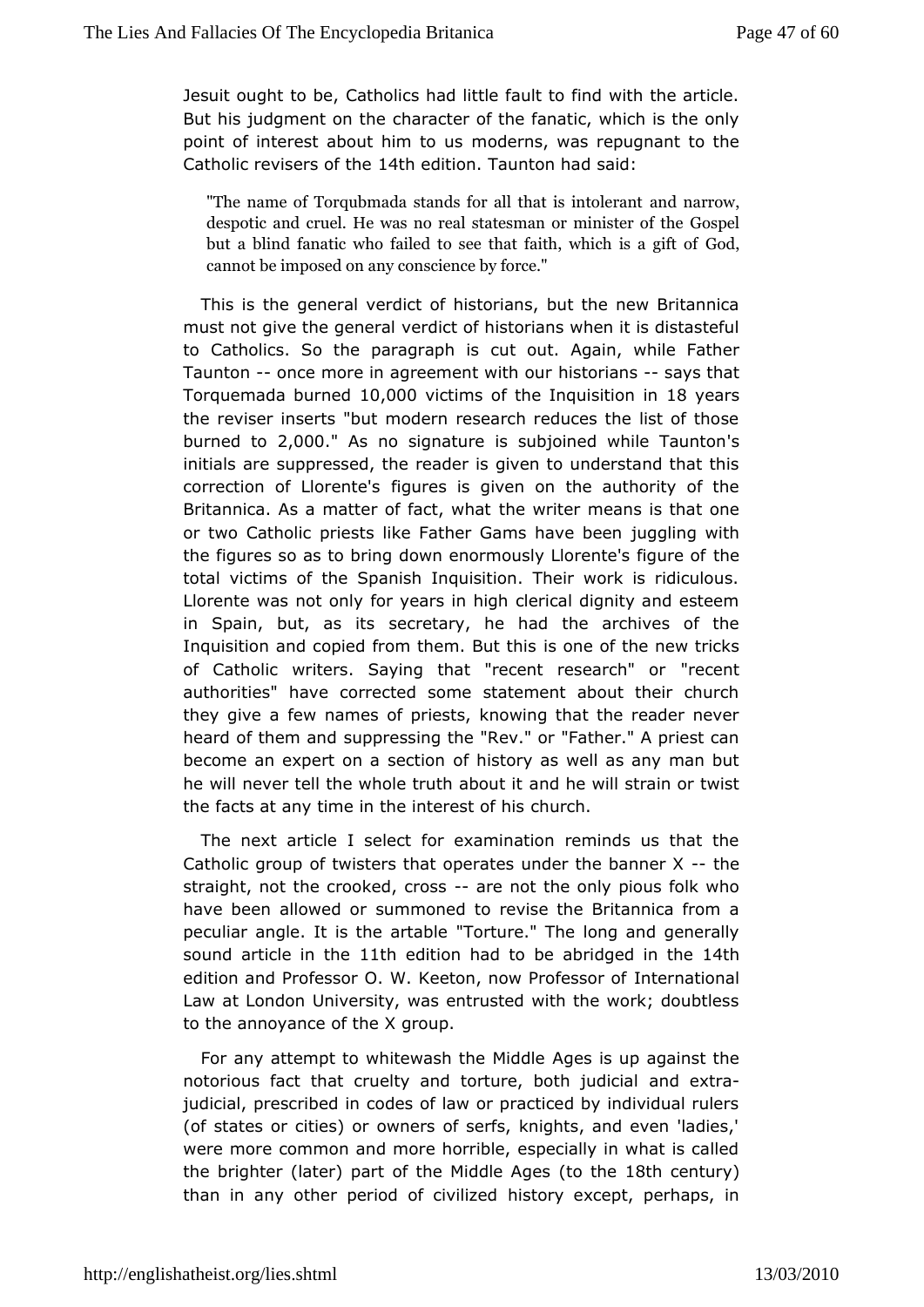[Chine, and in ce](http://englishatheist.org/lies.shtmlChine)rtain ages in Persia. mTahdis pwlaasinnot enough even in the older article by Professor Williams. He a confined himself to a study of the prescription of torture in co law. But did give the reader such warnings as:

"Thus far the plaancticre all the ingenuity of cruelty was exerc find out new mtoodense roof."

Elsewhere he warns that where torpues cwidose on oin the law it "certainly existed in fact." Keeton, wanoticlses Williams' with few additions, emits these warnings and just deals with Thetitle of the article is "Torture" not "Torture in Law Codes, it is the errific, horrible daily use of torture that rebukes t church.

The trutis that Keeton is a pious member of the Church o England, and he is no oil mining than X to admit that Christianity kept the world at a lowclevlet adfon. He makes the general remark that the nations of Europeheopraweide from ancient Romas if a man could excuse hisptes and ensaby that he simply copied them from a civilization which he profe toregard as pagan and -vicious duise darkens the case against the Romans. Ewween he reproduced Williams' list of Roman opponents of torture he has tto Auggutts tine on a common level with Cicero, Seneca, and Ulpian.haBdutgiWehliams Augustine's words. He said that evidence given under torture unreliable but he "regarded it as excused by its necessity."  $\vdash$ omits thand falsely says that Augustine "condemned it." Whe he goes on to name mode example cannot name a single one between the century and othe-he does not seem to know that six out of the eight he names were protes raion disthe other two were regarded as Skeptics. He can find only Christian who condemned the bestiality and he (Augustine) di condemn it. d bes worse than this. The old article began its section on the Chusracilical. It

"As far as it could the Church adopCtendurRebmgaem oLraawly The secured the almost entire immunity of othe belengue at any rat ranks, from torture by civil tribunals bowth wehrenreed lay lmen were persons were equal. In many instances Councils of the pronounced agagnismt at synod at R&4 e in

Thelearned professor of internationhad nlay ou want accuracy, of coursheav peoto get a profetsus ons this into:

"The Chuactth, ough adopting a good deal of Roman law, was definitely opptomsted reo"

All that he gives in support of this  $i \mathbb{R}$  of the "issey 4 bd at And there was no such synod: see Bishop Hefele's "History of Councils What there was 84 kwas a small synod at Bordeaux on the vefiryinge of the Empire, and even there only one bisho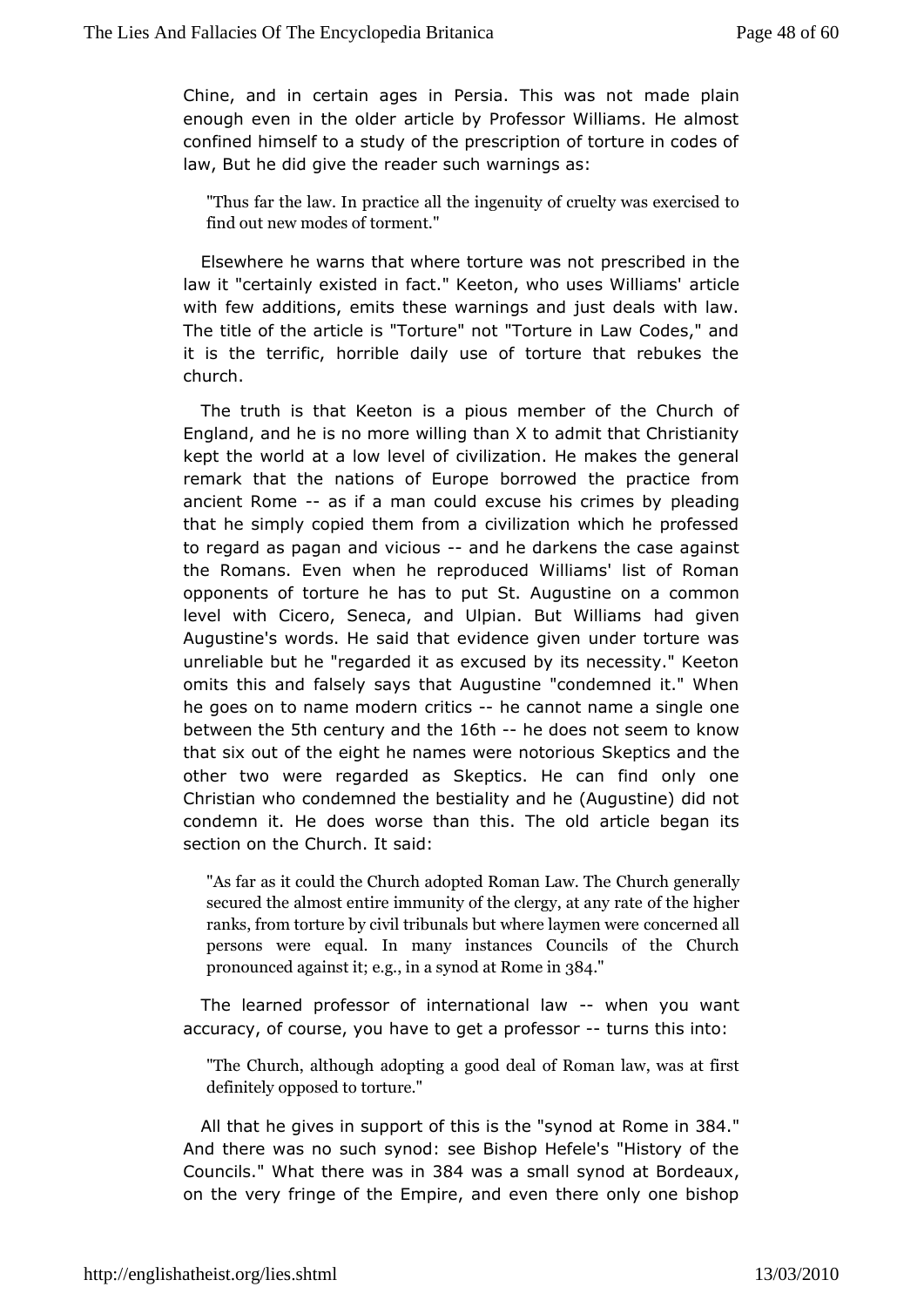censored the tortuhreeredics. In France, said the old article, "torture does not seem daishtaevde as a recognized practice before thath centur Keeton cuts ouittatheized words. As a matter of fact chronicles of the Dark Age 10GBHaber in the century, etc.) tell of an appalling volume of torture (castration, boilingil, etc.) in France centuries earlier. in the case of  $En_{\perp}$ Keeton contrive expive the reader the idea that torture was much less, but any full **E**irsotbirs hows that 12th the enturior instance, England groaned widthtudeaily is foul as the Chinese. The whole article is snciashed and onugsly

"Trent, the Council of" is an article in regard to whicl conscientious Catholic reviser must take great care that th truth is ntound The article in 1 the edition is by a liberal Protestant ecclesibaissticarian and although it did not contain errors and was not calcund alteard et oCatholics, it did not bring out the points which anyditsselation on the subject must emphasize today. Too many of thesien pogines shoats it is their business in such article's to give a sdtrwing in diaccurate dates and movements, ignoring the lessons for our own time. Catholic apologist wants the modern reader to regard the Cc of Trent as dhieef item in the GoRuenfloemmation or the Church's own work of putsellying abuses quite independently of the pressure of the Refortheorusgh Thosw a commonplace of American Catholic literature, is das moon hisotrous the facts, and as far as Trent is concerned, thie gaaticle, even if only the main facts, shows it.

The Council was forced uponth Roomer to an Emperor who threatened to bring his army to Italy, apord mwaaslympecant cleanse the whole church of the comprehensive corruption w the German prelates freely described in early sittings of Council. For Recams refused to summon it and then decided to make the Council formstated aad of doctrine by which it could judge and eventually (in the WTahri) two ipe acrust the heresy. Several abortive attempts were maddoeuntosib, pen the as the Emperor saw (he said) that the Pope (brother of the mistress of Pope Alexander VI) was bent only on "the suppre of heresy." the middle of the struggle this Pope, Paul III, die and, as if to show thapath court was determined to protect its gay life, the cardinals eeve at even be man, Julius III; a man whose gluttony, heavy drinking, galmelbigint g, inand obscene comedies are admitted by the Catholic historian P whilethe Romans of the time seriously charged him with sodo (while he was Powible) a disreputable Italian boy whom he made a cardinal. But the Germimanistated him, and he had to summon the Coumcibs article in 1the edition mildly (concealing the Pope's low scahial racter)

"Pope Julius II, former Legate Del Mtohneten, e consistation contrelide convening the Council again, though pegriseo anteelirly he took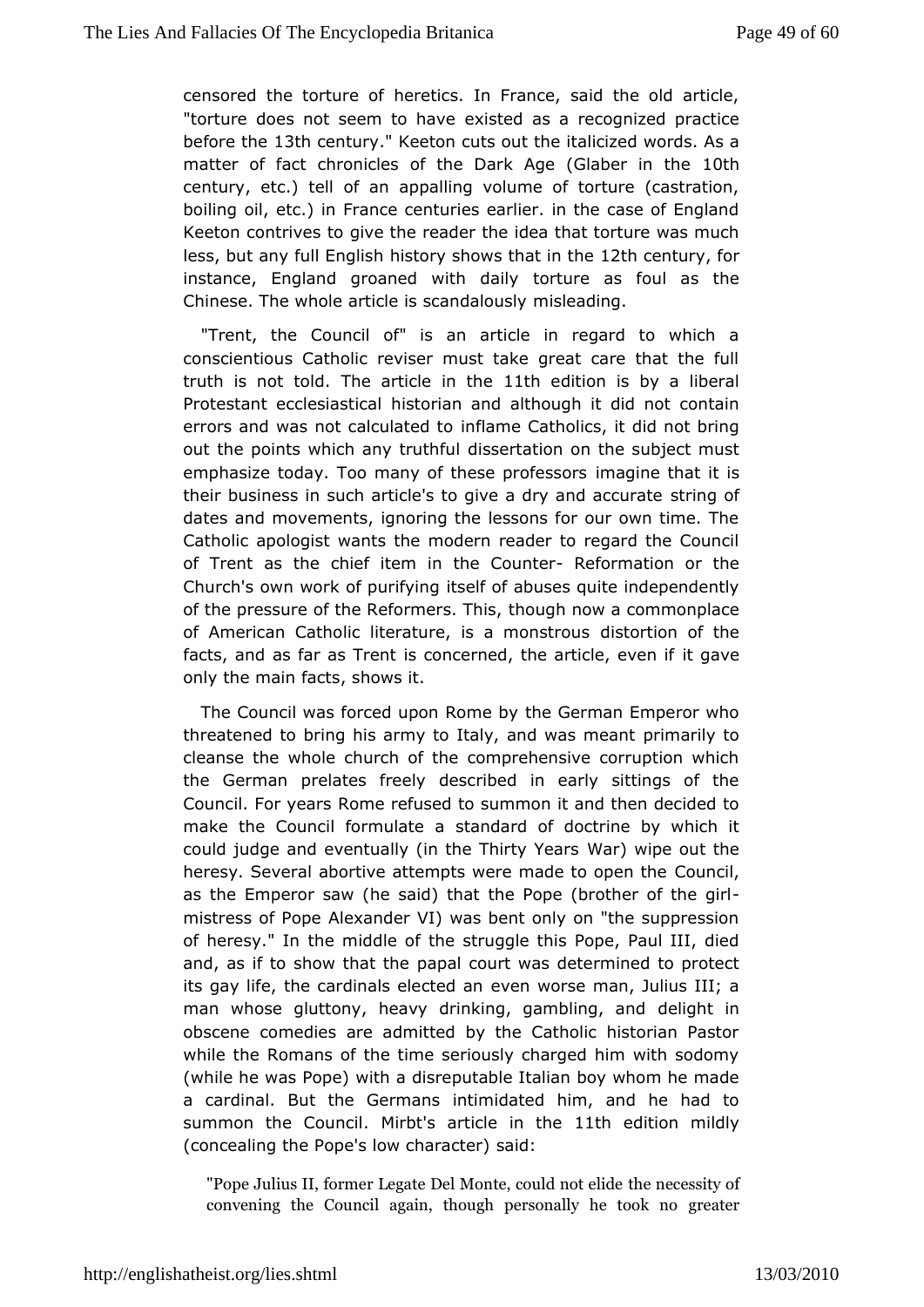[interest in the](http://englishatheist.org/lies.shtmlinterest) scheme than his predecessotoin office, and resume its labors."

Even this temperate expresstingunthof stheo much for our Catholic corrector of dates and othetre trifitets a: He

Pope Julius III, the former Legates edethelocoteu, ncil to resume its labors."

With a few touchtes ato fort he turns Mirbttus hhanto a travesty of history. It was not in a died that the Vatican got a Pope with a zeal for chastfiul  $y$ id and teamper, a love of strong wine and long banquets, and napshines fulle lasted four years, and his successor was a man of the old v type, so that, as Pastor admits, "the evil elements immediation awakened omcoere into activity." This was half a century afte the beginning of Rethoermation and, if Catholic writers were correct, the Counter Reform athounst Bluetre be brief. The Council closet1586 and the Papacy was stilelgrianded condition a century later. Yet the revised article on the Cou Trent makes it appear a zealous and successful effort of virtuous Popes pourify the church.

The article "Tribonian" may seem negligpincelseemitom our angle but it has an interest. Amongst the feats of Christian theearly part of the Dark Age we invariably find the Justir Code, or the codaw of ompiled, it is said, by the Emperor Justinian. As Justinian, who commannoi **e** dpaostitute, thought about little above the level of the **Heapmensd roofment**ethis seems incongruous, but it is well known tquhistsrians and that the code was compiled by his great lawyer Tribonian. interesis that, as Dean Milman shows, Tribonian was not Christian but the last reat the gran jurists of the dition this was at least hinnttehood 4th the whole discussion of his creed and half the appreciation dicsfabise awrounk

"Ultramontanism" also is doctored in the new edition. Mirbt given a perfectly fair account of this extreme version of the of th $p$ apacy. Until the last-cernifuarcy that if 870--there was far morreesentment of the papal claims in the national branches of the church than totch and they used the word ultramontane as a term rather of cotheemepxttreforme propapalists. The article has been considerably modified to c from the reader this earlier attitude of defiance of the Pope part darge numbers of Catholics.

"Utilitarianism" is, since the soofcionlontahleibyryis hardly noticed in the reactionary article "Ethicrs, which shetion reader ought to be informed on the conception of morals in v is the alternative to the Christian conception. And it is tod matter of primiarry ortance that this information should be provided in an encycloWpheedria 0 percent of American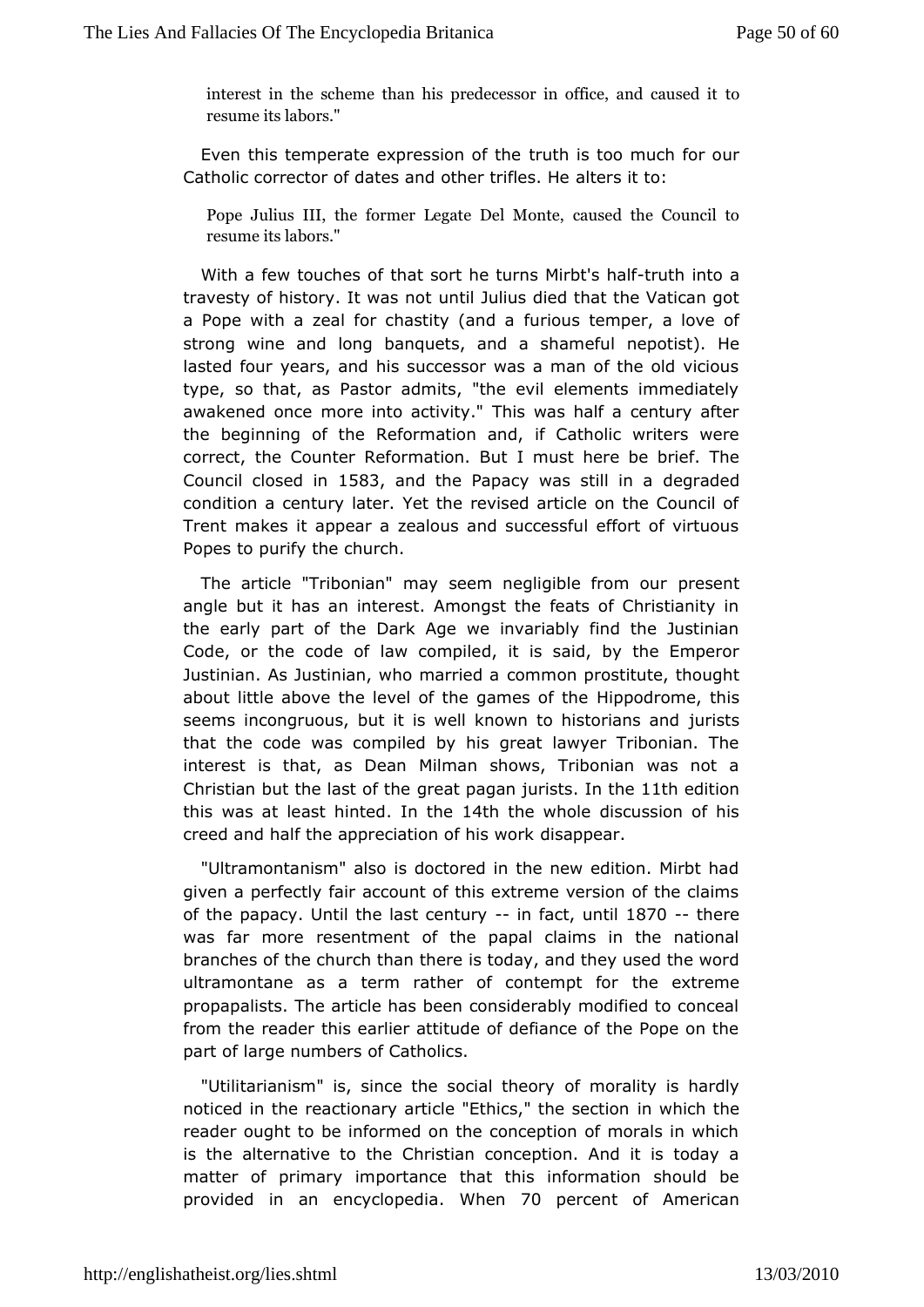[scientists, sociolog](http://englishatheist.org/lies.shtmlscientists)ists, philosophers and and istad roawns admit the fact to be published that they have no belief in God therefone allegiance to the Christian or theistic code of mora when there is  $\mathbf{e}$  vaduence that this is the  $\vec{\mathbf{a}}$  to interdue of of the betteeducated pushic that at least half of the general public come under no Christianin and ancoeed countries where statistics are not so lo  $\circ$ set ca7t0 peerstent) and account of the purely humanist or social conception of moral as it is now elaborated in most manuals of the science of eth far moriemportant than the lives of hund-meydshicalhalf saints or monarchasc and muts of a thousand objects or ideas in which few are now interesttehde mitoris urgent because, owing to the clerical domination in opurrestism, ethoef ntancelio, and education, our people are confronted dodgaminay time ith the assertion that the Christian conception of morality is the effective version and that when it is rejected the social or disintegrates.

From every point of view a thorough and pracefical statemer the social theory, supported by ample statistics showing relation corfime and other disasters to the degree of religious instruction in a state, of the essential requirements of a modern popular education. Insteasologioflogousts and pedagogists were as courageous as they are skilful, they v insist upon the incorporation of that code of conduct in the s lessonsw, hatever other ideas of behavior religious folk liked have their childunght in sectarian schools. The dual standard of conduct today is not foorrether womale and one for the woman but the confusion in ideas of the nducte: of tall the new edition of the Britannica sins worse than the old, v had a good article by Sturt on the evolution of what used t called the utilitarian theory in philosophy. This old word is  $n_1$ misleading and ad ademic. The article is retained on the same grounds as "Skepti'd is mu't alism," etc., written by clerics or  $philosophers$  of the last cenethuory. The ending is careful to adjust itself to every change in indusitry leasenst thust reactionary by ignoring as negligible the corresponding chan social and political matters, which are far more important.

On thether hand it can find plenty of space for a new, lengt and gorgeoutslayttering article on the Vatican by a Roman prelate; an article whit on tan take ance, about the tomb of St. Peter as smoothly as if no one i**que speioneme**ness, whereas it would be difficult to-Chambelia choistowhien admits it. Certainly one expects in a modern encyclopedia account of bootthe magnificent Vatican architecture and the structure and functions coomiptibese Roman court (curia) of today. But even this is not trutbot when the catholic pen. There ought to be a section, on som & escurghe lines an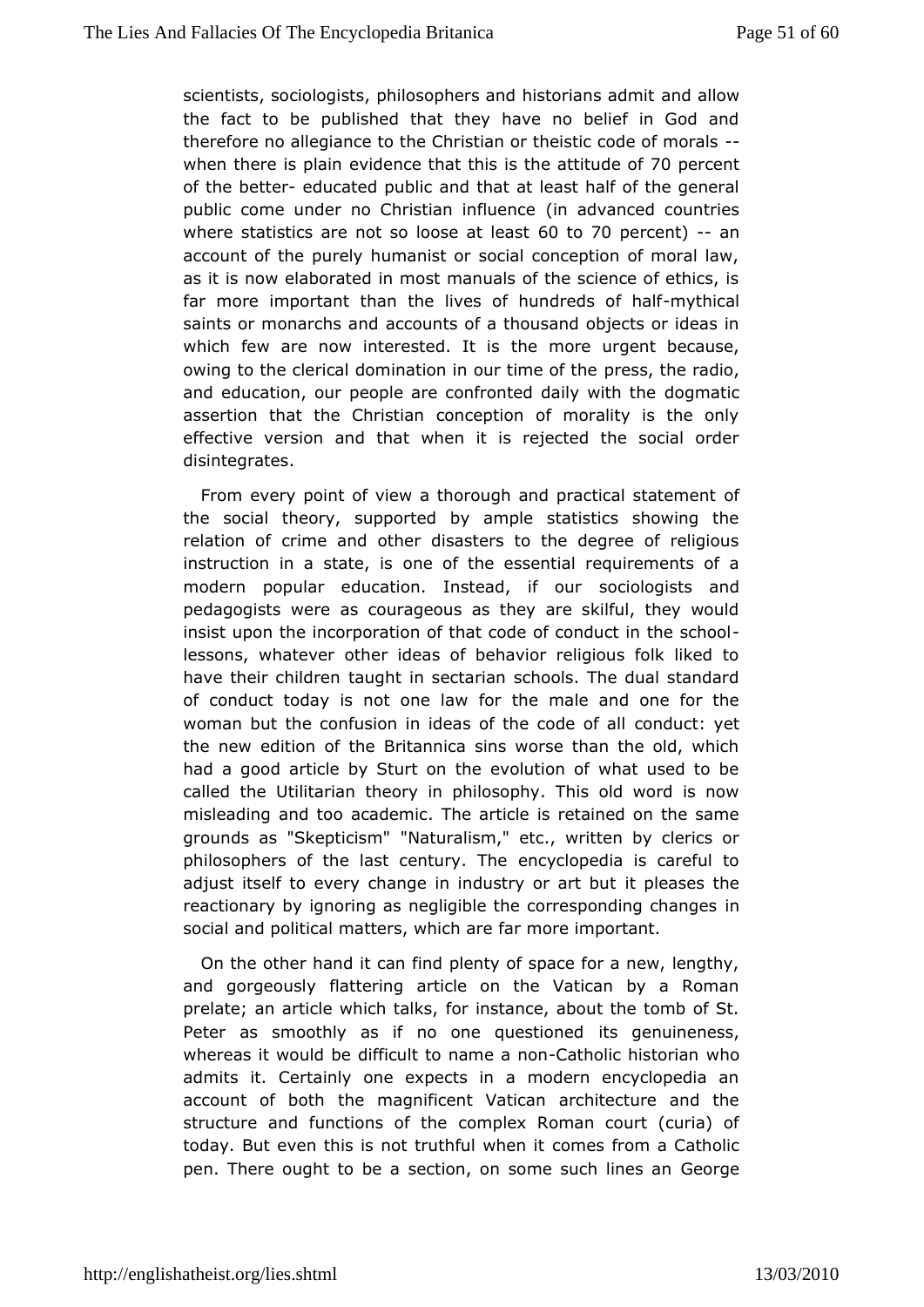[Seldes's work, at](http://englishatheist.org/lies.shtmlSeldes) least on the volume and sources of the Vati incomeand modern policy.

As to the article on the Vati $\ell$  and  $\nabla \mathbf{w}$  binchfollows it is a temperate objective account by Mirbt adroitly touched up made misleading by X. It Is important to know two things at this Councilchlites work was that for the first time in the histor of the Roman Chudeblatred the pope personally infallible by no means in all his utt(eermanyccelsicals, etc.) but when he claims to use, his gifts of infallilbile group doat a met point to the modern mind is that there was a massivteheopposition of bishops present to accepting such a dogma, and it was only t use of bribery and intrigue and after long days of heate quarrellin-gl have heat hote description from men who were present that the Vatican won its weavondhpoint is that the papal triumph was rather like the paint bedase enery of a The papal theologians had before them the long list of all doctrinal blunders that Popes have manuface since y thed had to fram hee definition in such terms as to exclude these blunders. The world has wsielethed blems as it never did before, and simmindeed Catholics have owen we rebtestants that they have "a living infallible guide"; boptemedhas never his infallible lips. He has just blundered on with fallible reactionary encyclicals as Popes have done since the Fr Revolutionaturally all suspicion of these things has been eliminated from artthe le.

Moderminded inquirers might have expected articles on the Virgin Birth and Vitalism, but a candid discussion of the  $f(x)$ would have posed the qulf that is opening on the subject in  $t$ theological world ain stelfing article on the latter would either have been too boldly untrutwo bull dorhave betrayed how materialistic science has become. In an eanlote dcomment that these "revisers" tell the reader in one article that under influence of Bergson, Lloyd Morgan, Sir Arthur Thompson. similar men schearschecome less materialistic. These men were Vitalists, claiming that stomes thing more than matter and physical and chemical energites in insuliving

They were a clique of scientific, men or philosophers who all religious views to color their science and had no influenc others. Vitalss chead. Thous ands of thoughtful Americans would like to know why, pwhile phistists like Millikan and Compton are always ready to stand lipfaitor, the rdly one distinguished biologist can be persuaded to suppouth the marticle on Vitalism would have given the answer.

The article V ontaire in 1the edition was -particless ay by Professor Saintsbarg, maunt and critical authority, yet, although no one can pretend the aste allen thas added to or modified our knowledge, the Vatican detectoisvee supwoenre let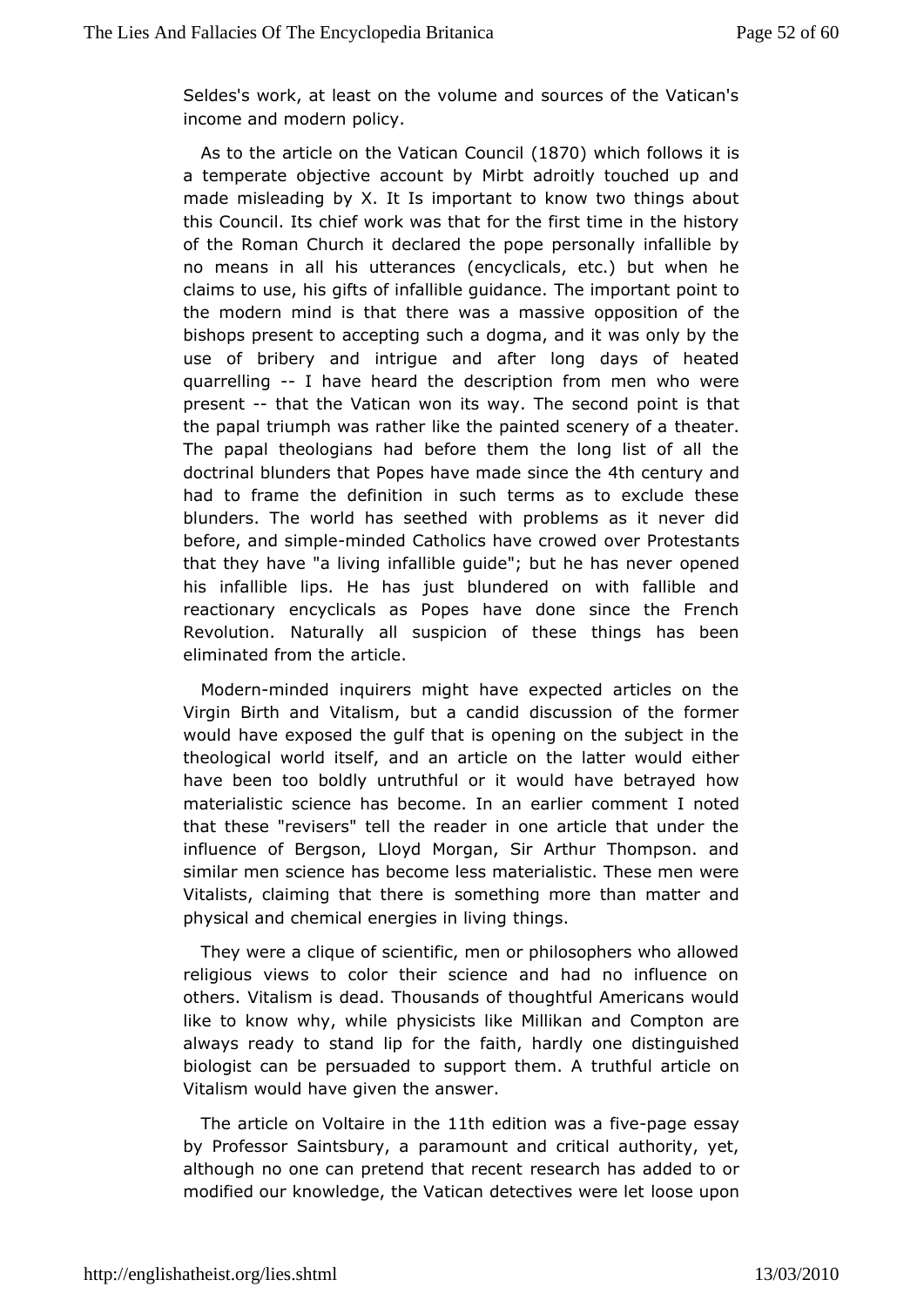[it. Some writ](http://englishatheist.org/lies.shtmlit)er who suppresses his name used Saintsbur materiannd falsified his conclusions. He suppresses such det as the fact Modtaire built a church for the pious folk among whom he lived. He insentheinton sesion Saintsbury's estimate of Voltaire's character:

"Hewas inordinately vain and totally unscrupulous in gaining inattacking an enemy, or in protecting himself when he was withdanger."

Saintsbury, who was no blind admirer saidoltaire had

"His characteristic is for the msams deplatem an almost theses."

Now we read:

"His grieautit was an inveterate superficiality."

It is a mean arpirelserving the general appearance of the impartiality of a great liteamedy insidering little touches, hare and there to spoil it. As Noyesos book disidueto the bibliography one wonders.... But it is andine lecs fothe few that length in the Encyclopedia that is not signed. Saintsbur been less generous than the famous liberal and learned cler Jowett, who ys in one of his letters: "Voltaire has done mor good than all the Father Chairch put together." It was not in the interest of accuracy a that the and the viser used his pen.

There is no need here to seahounteavetigle that touches religion in the Encyclopedia for "correaction oto the rolates trifles., Running cursorily over the remaining volume I am chiefly interested in the omissions. I look for some notice of re psychologieslearch on what is still called "Will" and I do not f a word except onletchæl document known as a Will or Testament. We hear folk still at all krion und buo suit strong will and weak will, good will and bad whellie he, wahldtoo on, but the very word is dropping out of manual anodf psychology, specific research in American psychological laboratories reported that te is no such thing as will inuman Msemake could chose a hundread tist a loerst to omit in order to give a little space for these important changes biggy. But doubtless it would have encouraged the Materialdamsnewdhforcamethe preface of the work onward.

But let me say one gobodr whole ed Encyclopedia before I come to the end of my list. Only a weeka angeow Inperaed, by a Catholic writer, who takes himself seriousulpon tthweas based author's fi-r-min fact impudent and, vituperative as far as the restof us are concer-needlief that witches exist today and worship a deviliswhos real as Senator Vandenburg or Mr. Molotov. In fact, the pompoolesaric diotelieves that beautiful but naughty young ladies still fly athrrobuyghnity hhad on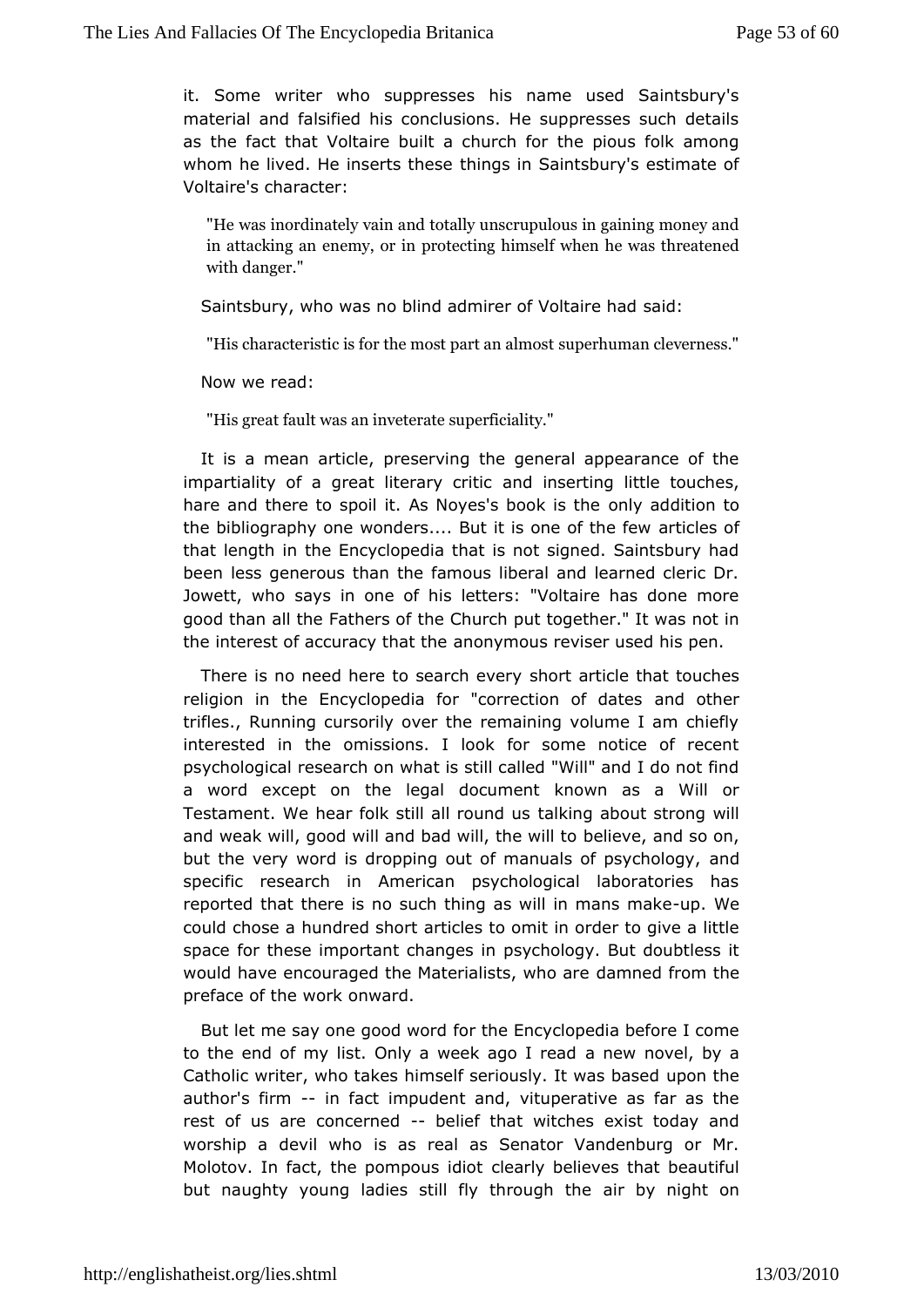[brooms! I think he](http://englishatheist.org/lies.shtmlbrooms!) makes his virtuous heroine estimate the s at abou3t0 miles an hobuerrel reflectessi a man who takes his facts anedws about religion from purified Encyclopedia, and turned to the artwictlehcraft."

To my astonishment I found that the 1a4theliecd etiionnthee by Margaret Murray, whose learned and admirable work witchcradught to have made a final sweep of these medieval ideas.

Of course, the erre witches, millions of them in every century after the the th, of all agersom babies dedicated by their mothers and beautiful young girls to whe saged to have been the less numerous), of both sexes, of eveamy dsootiah roafnk high clerical rank. Of course, they believed that they we worshipping a real devil (the Spirit) and were sexually promis in their nocturnal meetings, which ended in orgies. There were  $b$ roomstickw $s$ ewolves, or magical powers. The local organize was generally dressed aiths askin (and often horns) and had probably a stone or bone or wobcdemme phadleimands on him. Of course, there was a lot of crookewhitecshse.s But the were genuine folk, who, finding themselves in a world in w hundreds of thousands of "holy persons" grew fat by preachi religion confastity and self torture while in practice they smil upon and shar edenaeral license, preferred a frank cult of the Spirit that blesses human moniturem pulses. Miss Murray was not granted space enough to etxubliva, inorthhiers would have been one of the most interesting articeens yind othe dinae.w But we like the unexpected breath of readiosens as far as it

Unfortunately, we soon find that this does not mean that editorwsere converted or had a jet of adrenal 2 & mdergy in the hour. In the artivicolenan" we again detect the hand of the reactionary. We recognize thad etheel oppresent of woman's activities in modern times required a large sparancoeunt of new and that since the editors were determined for some reaso keep tosomething like the proportions of the old encyclopedia good deal of abridwgansen equired. But, as happens in scores of cases of these articalbersidtonement has meant the suppression of a vast amount of material Cwah hoolic helergy did not like. No sensible man will regard the at maximate dimensione.

Since the reconstruction of the Birgitalnt wice athim qs happened in this connection. One was the development of feminist activanide sorganizations for which, we recognize, new space had to be found. Twhees oathdeervelopment of a political sense which led to a vast amouther or a his mongst the women. since the beginning of the last  $\alpha$  einturity a of mall women have pointed out that the historical record of woman position and refusal of her rights reflected bitterly on the Cr churches, specially the Roman, and their claim that "Christian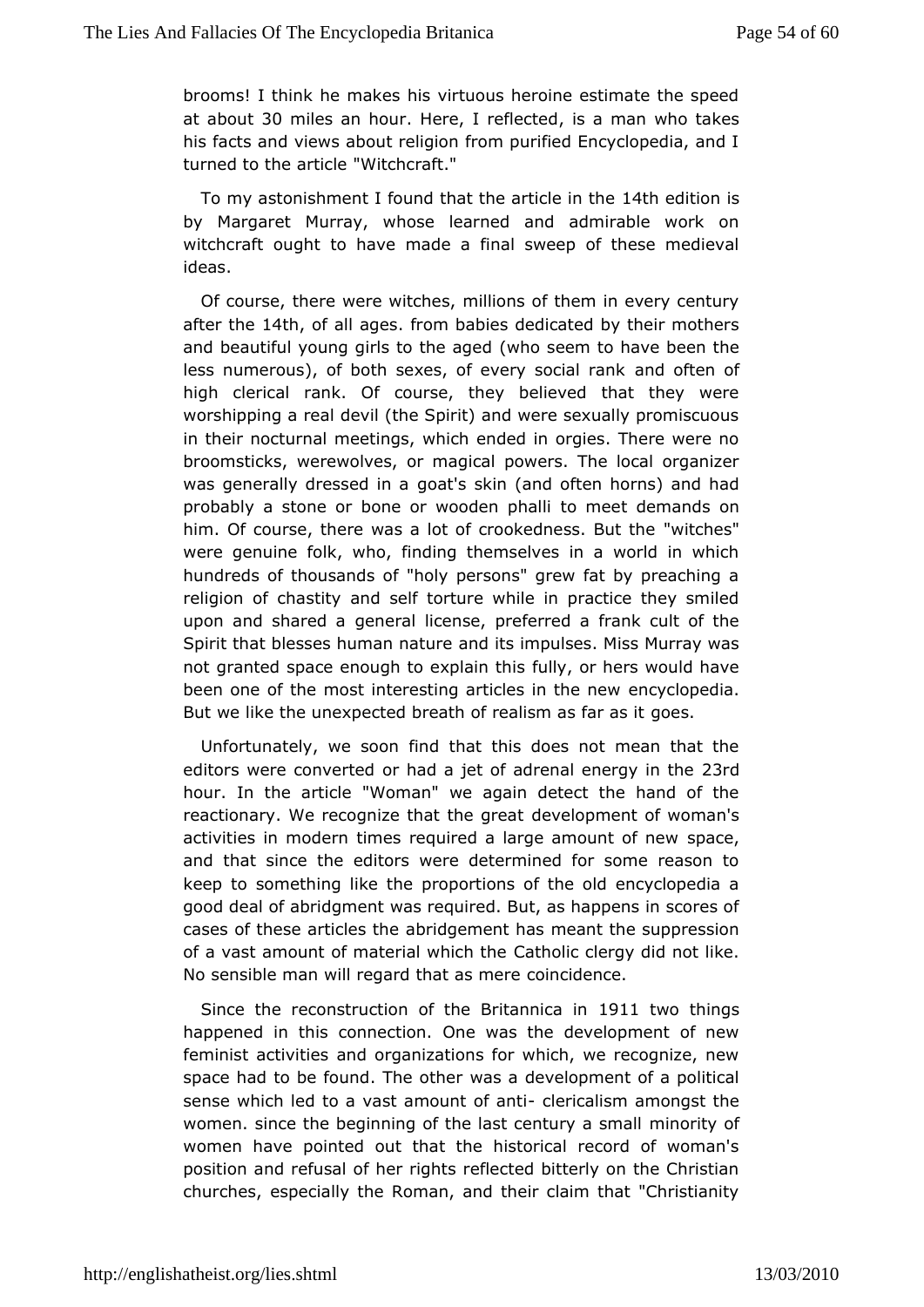[was always the](http://englishatheist.org/lies.shtmlwas) grieat of woman" (and of the child, the sick, the slave, the worker, etcolain This as usual, a flagrant defiance of the facts. In the courrelazatoilochs, Egypt and Babylonia, woman's right to equality was the Gordeneik ed. In Roman civilization, which began with profound injustice to he had fairly won her rights before the end came. But tl establishmen **has first intural her back into the category of** inferiority and she slu4 fetemetod ries of gross inajnudsttibree champions of her rights from of the time eench Revolution onward, both in America and Europe, wereater phartfar Skeptics, and the clergy opposed them until their cause show promise of victory in the present century,

The artic"Neoma<sup>n</sup> in the1<sup>1</sup>th edition had an historical introduction which, though by no means feminist, gave considerable knowledge of these facts. It has entirely disapp from the4th edition instead of being strengthened from the lar new literature htahsatappeared slint the Exigencies of space yes. We know it. But assasine to the dozens of others articles the clergy wanted these historicbursketches

We might say the same about the workers, but even in t oldedition the editors had not dared to give a sketch of, summary of, thets about the position of the workers in the Gree Roman world in implay is aland then in the Christian world from 5he century to 1tohb. Thatwould smack of radicalism. A large new literature has since rappredyred; and here no one will plead that there is a lack of public interest. this connection we understand the feeling of the editors. candid accound tay of the privileged position of the workers in imperial Rome and theiposiwith during 14 h Christian centuries that followed would bring familiar missiles (Reds, Bolsheviks, Atheistic CommunCiosomsmunCinstrato etc.). We grant it: But the other side must grant what obviously follows. Thaye to suppress a large and pertinent body of trut in works of pubsticuction at the bidding of vested interests, clerical and other, and elera actionaries free to disseminate untruth.

It is the same wiffinal hearticle I select Waw of Lid The time will come when truthsstill at waispered in military and political circles will be broadcasticbendwith this a charged with suppressing or obscuring facts which pareaptegreat for a sound judgment on the conduct of the war, particularly regard to the criminal neglect to make such preparation for might have fao intimidated the Nazis, Fascists, and Japanes that they would not have emvaculature. But what concerns me here is the complete and severe suppropyrenessie orne nocfe to the share of religion and the churches isnupips portining and the war or confirming the scandalous period of sloth that pre it.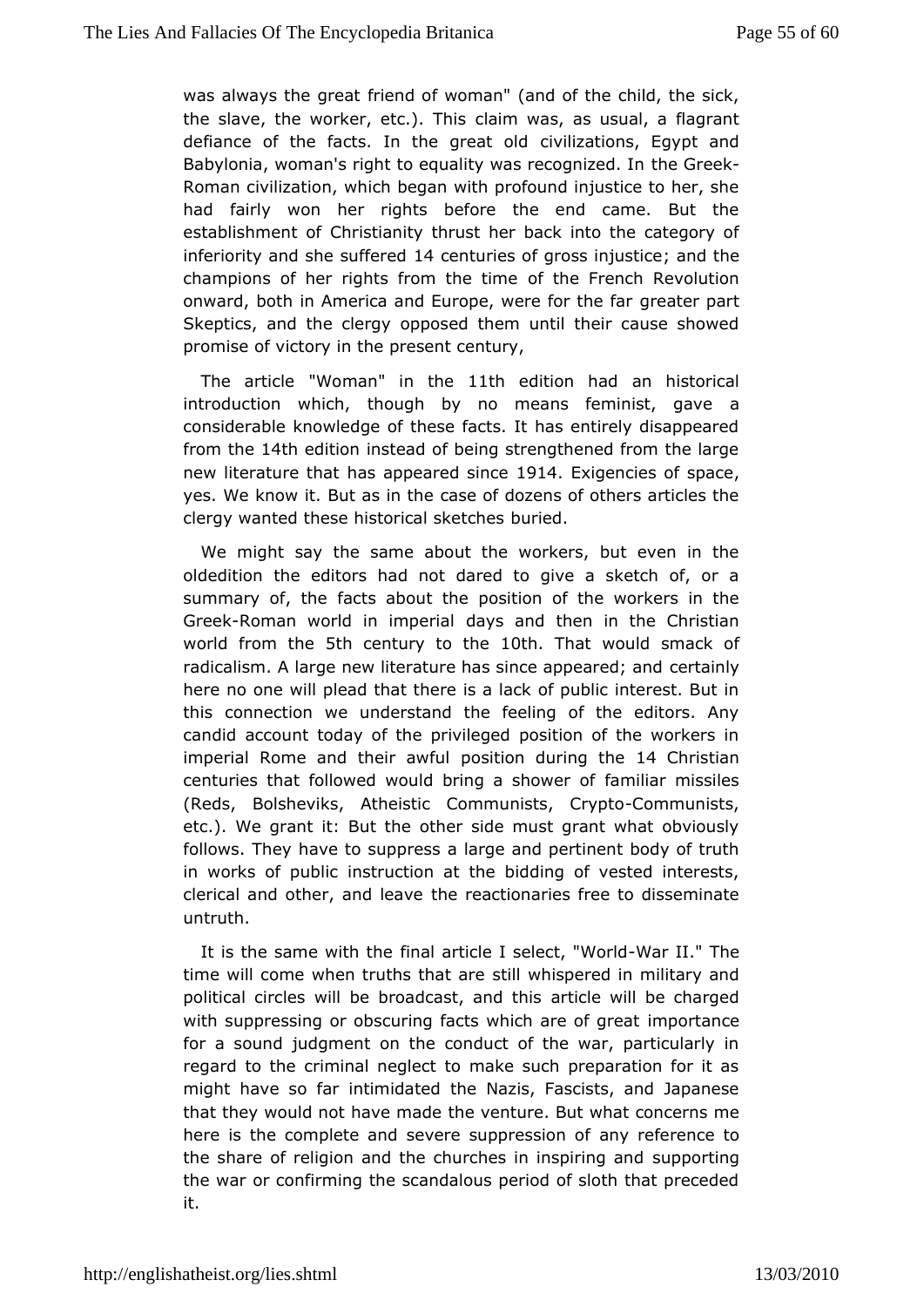[Three things a](http://englishatheist.org/lies.shtmlThree)re today certain. The Vatican and its national branches ered to the shoulders with the blood that was she From the outbreakanto's rebellibe curtainiser of the war--and the troub Cezet the lovakia to the year when Russia turned the tide against the Gearm and bieach ovictory seemed at least probable the Roman Churchntements, cawined in the closest cooperation with the thugs. One can quote e Catholic writers (Teeling, etc.) for that, The second is that Japaneseligion, Shinto and Buddhism alike, were similarly, fact openly, wowking the bloodnk Japanese leaders. This was emphasized at a World Con Roger bis as in Chicago several years before the war broke out.

Thirdlythe Protestant churches in America enfeebled the warning against Japan, in the rehset of their missions, the Lutheran Church in Germany bowed thseer Midely except when Hitler interfered with its doctrines, chudch hes British were equally guilty in the prewar period. This attitude of organized religions was of vital use to the aggressors. Bu couldn't telat, the editors of the Encyclopedia will protest. A that is just one of grothuends of the se criticisms. The Encyclopedia Britannica does necatd the lifat that and truths if the clergy do no like them, and than soid weats la territory in regard to history, science, and contemp1o4thry life. The edition not only does not tell them but suppresses them if e editionsld them, and even allows untruths to be inserted.

### POISONING THE WELLS

By a curious coinci-dseon odd that reader may be a little skeptical but I give my word nfotheit veday on which I write this page I get a letter from an American correspondent treasures his Encyclopedia Britannica and avails himself of a offer  $\phi$ he publishers to send free replies to any questions it inspire. I gatthæt he gets these replies from the University o Chicago. It is alwgaus ealess and painful thing to distrust any man's faith in academic humbut nature my friend reads this little book I wonder if he widon for the in all its robustness.

The professors will doubtless creephy attate em to expect an encyclopedia which is written for the speemveiceel of public to include Rationalist opinions or atwhetes the allow its to make positive statements on controversial matters, which sinagainst the ideal of educational publications. To the fir these complain would reply that Rationalism is now the attitude of a much larger propbrthenreading public than Christian belief is, yet in a thousandtisilesed articlerinotices in the Britannica Christian writers are opeen meist se theoir peculiar opinions and convictions freely, it would uthraangdely tobe an expect the editors to allow Rationalists to provide the accou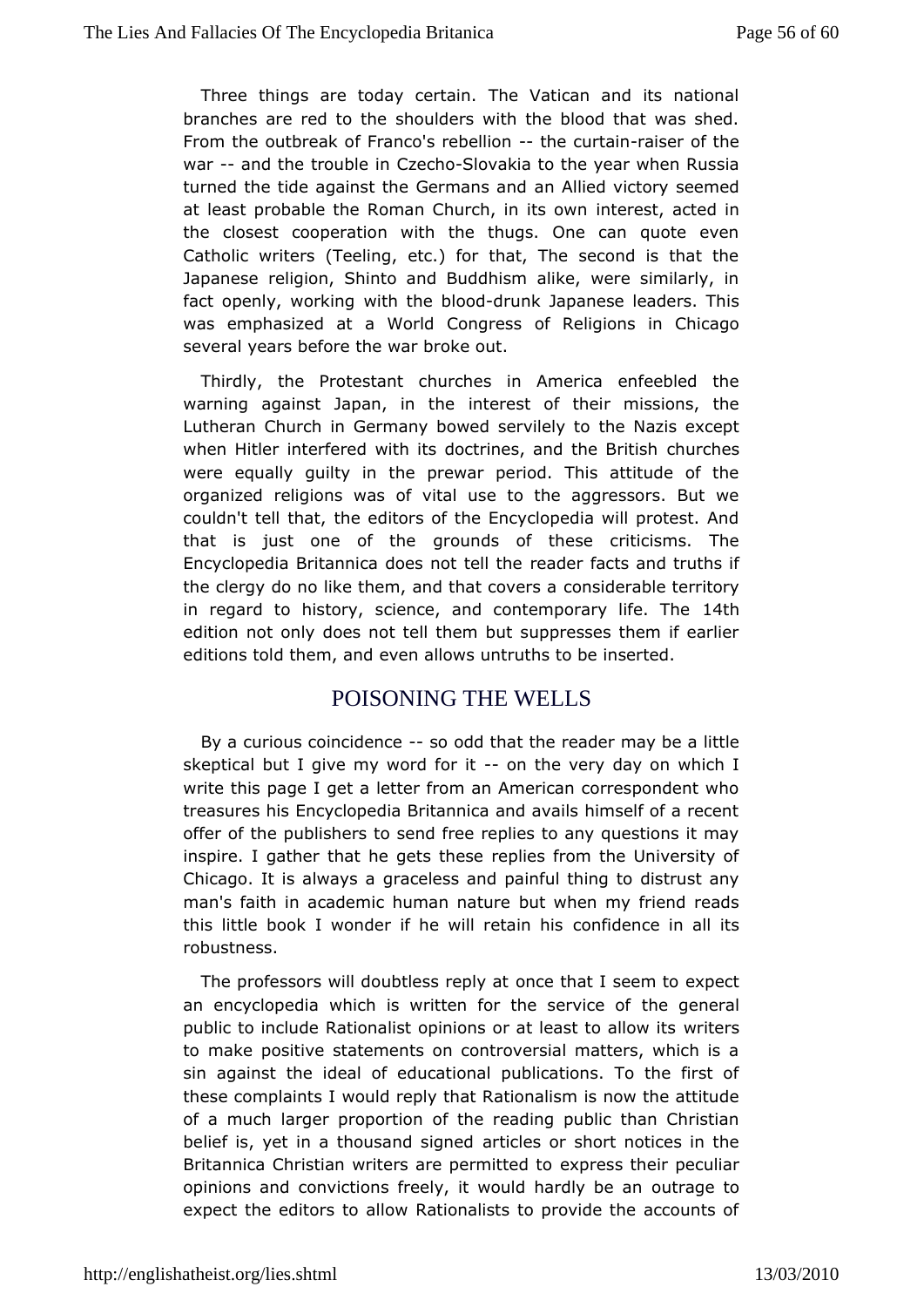[Rationalism, Skeptic](http://englishatheist.org/lies.shtmlRationalism)ism, Naturalism, Atheism, Agnosticism scores of simartacles which bear upon their position. But tha they have not done so but araw by hired hostile theologians to mangle these subjects is the notmlældest important criticism that I have here expressed. Of converget I do not them to act differently. Rationalism is unorganized and ha influence the circulation of large and expensive works that  $i$ mainly destine deforence libraries. But is there any harm in drawing the attentiom undlit the who use the books to that fact?

Well at least, they whild Csaabye, expects to find the views which Rationalists take on consult pevoet ist eed m bodied in the work. Again I do nothing of the kind. olnomeigmh broelet and at as the majority of the serious reading public are no lor Christians they have the same right to have the critical view particulias ue brought to the notice of Christian readers as the have to have thiweiws forced upon the Rationalist. Has the capital invested in the Encyrcitapedia been provided by the Sacred Congregation for Propagatine Chaeth Foaisch, Welfare body, the Knights of- $\mathsf{CS}\nolimits$  and  $\mathsf{S}\nolimits$  as we my mind asks a question or two at thist pei British Catholic Truth Society or Westminster Federation. the Episcopal Church, the Method or the BaptisTtbe earlier editions of the Britannica were published in days when the map more intage of those who consulted the book were Christians. It tochobaoyseess tid act there had been no change. We, of course, know why. The co producing such a work and the profit on it have mainly to secured from pablic pllege or other institutional libraries, and these are to an encerxmient, especially in America, subject to a clerical censorship. flaithfuloca realist to make the welkin ring with my complaints becausulus these recognized this situation. Or am I churlish becauseat tention the the public to the fact that this situation has an influence on contents of the book.

I would not even embark upon these commisyid tenraattilons know from years experience that what I do say will be ignore ormisrepresented and the public will be distracted from my criticisms t by umphant refutations, rich in irony and rhetoric, something that I dsid ynot

The candid reader hardly needs anne the rehief grounds of myanalysis of the work. The main idea is stated plainly in introductory pages ad occasion a few years ago to take up the matter. I have myself little or booke florm information, except perhaps a date occasionally, clopedias, and when I do I generally collate the British, AmerGceammanigentealian, and Spanish, all of which are equally avail and the me. But I I said, assured a correspondent that he would find proof of castrated singers of Roman churches even in the Britannica this led to dmay covery that the the dition differed materially in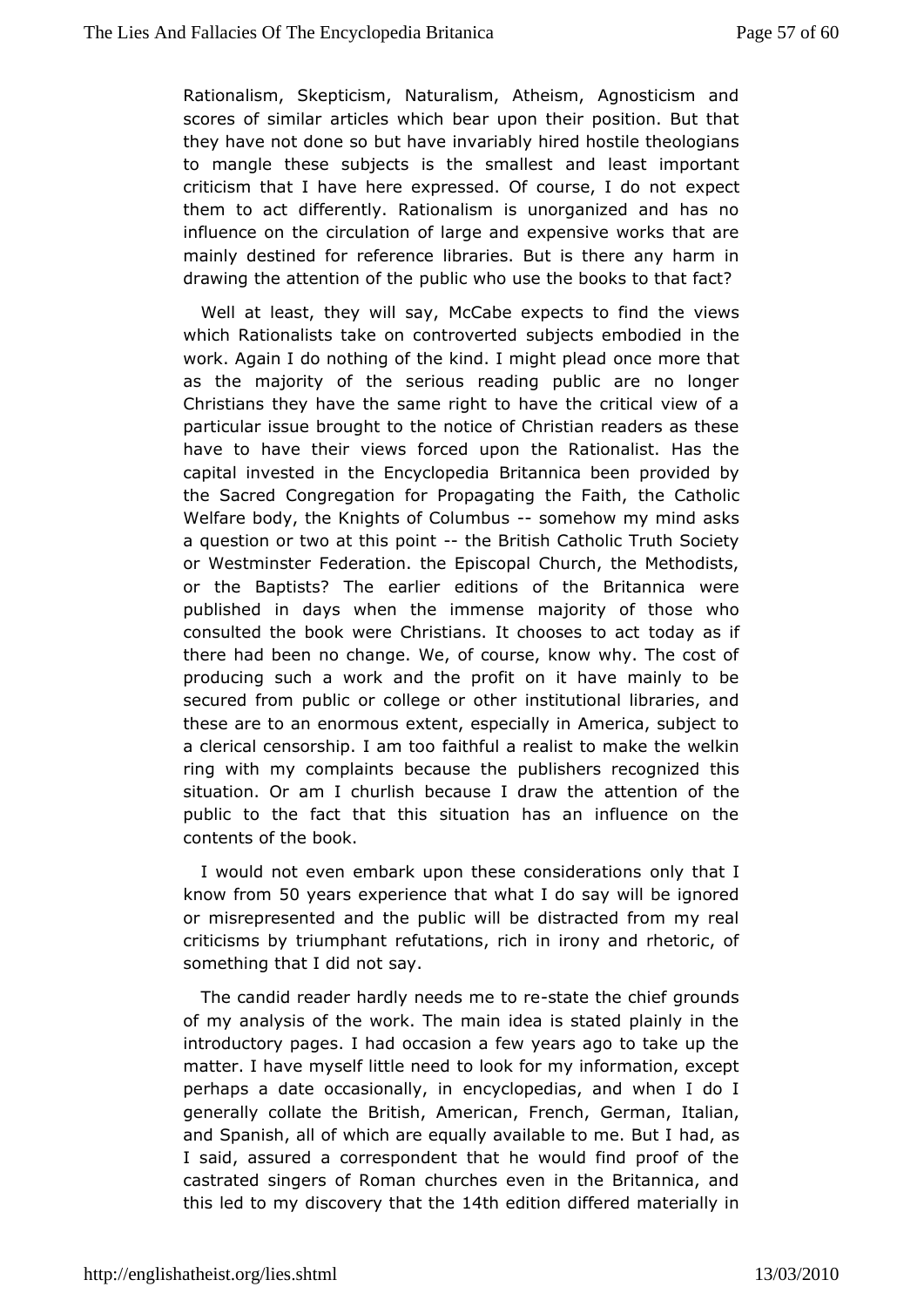article after a from thethealth. (The  $12$ th,  $13$ th,  $15$ th, and  $16$ th are not "editions" in the epsopbut reprints). And pursuing this inquiry I discovered that the heeld the resolication had come to some remarkable secret arrangement with the Church. I say "secret" because, as I showed, the Westmin Catholice deration with which the compact was made, thougl American priests asstated wonk, was compelled to make a public and humiliating disavow**al of claimed.** Otherwise, the public would never have heard that thæme had been arrangement.

For the first time I have now had the leisure to make extensive though not complete comparison of the two editions the reader has that the second statement of the Westminster Federation that they had in ply altered dates and technical points about their chartalse. Auyson familiar with these matters will assume that the bargain refallhye waw set the at permitted to scratch out every thit hige dritt be that iwas the familiar phrase, "offensive to Catholics," they wo recommend even tround mit it into their libraries (possibly with the anatomical and somplaotense rout out) and would not oppose it in the public librarieswalsdpoant to it the bargain that they could insert new matter that was "agreeable Catholics," except such things as the cardinal's sermonette  $\epsilon$ sin of bicth trol and the Roman prelate's publicity of the Vatic (and the genuine of to  $\mathbb S$ th Peter).

However, as we have seen, pious zeal cannot be content mere excisions. Give a priest an inch and he will take an el lot. He doneost learn casuistry for nothing. Under cover of th need of abbreviation **beleten whole** paragraphs, even columns of facts which were offenbeiovaeuse thimey flatly contradicted what he said or wrote, and feation, g pto sastibly he had cut out too much, he inserted sentences or paragraphs which put the Catholic point of view." He has taken phrases paragraphs of othiginal writers of the articles and, while retaining their initialse phe a headly turned them inside out or has said that "recent reseagoph" na static of some other Catholic apologist) has costate endemis.

And I say that for an encyclopedia to alloo and holby and not explain it to the public but even try to prevent the Catho disclosing it is a piece of deception. The writers who did the had not the cency or were they forbid-dtoon give their names, as other contribut tarist therefore possible that the plea may be urged that variou sogkowes beding aged in the work of correcting errorshthin et the indication and datithought best to lump all these little men together as MIIe.  $X$ . We however, intrigued by the fact that all these alterations suppressions, add dtions that I have examined uniformly serve the interests of Caphopiaganda and are generally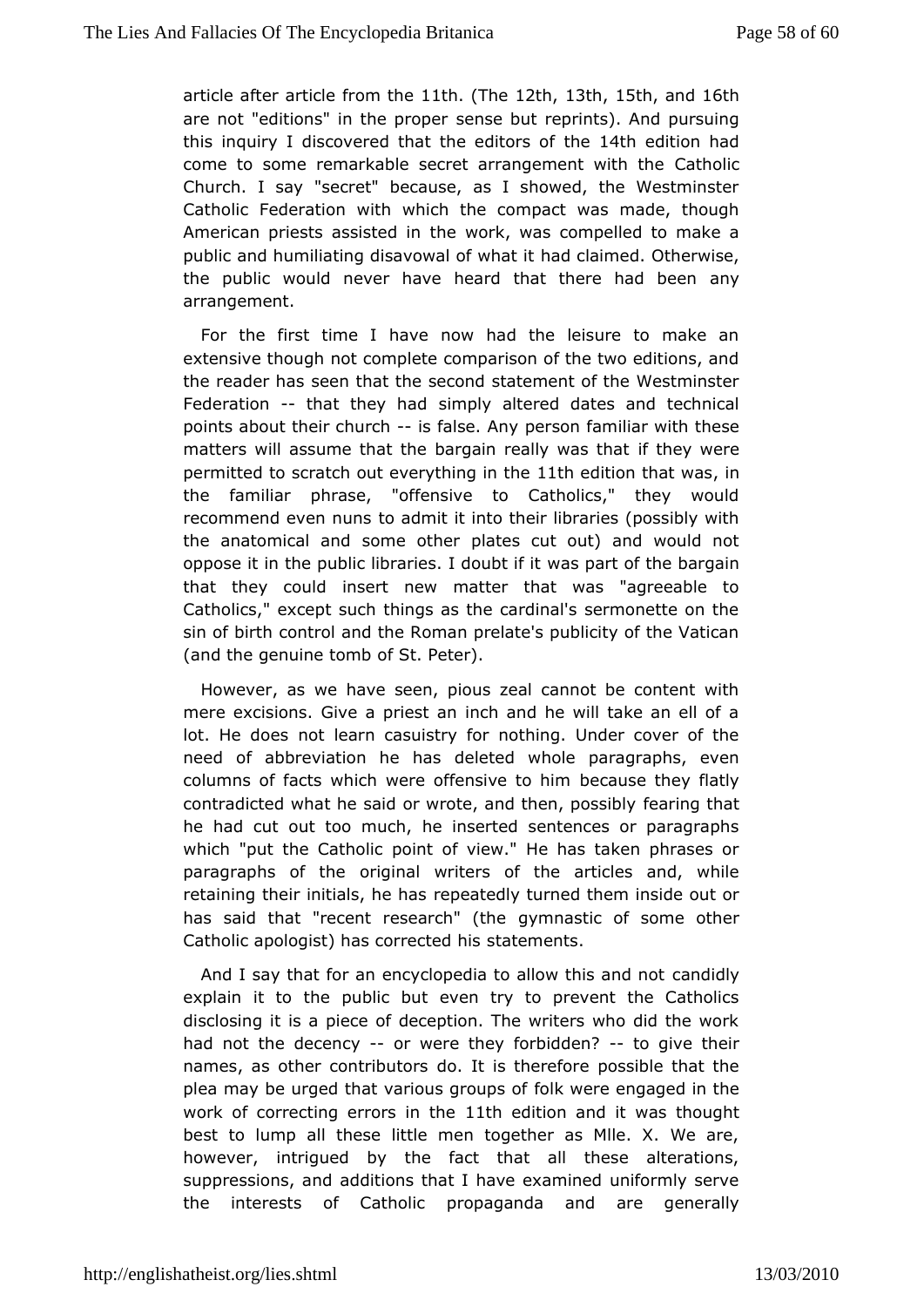[characterized by the f](http://englishatheist.org/lies.shtmlcharacterized)amiliar chief feature and  $\theta$  that  $\theta$ untruthfulness.

Possibly the plea will be made ttheats en oaste ocfases of historical statements, and that the Catholobibat to right to the inclusion of any statement upon which historians are agreed. have pointed out one fallacy here. When the Cathol objects that "histodnisapnust" a point he generally means that it is disputed by historians  $\alpha$  th unishow the men who say that Peter was buried at Rome and Torquemada, COU ned only heretics, that the Dark Age was bright with culture and virtu the Agoef Chivalry and the Crusaders irradiated the entire wo that the church was stainted a little by a wicked world at one time but it soon purifice dit Gouth Reenformation, that there was horrible butchery at the Rufs weimanh, and Spanish Revolutions, that the Christian church abolished slavery and the world schools, hospitals, democracy, art, and science, thousand ther fantastic things. If encyclopedias propose t embody these-interestadtics of Catholic propagandists the public ought to know it. In wto his litelte them know it. Just the sort of thing an Atheist wouldreble when may

In not a single one of these criticisms have I complained t majoritwiew of historians or scientists or other experts has b given to thueblic without reserve, though it is considered prop in serious workhsisolory or science to add that there is a dissentient ma-jooineiwy. Mayomplaint has been throughout that even the majoriiety of historians has uppeenssed or modified and the evidence for them cut out where the Cath clergy do not like that particular view to reach the public bec conflictswith what they say; and that in scores of cases statements which are pecultikarlito writers and opposed to even the majoorpinion of experts havællowed to be inserted as ordinary knowledge. I have given a hundred insta of this many of them grossly fraudulent and impudent. In sh the14th edition the Britannica has been used for the purpose c Catholic propaganda.

I do not in the least say that it is the only work of put reference that has so used. The new Encyclopedia Americana betrays a lamentable deCogarteheoloid influence, and even the more scholarly Encyclopedia of REethiggion has adcurried favor with Catholics by entrusting a numbarticefleism portant ("Inquisition," etc.) to Catholic writers, with the usual disa results; while manuals of European, especially medieval, hist some American professors strain or suppress evidence scandalously to suit & cuttholonities. I have here merely given the definite evidence in onethe eCatthoaltic Church uses its enormous wealth and voting power two eplosisoofntntuhteh and to conceal from the public the facts of history which mak mockery of the fantastic claims it advances today.